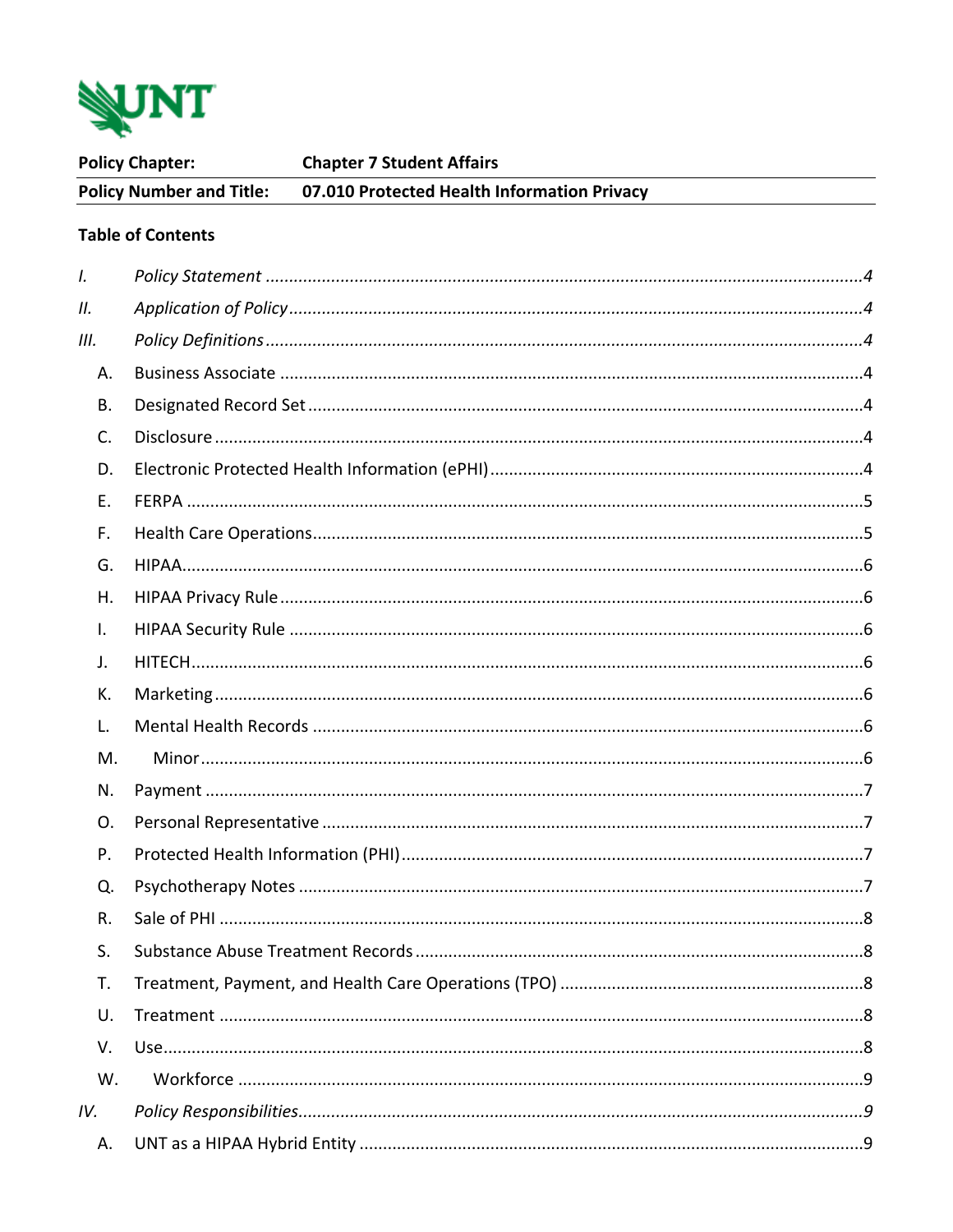| 1. |     |                                                                                          |  |
|----|-----|------------------------------------------------------------------------------------------|--|
| В. |     |                                                                                          |  |
| C. |     |                                                                                          |  |
| 1. |     |                                                                                          |  |
| D. |     |                                                                                          |  |
| 1. |     |                                                                                          |  |
| 2. |     |                                                                                          |  |
| 3. |     |                                                                                          |  |
| 4. |     |                                                                                          |  |
| 5. |     |                                                                                          |  |
| Е. |     |                                                                                          |  |
| 1. |     |                                                                                          |  |
| 2. |     |                                                                                          |  |
| 3. |     |                                                                                          |  |
| 4. |     |                                                                                          |  |
| 5. |     |                                                                                          |  |
| 6. |     |                                                                                          |  |
| 7. |     |                                                                                          |  |
| 8. |     |                                                                                          |  |
| 9. |     | Disclosures about Victims of Abuse, Neglect, or Domestic Violence, 164.512(c)  26        |  |
|    | 10. |                                                                                          |  |
|    | 11. |                                                                                          |  |
|    | 12. |                                                                                          |  |
|    | 13. |                                                                                          |  |
|    | 14. |                                                                                          |  |
|    | 15. |                                                                                          |  |
|    | 16. | Uses and Disclosures to Avert Serious Threat to Health or Safety, 164.512(j)  32         |  |
|    | 17. |                                                                                          |  |
|    | 18. | Use and Disclosure to Family and Friends-Individual Care and Notification, 164.510(b) 33 |  |
|    | 19. |                                                                                          |  |
|    | 20. | Personal Representatives, Minors, and Deceased Individuals, 164.502(g) 35                |  |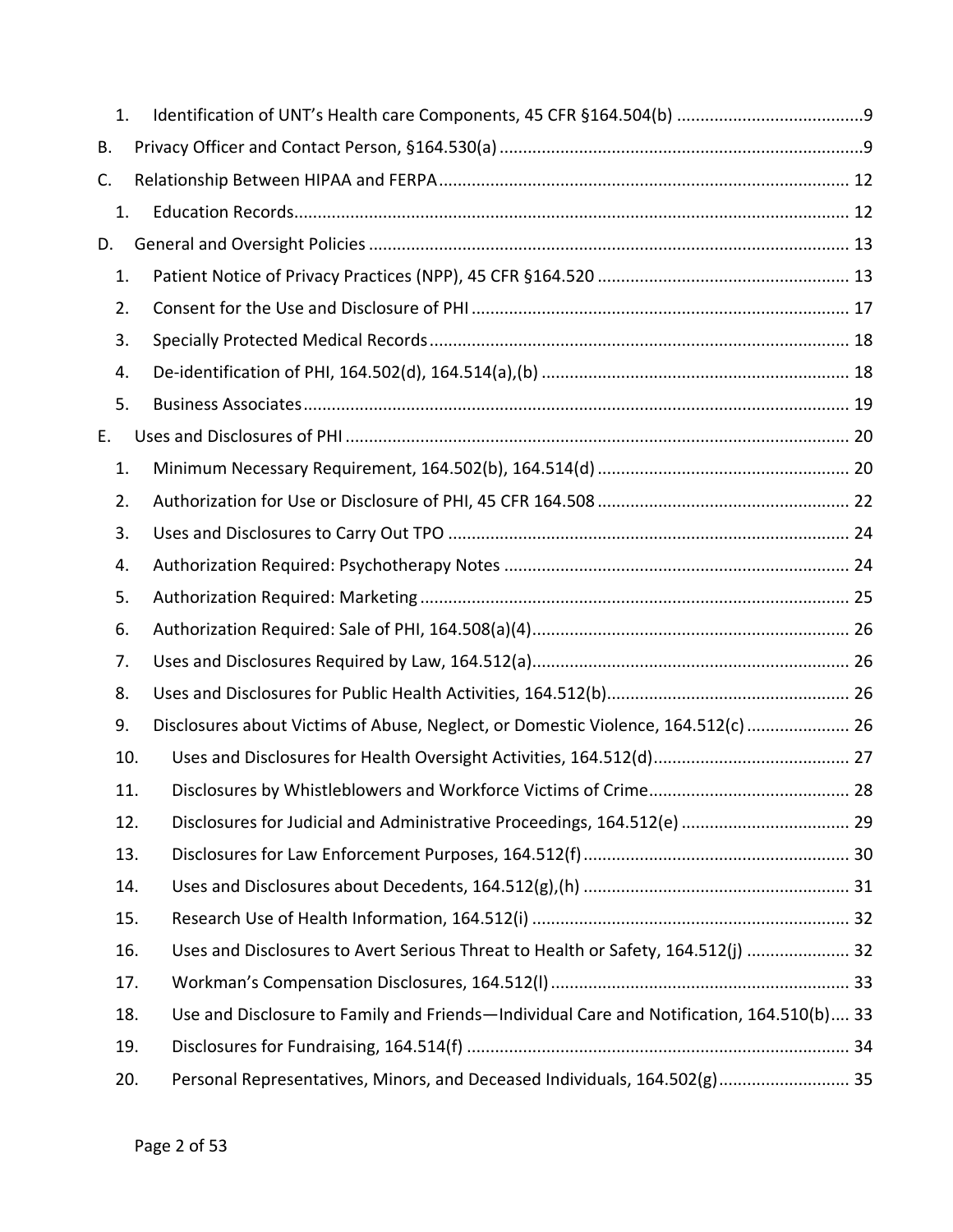| F.  |    |                                                                                                 |  |  |  |  |
|-----|----|-------------------------------------------------------------------------------------------------|--|--|--|--|
| 1.  |    |                                                                                                 |  |  |  |  |
| 2.  |    | Patient Right to Request Restriction of Uses and Disclosures, 164.522(a)(1) 40                  |  |  |  |  |
| 3.  |    |                                                                                                 |  |  |  |  |
| 4.  |    |                                                                                                 |  |  |  |  |
| 5.  | 44 | Accounting for Disclosures and Patient Access to Disclosure Logs, 164.528(a)-(d), 164.530(i)(1) |  |  |  |  |
| G.  |    |                                                                                                 |  |  |  |  |
| 1.  |    |                                                                                                 |  |  |  |  |
| 2.  |    |                                                                                                 |  |  |  |  |
| 3.  |    |                                                                                                 |  |  |  |  |
| 4.  |    |                                                                                                 |  |  |  |  |
| Η.  |    |                                                                                                 |  |  |  |  |
| 1.  |    |                                                                                                 |  |  |  |  |
| 2.  |    |                                                                                                 |  |  |  |  |
| 3.  |    |                                                                                                 |  |  |  |  |
| 4.  |    |                                                                                                 |  |  |  |  |
| V.  |    |                                                                                                 |  |  |  |  |
| VI. |    |                                                                                                 |  |  |  |  |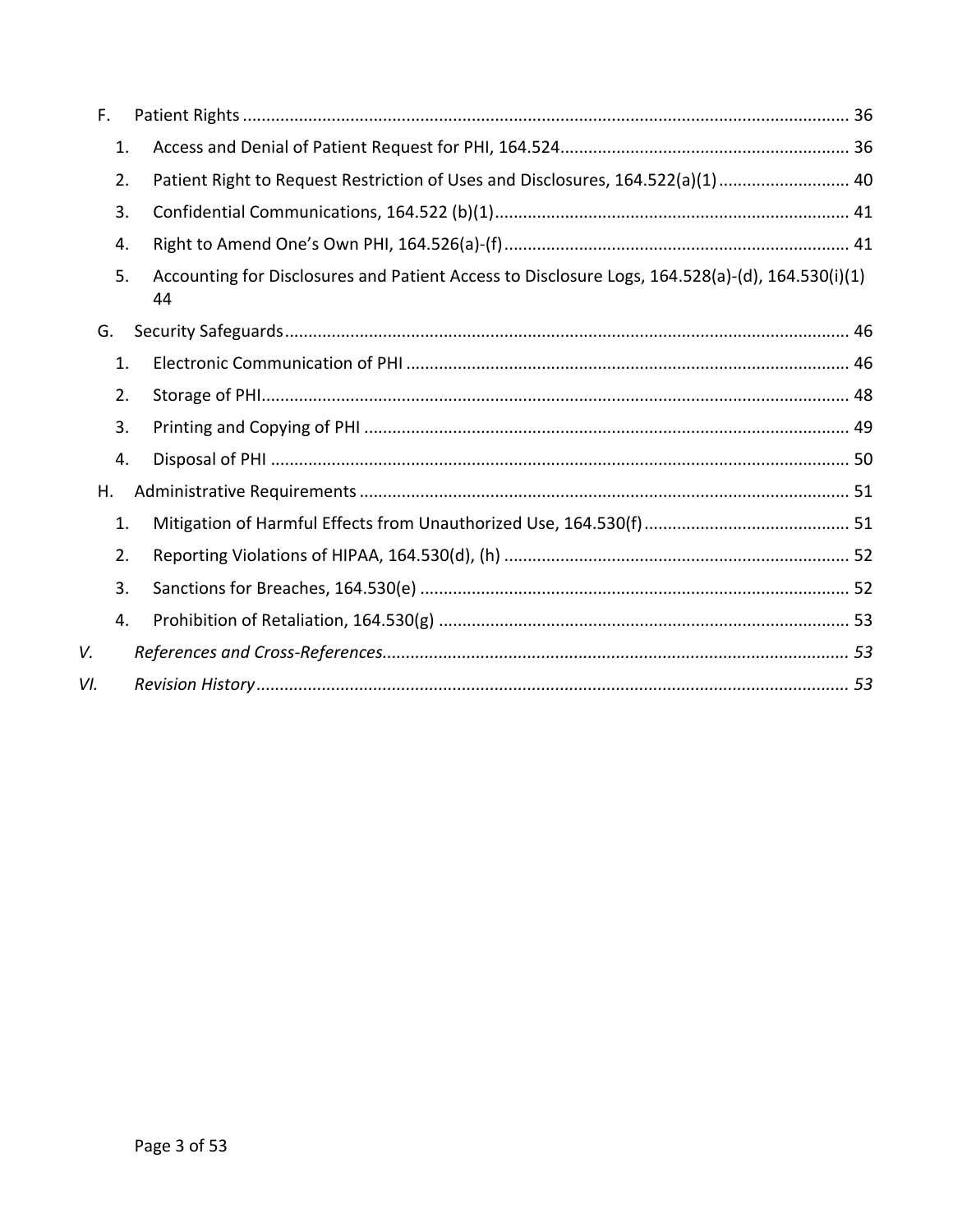### <span id="page-3-0"></span>**I. Policy Statement**

The University of North Texas (UNT) works to ensure the privacy of Protected Health Information (PHI) and to comply with the Health Insurance Portability and Accountability Act (HIPAA), Health Information Technology for Economic and Clinical Health Act (HITECH), Texas Medical Records Privacy Act, and any other applicable federal or state privacy laws or regulations. The University of North Texas must communicate clear and specific compliance standards and procedures to applicable parties regarding the prohibited and required uses and disclosures of PHI.

This policy is one component of the requirements of 45 CFR 164.530 that UNT have a policy that is consistent in scope with its covered health care activities. Each health care component of UNT must also elaborate on any sections of this policy that its mission and scope requires. Each health care component must also create procedures and forms that comply with this policy, federal, and Texas laws and regulations, and that are consistent with its mission and its operations. It must also train its workforce in the use of its procedures and forms.

#### <span id="page-3-1"></span>**II. Application of Policy**

All UNT faculty, staff, students, volunteers, and business associates or agents who are associated with a UNT designated health care component

### <span id="page-3-3"></span><span id="page-3-2"></span>**III. Policy Definitions**

#### *A. Business Associate*

"Business associate" means a person or entity, other than a workforce member, that performs a function that involves PHI for a health care component of UNT.

### <span id="page-3-4"></span>*B. Designated Record Set*

"Designated record set" means a group of records maintained by or for UNT that are:

- 1. the medical records and billing records about individuals maintained by or for a covered health care provider;
- 2. the enrollment, payment, claims adjudication, and case or medical management record systems maintained by or for a health plan; or
- 3. used, in whole or in part, by or for UNT to make decisions about individuals.

### <span id="page-3-5"></span>*C. Disclosure*

"Disclosure" means the release, transfer, provision of access to, or divulging in any manner of information outside the entity holding the information.

### <span id="page-3-6"></span>*D. Electronic Protected Health Information (ePHI)*

"Electronic Protected Health Information" or "ePHI" means any PHI in an electronic form, such as a digital copy of a medical record.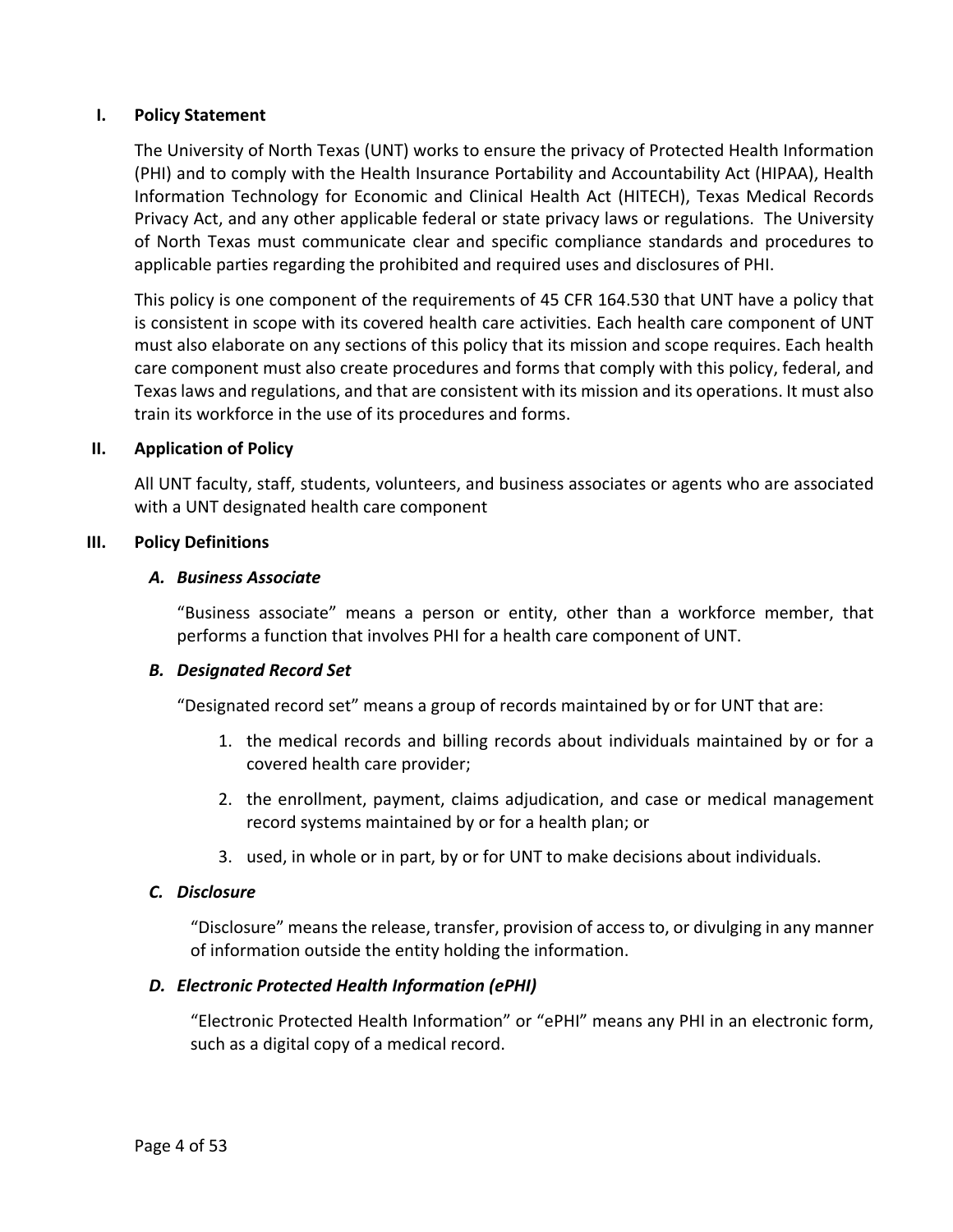# <span id="page-4-0"></span>*E. FERPA*

"FERPA" or the "Family Educational Rights and Privacy Act" means the federal law that protects the privacy of student education records.

# <span id="page-4-1"></span>*F. Health Care Operations*

"Health care operations" means any of the following activities to the extent the activities are related to providing health care:

- 1. conducting quality assessment and improvement activities, patient safety activities, population-based activities relating to improving health or reducing health care costs, protocol development, case management and care coordination, contacting patients with information about treatment alternatives, and related functions that do not involve treatment;
- 2. reviewing the competence or qualifications of health care professionals, evaluating practitioner and provider performance, health plan performance, conducting training programs in which students, trainees, or practitioners in areas of health care learn under supervision to practice or improve their skills as health care providers, training of non-health care professionals, accreditation, certification, licensing, or credentialing activities;
- 3. underwriting, premium rating, and other activities relating to the creation, renewal or replacement of a contract of health insurance or health benefits, and ceding, securing or placing a contract for reinsurance of risk relating to claims for health care;
- 4. conducting or arranging for medical review, legal services, and auditing functions, including fraud and abuse detection and compliance programs;
- 5. business planning and development, such as conducting cost management and planning related analyses related to managing and operating the entity, including formulary development and administration, development or improvement of methods of payment or covered policies; and
- 6. business management and general administrative activities:
	- a. management activities related to HIPAA compliance;
	- b. customer service;
	- c. resolution of internal grievances;
	- d. due diligence; and
	- e. activities designed to de-identify health information and fundraising activities for the benefit of the institution.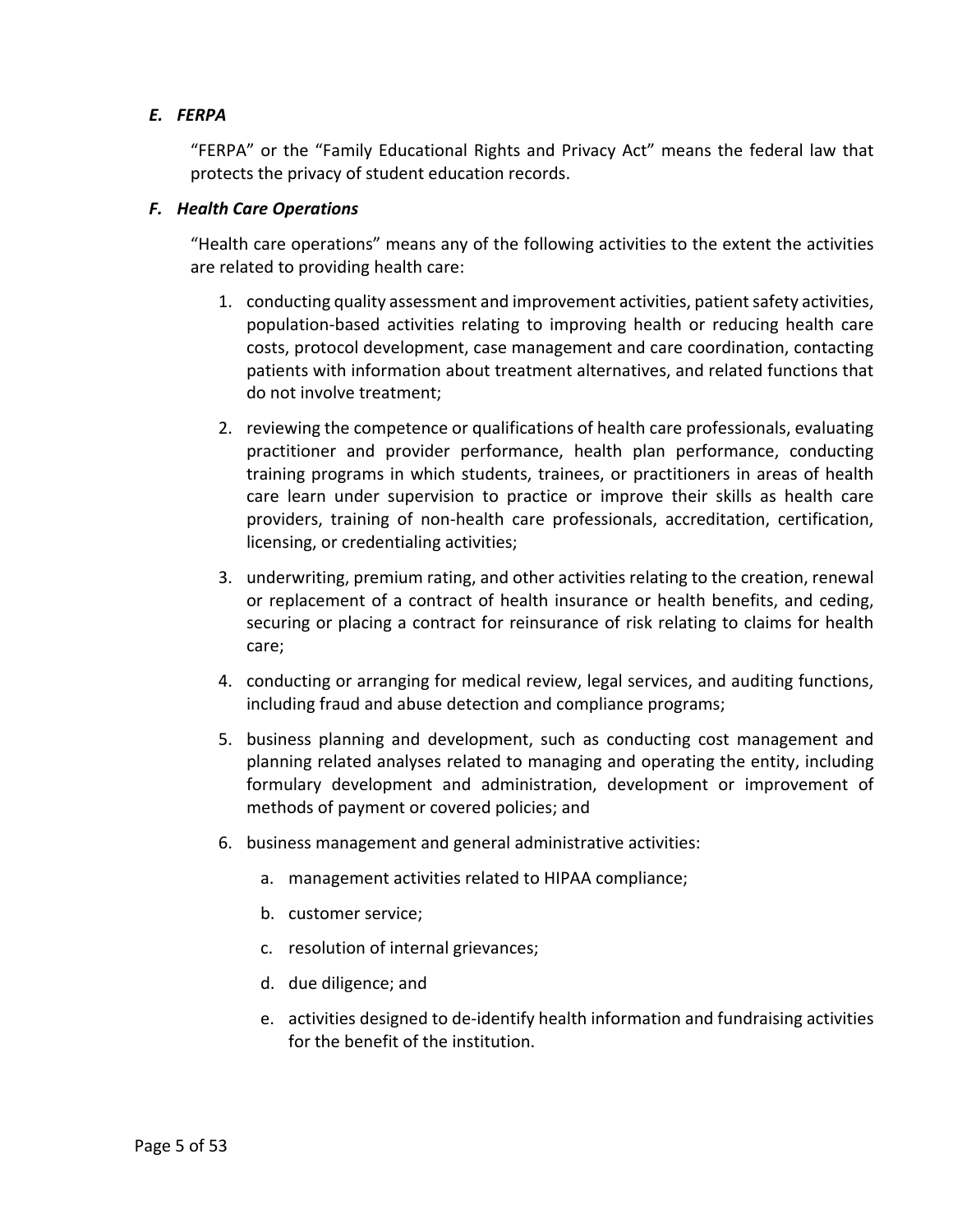# <span id="page-5-0"></span>*G. HIPAA*

"HIPAA" or the "Health Insurance Portability and Accountability Act" means the 1996 federal law that required the creation of national standards to protect sensitive patient health information from being disclosed without the patient's consent or knowledge.

# <span id="page-5-1"></span>*H. HIPAA Privacy Rule*

The "HIPAA Privacy Rule" means the rule that establishes national standards to protect individuals' medical records and other PHI and applies to health plans, health care clearinghouses, and those health care providers that conduct certain health care transactions electronically. The HIPAA Privacy Rule requires appropriate safeguardsto protect the privacy of PHI, and sets limits and conditions on the uses and disclosures that may be made of such information without patient authorization. The HIPAA Privacy Rule also gives patients' rights over their health information, including rights to examine and obtain a copy of their health records, and to request corrections. The HIPAA Privacy Rule is located at 45 CFR Part 160 and Subparts A and E of Part 164.

# <span id="page-5-2"></span>*I. HIPAA Security Rule*

The "HIPAA Security Rule" means the rule that establishes national standards to protect individuals' electronic Personal Health Information (ePHI) that is created, received, used, or maintained by a covered entity. The HIPAA Security Rule requires appropriate administrative, physical and technical safeguards to ensure the confidentiality, integrity, and security of ePHI. The HIPAA Security Rule is located at 45 CFR Part 160 and Subparts A and C of Part 164.

# <span id="page-5-3"></span>*J. HITECH*

"HITECH" or the "Health Information Technology for Economic and Clinical Health Act" means the part of the American Recovery and Reinvestment Act of 2009 to promote the adoption and meaningful use of health information technology. This act addresses the privacy and security concerns associated with the electronic transmission of health information.

### <span id="page-5-4"></span>*K. Marketing*

Except as otherwise provided in this policy, "Marketing" means to make a communication about a product or service that encourages recipients of the communication to purchase or use the product or service.

### <span id="page-5-5"></span>*L. Mental Health Records*

"Mental health records" means any communication or records relating to the identity, diagnosis, evaluation, or treatment of an individual with a mental or emotional condition or disorder, including alcoholism or drug addiction.

### <span id="page-5-6"></span>*M. Minor*

"Minor*"* means an individual under the age of 18 who has not been legally emancipated by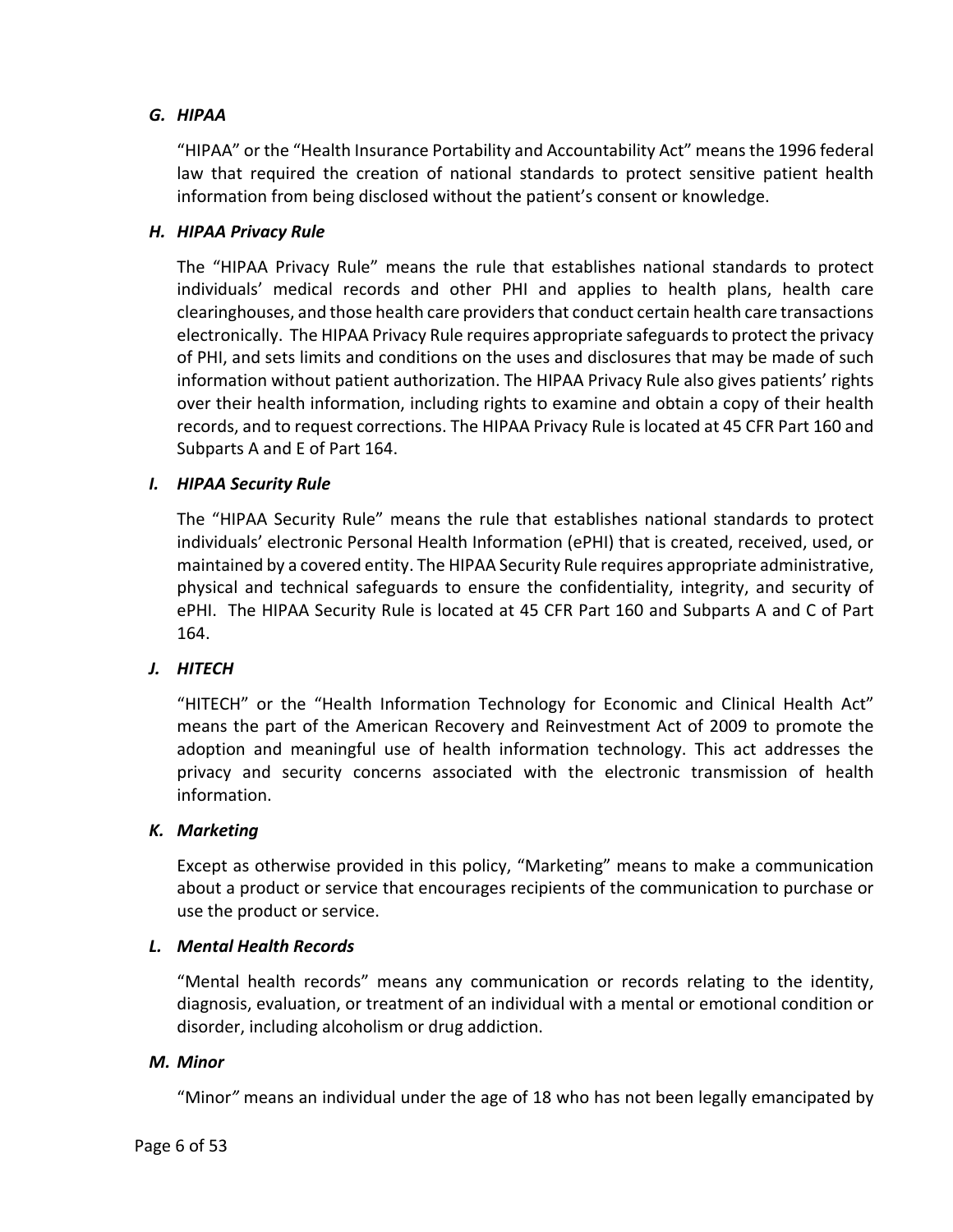a court, and who is not and has not been married or has not had disabilities of minority removed for general purposes.

# <span id="page-6-0"></span>*N. Payment*

"Payment" means any activities undertaken either by a health plan or by a health care provider to obtain or provide reimbursement for the provision of health care. These activities include but are not limited to:

- 1. determining eligibility, and adjudication or subrogation of health benefit claims;
- 2. risk adjusting amounts due based on enrollee health status and demographic characteristics;
- 3. billing, claims management, collection activities, obtaining payment under a contract for reinsurance, and related health care data processing;
- 4. review of health care services with respect to medical necessity, coverage under a health plan, appropriateness of care, or justification of charges;
- 5. utilization review activities, including pre-certification and preauthorization of services, concurrent and retrospective review of services; and
- 6. disclosure to consumer reporting agencies of certain PHI relating to collection of premiums or reimbursement.

# <span id="page-6-1"></span>*O. Personal Representative*

"Personal representative" means any person who has the authority act on behalf of a patient or client. A personal representative would include an individual who has authority, by law or by agreement from the individual receiving treatment, to act in place of the individual. This includes parents, legal guardians, or properly appointed agents (those with Durable Power of Attorney for health care), or individuals designated by state law.

# <span id="page-6-2"></span>*P. Protected Health Information (PHI)*

"Protected Health Information" or "PHI" means any individually identifiable health information that is transmitted or maintained in any form or medium, including oral, written, and electronic. PHI excludes individual identifiable health information in education records covered by FERPA.

# <span id="page-6-3"></span>*Q. Psychotherapy Notes*

"Psychotherapy notes" means notes recorded by a mental health professional documenting or analyzing the contents of conversations during a private counseling session or a group, joint or family counseling session and that are separated from the rest of the individual's medical record. Psychotherapy notes excludes medication prescription and monitoring, counseling session start and stop times, modalities and frequencies of treatment furnished, results of clinical tests, and any summary of the following items: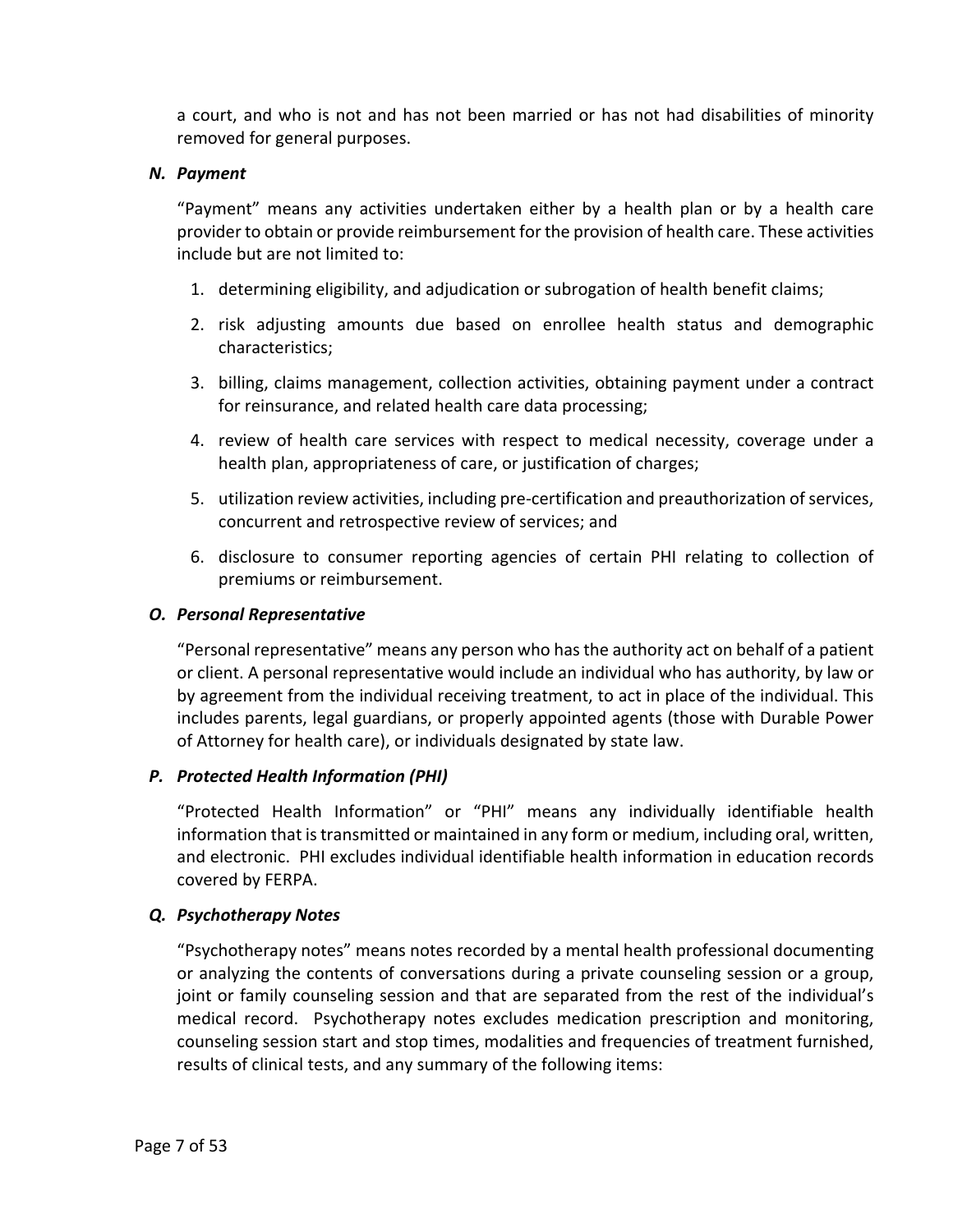- 1. diagnosis,
- 2. functional status,
- 3. treatment plan,
- 4. symptoms,
- 5. prognosis, and
- 6. progression to date.

### <span id="page-7-0"></span>*R. Sale of PHI*

"Sale of PHI" means, except as provided in Section III.N.6 above, a disclosure of PHI by a covered entity or business associate where the covered entity or business associate directly or indirectly receives remuneration from or on behalf of the recipient of the PHI in exchange for the PHI.

# <span id="page-7-1"></span>*S. Substance Abuse Treatment Records*

"Substance abuse treatment records" means any records of the identity, diagnosis, prognosis or treatment of any individual that (1) relates to substance abuse education, prevention, training, treatment, rehabilitation or research and (2) is conducted, regulated, or directly or indirectly assisted by any department or agency of the United States.

# <span id="page-7-2"></span>*T. Treatment, Payment, and Health Care Operations (TPO)*

"Treatment, payment, and health care operations" or "TPO" means the provision, coordination or management of health care and related services among health care providers or by a healthcare provider with a third party; the various activities of health care providers to obtain payment to be reimbursed for their services; and certain administrative, financial, legal, and quality improvement activities of a covered entity that are necessary to run its business. See individual definitions for more detail.

### <span id="page-7-3"></span>*U. Treatment*

"Treatment" means the provision, coordination, or management of health care and related services by one or more health care providers, including the coordination or management of health care by a health care provider with a third party; consultation between health care providers relating to a patient; or the referral of a patient for health care from one health care provider to another.

### <span id="page-7-4"></span>*V. Use*

"Use" with respect to individually identifiable health information means the sharing, employment, application, utilization, examination, or analysis of such information within an entity that maintains such information.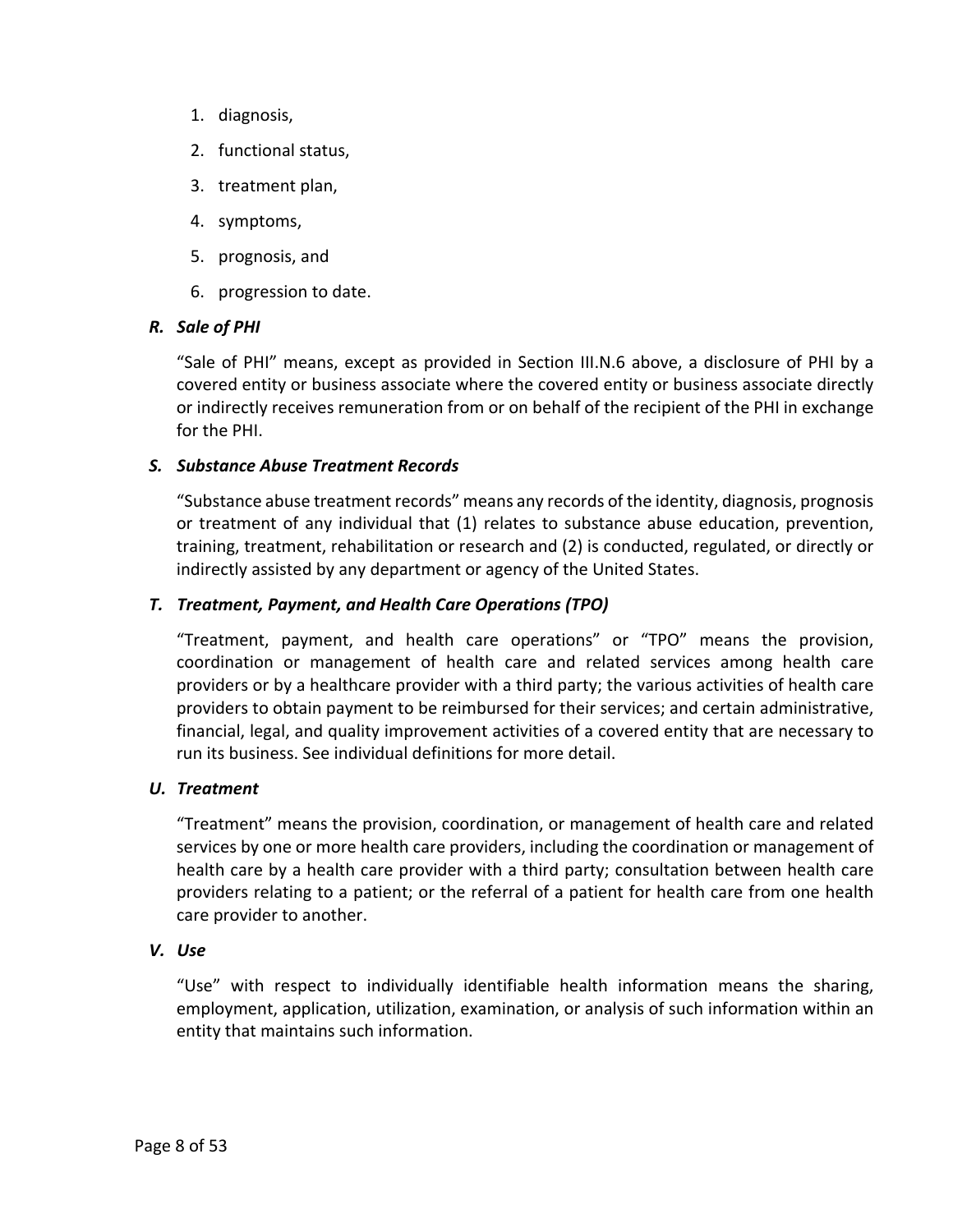# <span id="page-8-0"></span>*W. Workforce*

"Workforce" means employees, volunteers, trainees, and other persons whose conduct, in the performance of work for a covered entity or business associate, is under the direct control of such covered entity or business associate, whether or not they are paid by the covered entity or business associate.

### <span id="page-8-2"></span><span id="page-8-1"></span>**IV. Policy Responsibilities**

#### *A. UNT as a HIPAA Hybrid Entity*

UNT is a covered entity whose business activities include both covered and non-covered functions. Accordingly, UNT has elected to consider itself a hybrid entity for HIPAA purposes and will designate its health care components. UNT's designated health care components must comply with the HIPAA Privacy Rule and the HIPAA Security Rule. UNT's non-health care components need not comply with these requirements.

### <span id="page-8-3"></span>**1. Identification of UNT's Health care Components, 45 CFR §164.504(b)**

UNT's HIPAA Compliance Officer and the UNT System Office of General Counsel shall define UNT's health care components. The remaining components will be designated as non-covered components. The HIPAA Compliance Officer and the UNT System Office of General Counsel will review this list every two years and will update it as needed.

Each UNT health care component shall develop the procedures, forms, and training for its workforce members that are necessary to carry out the requirements of this policy.

### <span id="page-8-5"></span><span id="page-8-4"></span>*B. Privacy Officer and Contact Person, §164.530(a)*

1. Each health care component shall designate a Privacy Officer, who will maintain accountability for privacy within the unit or clinic. This individual may share this role with other duties, as long as a conflict of interest is not created by their multiple duties. In cases where a conflict of interest might arise, the Privacy Officer shall consult with the health care component's management and with the UNT HIPAA Compliance Officer so that an alternate person may be designated to assume those duties that create the conflict of interest.

### <span id="page-8-7"></span><span id="page-8-6"></span>*a. Privacy Officer Duties*

This list provides an overview of the duties of the Privacy Officer and is not comprehensive.

i. Documented Training Program, §164.530(b)

The Privacy Officer of each health care component shall be responsible for ensuring that members of the component's workforce are properly trained in the requirements of federal and Texas law. All members of the workforce who come into contact with PHI in performing their job functions shall be trained on the privacy laws and procedures regarding PHI. Training shall meet the following requirements: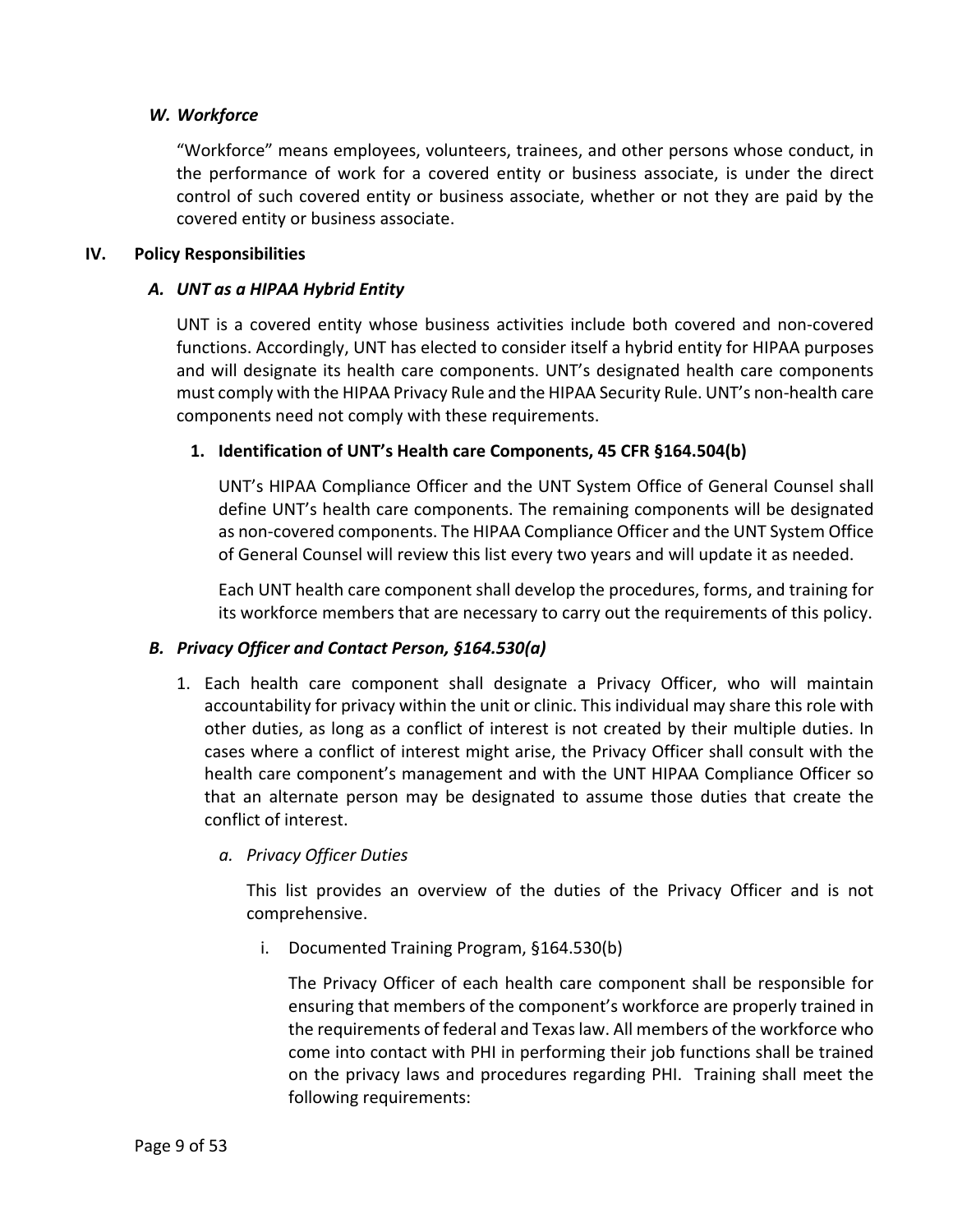- (a) All current members of the workforce shall complete training within 60 days following the date when they start their duties and every two years thereafter.
- (b) The supervisor of the workforce member shall be responsible for initiating training.
- (c) Workforce members whose duties are affected by a material change in the privacy laws or policies shall be retrained with 60 days after the change becomes effective.
- (d) Workforce members who have violated privacy laws, policies, or procedures shall be retrained within thirty days of the determination.

The Privacy Officer shall document each training session and the names of the workforce members who completed training. Such documentation shall be maintained within the health care component's privacy records for at least seven years from the date of training.

The Privacy Officer shall provide a summary annual report of the component's training activities to the UNT HIPAA Compliance Officer.

ii. Signed Employee Confidentiality Statement

All workforce members who come into contact with PHI in performing their job function, and who have completed required training in confidentiality procedures, shall acknowledge in writing that they have completed their training and that they will comply with the provisions of federal and Texas law, University policy, and the health care component's policies and procedures.

The health care component shall provide a form for this purpose and shall keep it on file for a period of seven years from the date when it was signed.

iii. Changing Policies and Procedures, §164.530(i)(2)

The UNT HIPAA Compliance Officer is responsible for maintaining this policy. If changes in federal or Texas laws or regulations require changes in this policy, the UNT HIPAA Compliance Officer will consult with necessary parties both within and outside UNT to develop the required policy changes.

Changes in this policy may also be requested by UNT management or by the management or Privacy Officer of any health care component within UNT. Proposed changes will be submitted to the UNT HIPAA Compliance Officer for consideration and development.

Health care components within UNT must also develop a procedure for changing their policies and procedures and for updating forms, records, and agreements.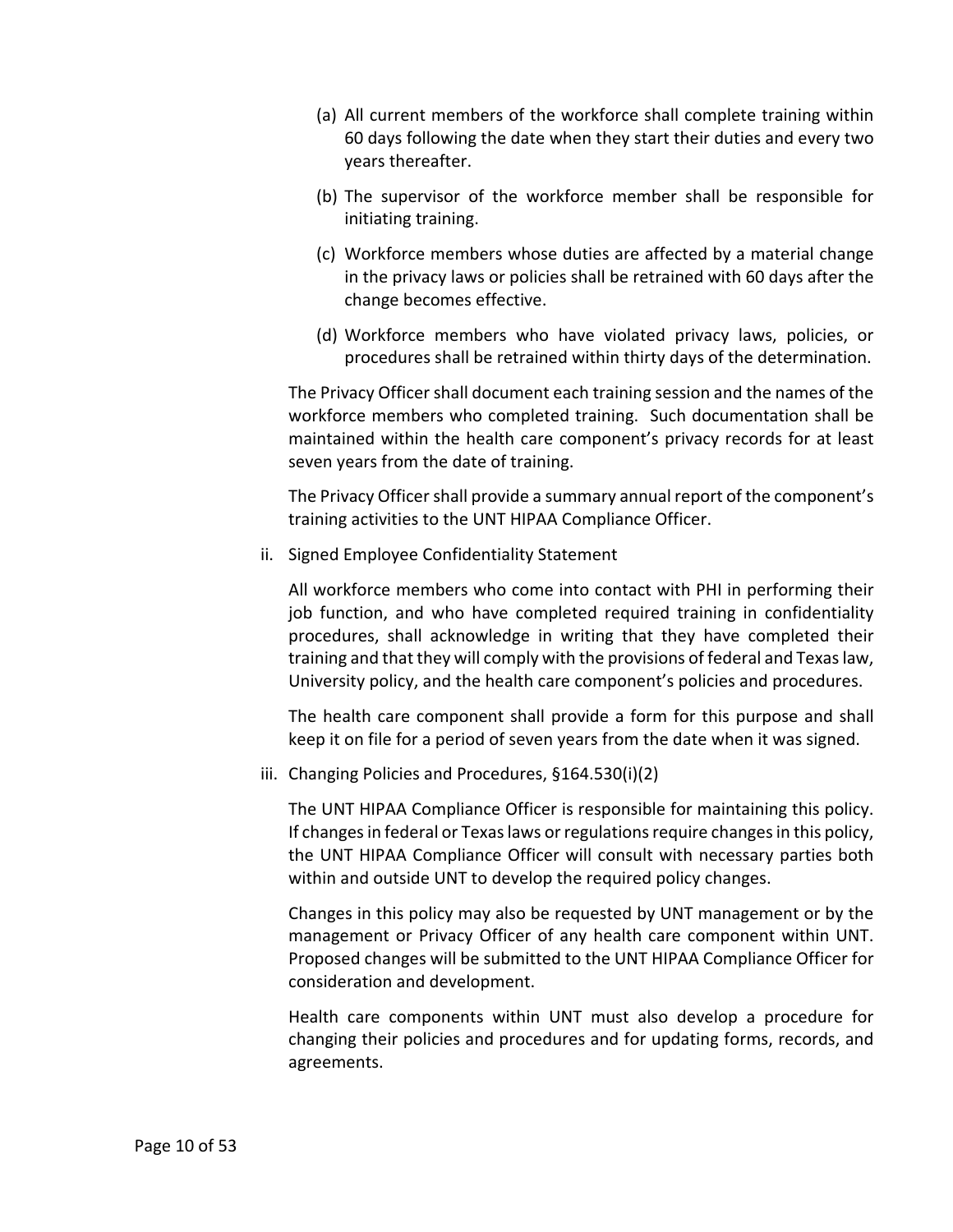If changes in policies or procedures materially affect the way in which workforce members carry out their duties, the affected workforce members will be retrained in compliance with Section [IV.](#page-8-1)[B.](#page-8-4)[1.](#page-8-5)[a.](#page-8-6)[1\).](#page-8-7) of this policy.

*iv.* Documentation of Policies and Procedures, §164.530(j)

The UNT HIPAA Compliance Office must retain documentation of these changes for a period of seven years from the time the documentation was created, unless a longer period is prescribed by other federal or Texas regulations.

UNT and its health care components must maintain the policies and procedures required by this policy in written or electronic form. Whenever a communication is required to be in writing, UNT or its health care components, as appropriate, shall maintain a record of this communication, or an electronic copy, as documentation. Whenever an action, activity, or designation is required to be documented, UNT or its health care components, as appropriate, shall maintain a written or electronic record of such action, activity, or designation.

- 2. Each health care component shall also designate a Contact Person, who may be the same individual as the Privacy Officer. The role of the Contact Person is to accept complaints.
- 3. The Privacy Officer, in coordination with a Compliance Officer, as applicable, will oversee the health care component's Privacy Program, including:
	- a. developing and implementing privacy policies and procedures, in accordance with federal and Texas privacy requirements;
	- b. receiving and processing authorizations;
	- c. receiving and processing restrictions on authorizations;
	- d. receiving and processing revocations of authorizations;
	- e. overseeing that all members of the component's workforce who come into contact with PHI are properly trained;
	- f. approving all disclosures that do not require an authorization, or opportunity for the patient to agree or object;
	- g. drafting and distributing the Notice of Privacy Practices;
	- h. mitigating the effects of all disclosures that are not compliant with federal or Texas law or with the policies or procedures of the unit or clinic;
	- i. conducting, at least annually, a review of the implementation of the "minimum necessary" requirements;
	- j. conducting, at least annually, a review of the component's access procedures and relevant records;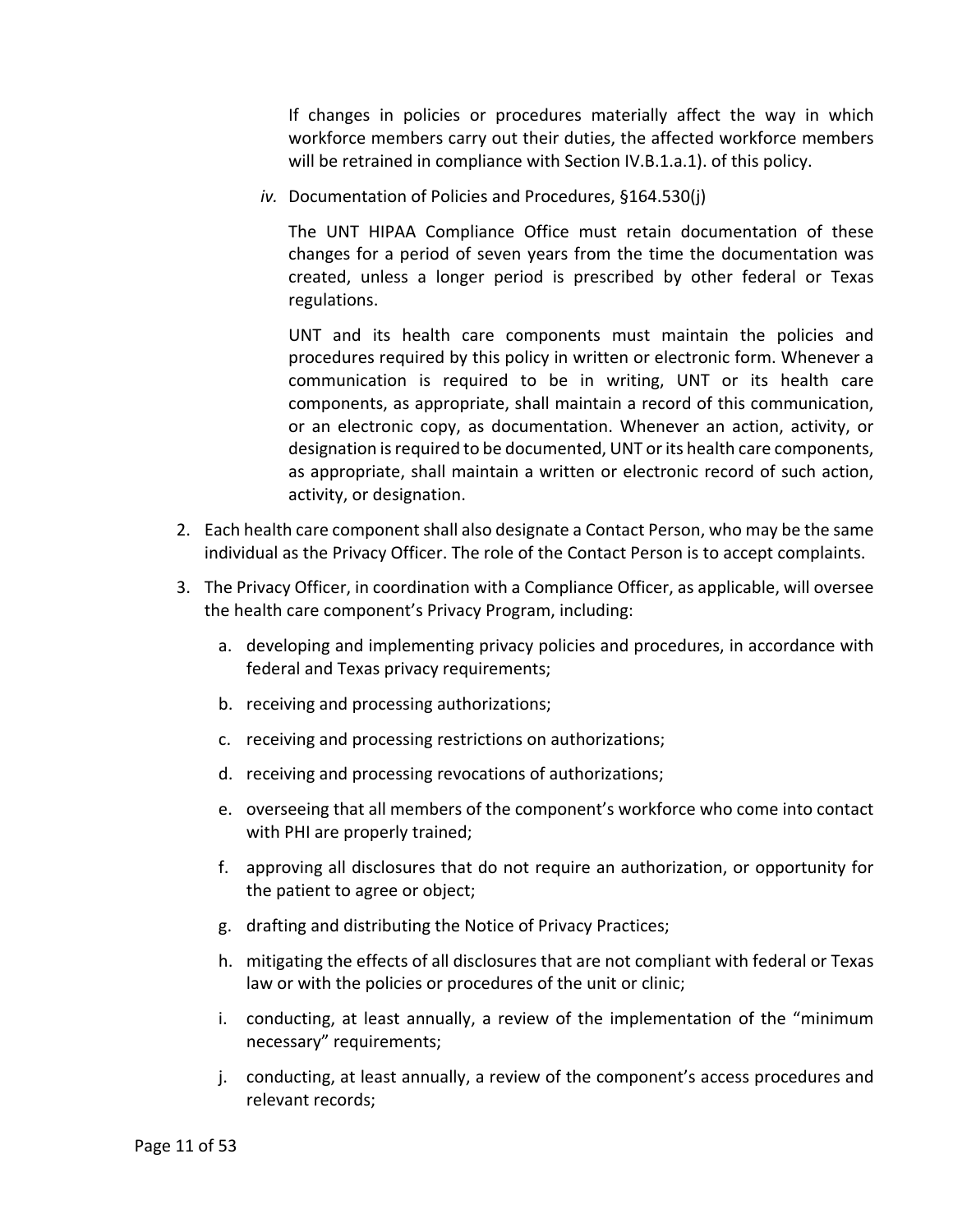- k. guiding and assisting in the identification, implementation, and maintenance of privacy policies and procedures in conjunction with the component's management, the UNT System Office of General Counsel, and the UNT HIPAA Compliance Officer;
- l. reviewing all patient information security plans to align security and privacy practices;
- m. performing initial and periodic risk assessments or "privacy audits" and conducting ongoing compliance monitoring activities;
- n. overseeing that the component maintains appropriate consent and authorization forms, information notices, and materials that reflect current organization and legal practices and requirements; and
- o. overseeing compliance with privacy practices and application of sanctions for failure to comply with privacy practices.

# <span id="page-11-0"></span>*C. Relationship Between HIPAA and FERPA*

The HIPAA Privacy Rule safeguards "PHI," whereas FERPA addresses privacy of "education records." FERPA's education records are specifically exempted from the HIPAA definition of "PHI."

### <span id="page-11-1"></span>**1. Education Records**

*a. FERPA*

FERPA defines education records as those records that contain information directly related to a student that are maintained by an education agency, institution or a person acting for the agency or institution. FERPA education records do not include records of students who are 18 years or older, or are attending post-secondary educational institutions, which are:

- i. created or maintained by a physician, psychiatrist, psychologist, or recognized professional or paraprofessional acting or assisting in that capacity;
- ii. created, maintained, or used only in connection with the provision of treatment to the student; and
- iii. not available to anyone, except a physician or appropriate professional reviewing the record as designated by the student.
- *b. Disclosure*

These treatment records are not available to anyone other than professionals providing treatment to the student, or to physicians or other appropriate professionals of the student's choice. Any use or disclosure of the above treatment records for other purposes, including providing access to the individual student who is the subject of the information, turns the record into an educational record protected by FERPA (requiring written consent or other FERPA exception to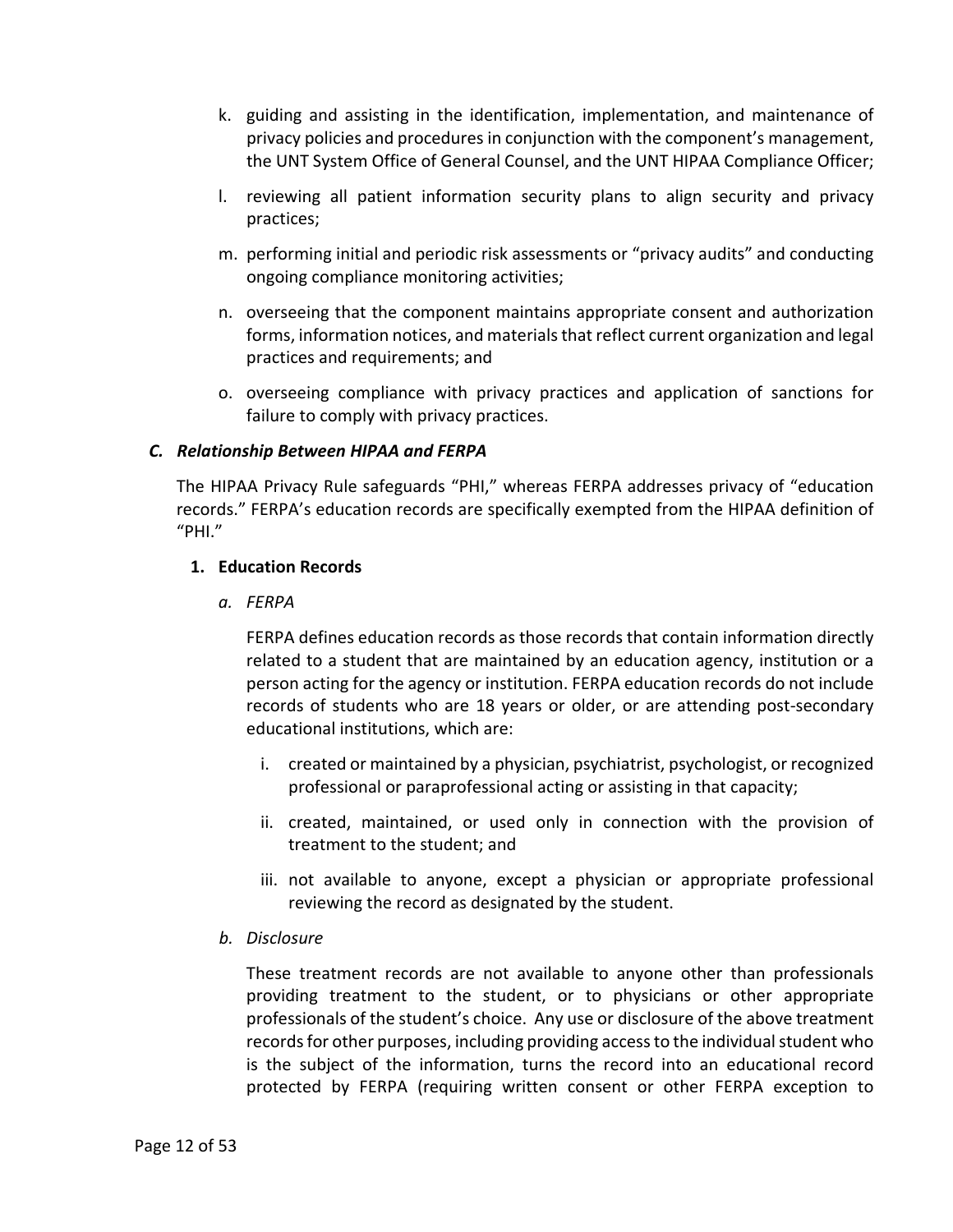disclose). A student may access their education records by following the process outlined in the UNT 07.018, FERPA.

To avoid the need to apply two different standards to student records, HIPAA excludes from its definition of "PHI" health information in education records and treatment records. Accordingly, uses and disclosures of education records and treatment records must be in accordance with FERPA.

i. Disclosure Authorization

This policy recognizes that both HIPAA and FERPA require authorization from an individual to disclose their PHI. In some circumstances, FERPA requirements may be more stringent than HIPAA requirements. To facilitate the operation of all UNT health care components, all discussions of consents and authorizations in this policy apply to both HIPAA and FERPA records. UNT health care components shall develop only one set of forms and procedures to comply with both sets of federal regulations. Each health care component Privacy Officer shall be responsible for overseeing the processing of authorizations and requests for PHI, regardless of which set of regulations applies. However, the Privacy Officer will ensure that the permissions needed to approve a HIPAA or FERPA request will be obtained from the proper authority. The UNT System Office of General Counsel shall have the authority to approve all FERPA requests and is designated as the final authority for many types of HIPAA requests.

*c. HIPAA to FERPA*

There will be instances in which student records will be converted from HIPAA records to FERPA records. For example, students with disabilities requesting accommodations are often asked to produce a physician's certification of disability before the institution makes the requested accommodation. The information disclosed by the non-institution-affiliated physician ceases to be PHI under HIPAA once the information is shared, at the student's request, with the institution. UNT must accept this information and protect it as it would receive and protect any other HIPAA PHI. However, now that the student has made the medical information available to the institution, it falls under the protections of FERPA and may not be further released without the student's permission.

### <span id="page-12-1"></span><span id="page-12-0"></span>*D. General and Oversight Policies*

### **1. Patient Notice of Privacy Practices (NPP), 45 CFR §164.520**

An individual has a right to adequate notice of the uses and disclosures of PHI that may be made by UNT and its health care components, and of the individual's rights and UNT's responsibilities with respect to PHI. UNT health care components are required to provide a Notice of Privacy Practices (NPP) to all patients or clients, as well as to other individuals requesting a copy. Those persons who register patients or clients will be responsible for distributing a copy of the NPP to all patients or clients.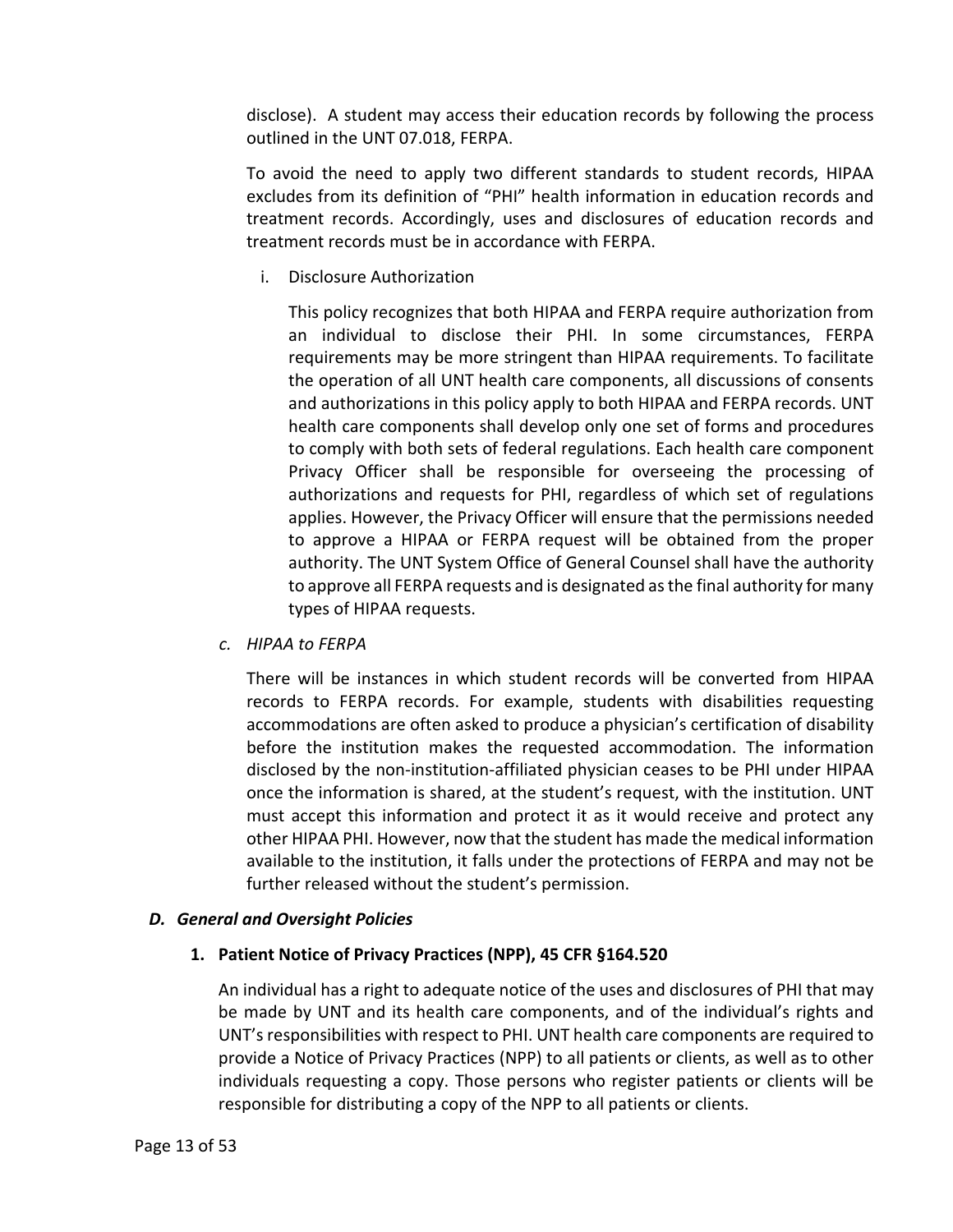#### *a. NPP General Requirements*

UNT health care components must:

- i. develop the required NPP, forms, procedures, and workforce training related to this section;
- ii. provide the notice no later than the date of the first service delivery, including service delivered electronically to an individual;
- iii. make a good faith effort to obtain a written acknowledgement of the receipt of NPP from the patient or client and document the receipt of the NPP, using an appropriate acknowledgement form and filing system;
- iv. have the NPP available at the service delivery site for individuals to take with them;
- v. post the NPP in a clear and prominent location where it is reasonable to expect individuals seeking service from the UNT health care component to be able to read the NPP; and
- vi. whenever the NPP is revised, provide the new NPP to all patients or clients on their next visit on or after the effective date of the revision.

If a patient or client is treated on an emergency basis, the UNT health care component may delay providing the NPP and receiving an acknowledgement until a practical time.

### *b. NPP Specific Requirements*

The NPP must be written in plain language and must contain the following elements:

i. Header

"THIS NPP DESCRIBES HOW MEDICAL INFORMATION ABOUT YOU MAY BE USED AND DISCLOSED AND HOW YOU CAN GET ACCESS TO THIS INFORMATION. PLEASE REVIEW IT CAREFULLY." This header must be at the top of the notice, in capital letters, or otherwise in a prominent location on the notice.

- ii. Uses and disclosures
	- (a) A description of the types of uses and disclosures that the UNT health care component is permitted to make, including at least one example for each of the following purposes: Treatment, Payment, and Health Care Operations (TPO);
	- (b) A description of each of the purposes for which UNT is permitted or required to use or disclose PHI without the individual's written authorization;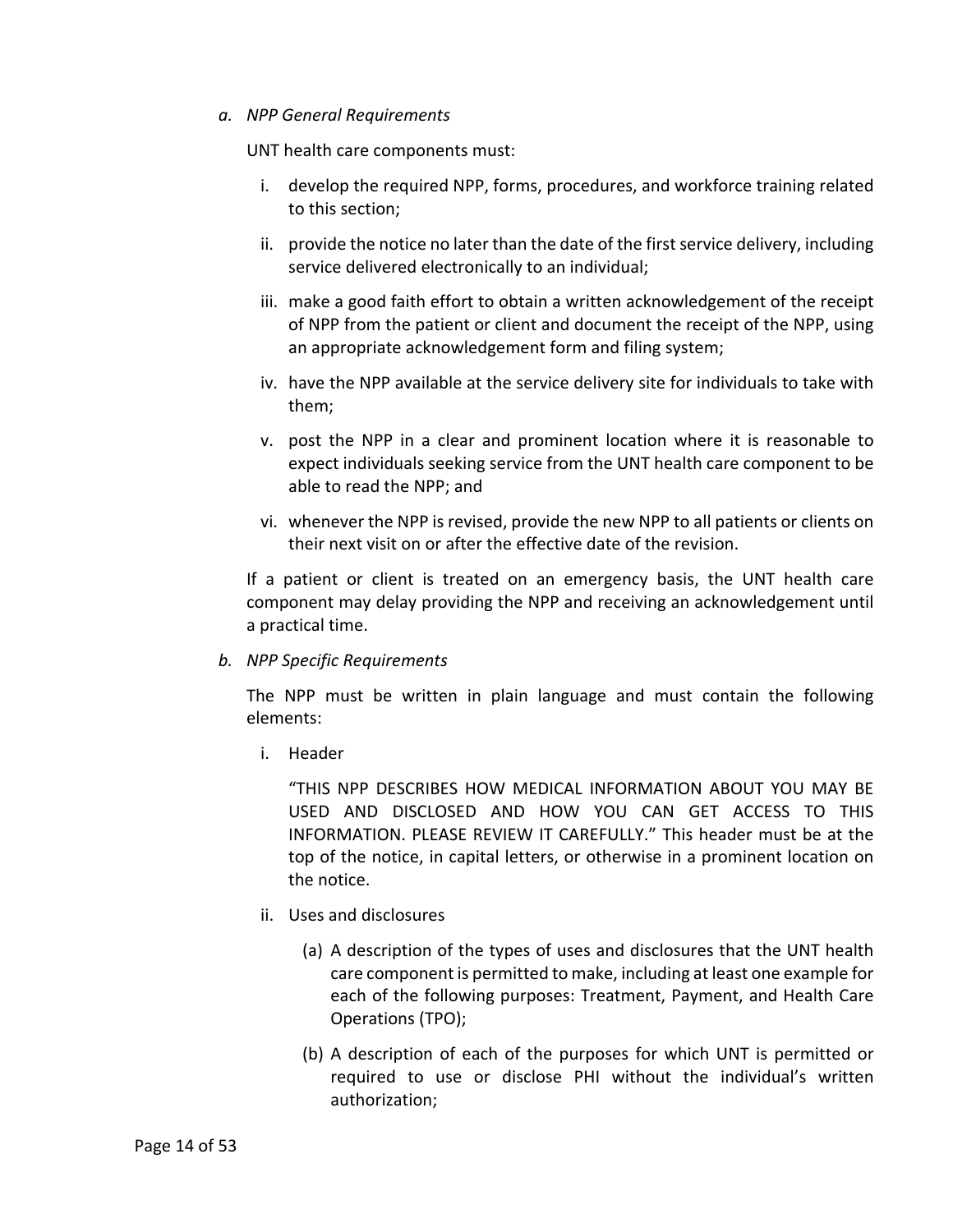- (c) A description of the types of uses and disclosures that require an authorization, including a statement indicating that most uses and disclosures of psychotherapy notes (where appropriate), uses and disclosures of PHI for marketing purposes, and disclosures that constitute a sale of PHI require authorization;
- (d) A statement that other uses and disclosures not described in the notice will be made only with the individual's written authorization, and that the individual may revoke such authorization, using the appropriate forms;
- (e) A statement that the UNT component may contact the individual to provide appointment reminders or information about treatment alternatives or other health-related benefits and services that may be of interest to the individual;
- (f) A statement that UNT may contact the individual to raise funds for UNT and the individual has a right to opt out of receiving such communications; and
- (g) A statement that the individual's PHI is subject to electronic disclosure.
- iii. Statement of Individual rights

The NPP must contain a statement of the individual's rights with respect to PHI and a brief description of the procedures that the individual would use to exercise these rights, including the following:

- (a) The right to request restrictions on certain uses and disclosures of PHI, including a statement that UNT is not required to agree to a requested restriction except in the case of a disclosure to a health plan where the disclosure is for the purpose of carrying out payment or health care operations and the PHI pertains solely to a health care item or service for which the individual, or a person other than the health plan on behalf of the individual, has paid in full;
- (b) The right to receive confidential communications of PHI;
- (c) The right of the individual to inspect and obtain a copy of the individual's own PHI;
- (d) The right to request an amendment to PHI;
- (e) The right to receive an accounting of disclosures of PHI; and
- (f) The right of an individual, including an individual who has agreed to receive the NPP electronically, to obtain a paper copy of the NPP on request.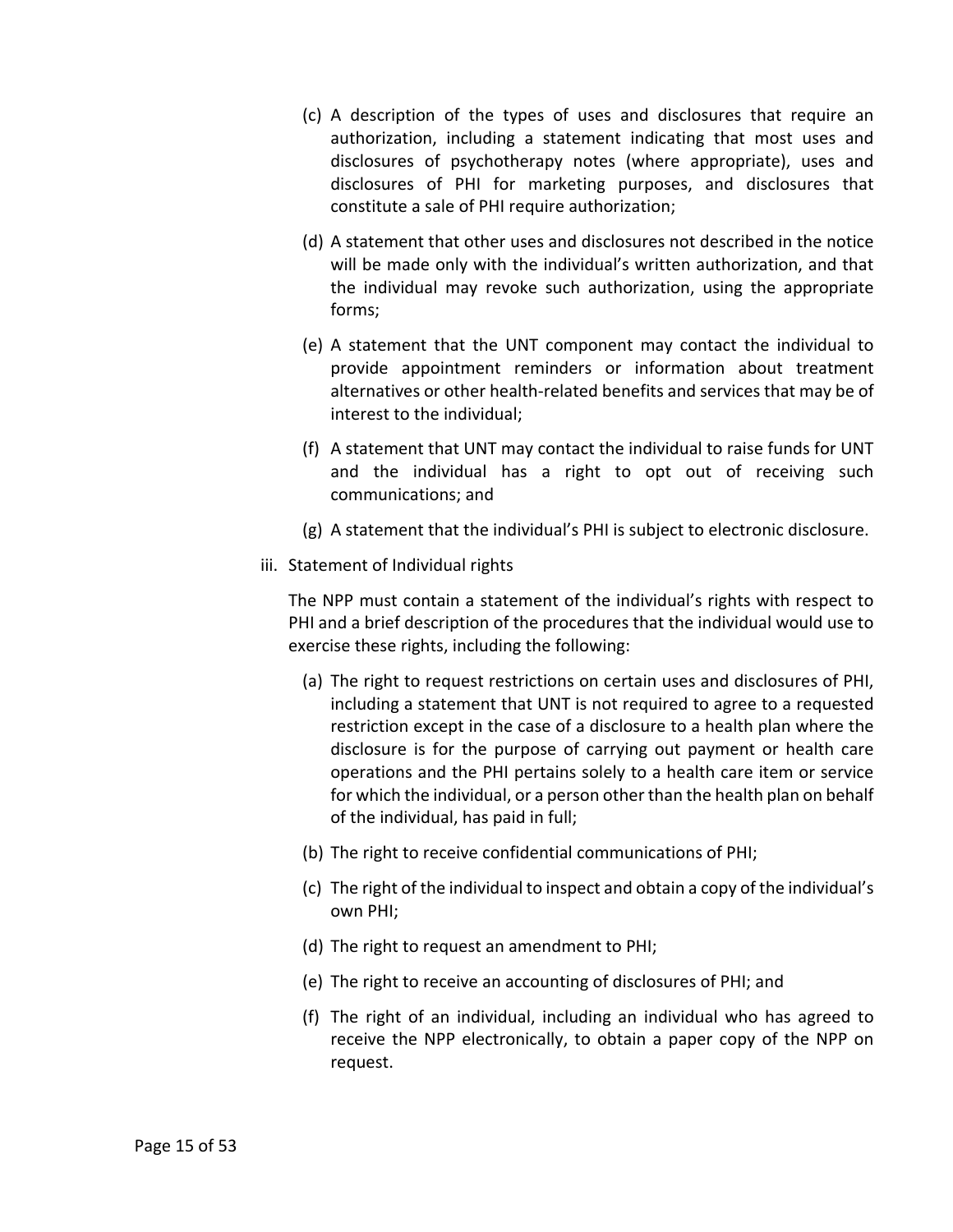iv. Health care component's duties

The NPP must contain a statement that the UNT health care component:

- (a) Is required by law to maintain the privacy of PHI and to provide individuals with notice of its legal duties and privacy practices with respect to PHI and to notify affected individuals following a breach of unsecured PHI;
- (b) Is required to abide by the terms of the NPP currently in effect; and
- (c) Reserves the right to change the terms of its NPP and to make the new provisions effective for all PHI that it maintains. The statement must also describe how it will provide individuals with a revised NPP.
- v. Complaints

The NPP must contain a statement that individuals may complain to the UNT health care component, and to the Department of Health and Human Services (HHS), if they believe that their privacy rights have been violated, a brief description of how the individual may file a complaint with the UNT health care component or the UNT Office of Institutional Compliance, and a statement that the individual will not be retaliated against for filing a complaint.

vi. Contact

The NPP must contain the name, or title, and telephone number of a person or office to contact for further information.

vii. Effective date

The NPP must contain the date on which the NPP is first in effect, which may not be earlier than the date on which the NPP is printed or otherwise published.

- *c. Electronic Notice*
	- i. The UNT health care component's NPP must be posted on its web site.
	- ii. If electronic mail is used to send a copy of the NPP to an individual, the electronic mail communication must comply with Sectio[n IV.](#page-8-1)[F.1](#page-35-1) of this policy. If the UNT health care component becomes aware that the email transmission was not successful, it must provide a paper copy of the NPP to the individual.
	- iii. Electronic notice by the UNT health care component satisfies the notice requirement if receipt of the NPP is documented and retained by the health care component.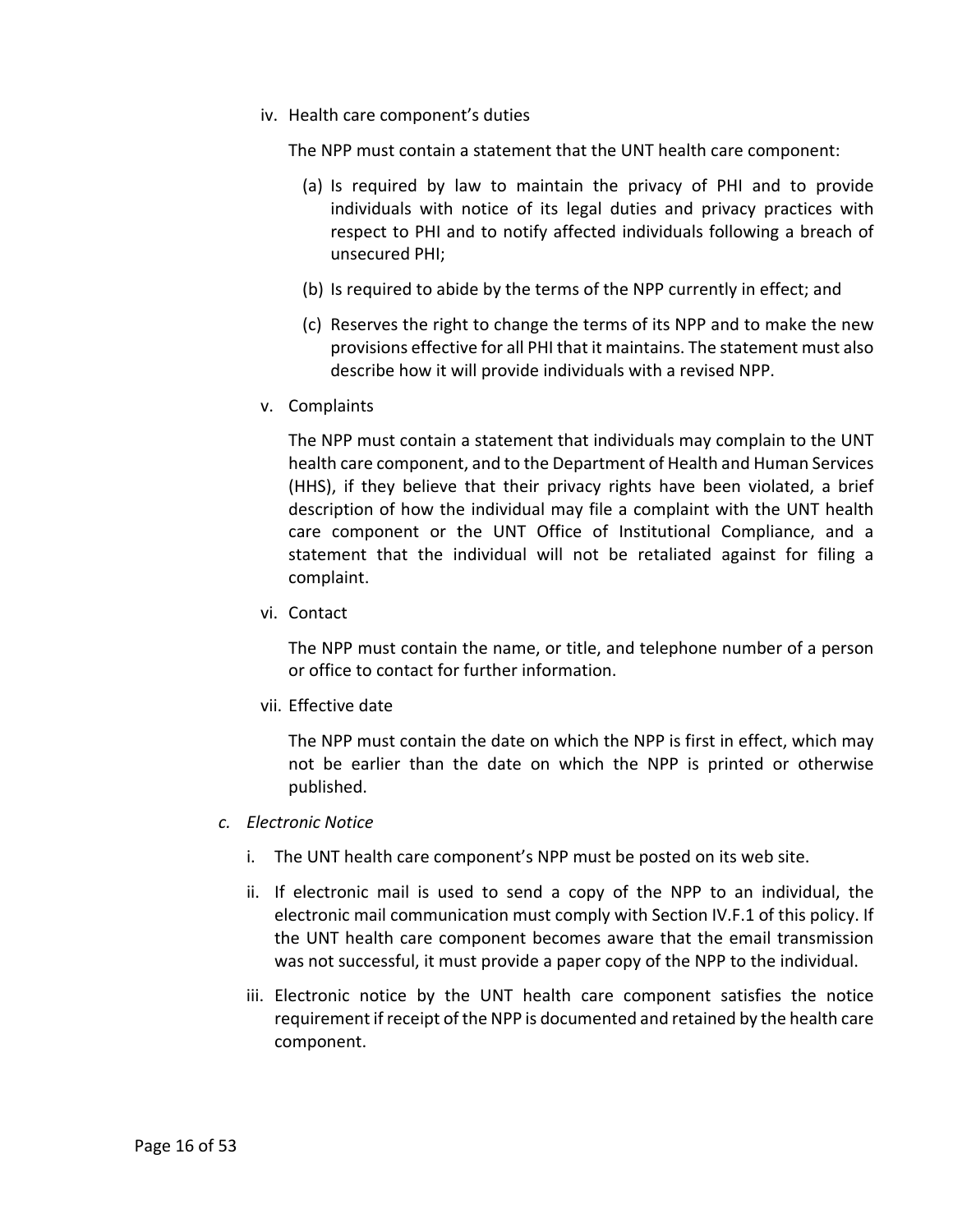- iv. The individual who is the recipient of an electronic notice retains the right to obtain a paper copy of the NPP from the UNT health care component on request.
- *d. Documentation of Notice*

The UNT health care component must make a good faith effort to obtain a written acknowledgment of receipt of the NPP. Those persons who register patients or clients shall be responsible for distributing the NPP to all patients or clients, documenting receipt of the acknowledgment form in an appropriate filing system, and retaining the original signed form in the patient's or client's file or record. If the individual refused to sign the acknowledgement form or if it was otherwise impossible to receive an acknowledgement from the individual, the health care component must document on the acknowledgement form the reason why written acknowledgement was not obtained.

*e. Revisions to the Notice*

The UNT health care component must promptly revise and distribute its NPP whenever there is a material change to its uses or disclosures, an individual's rights, UNT's legal duties, or other privacy practices that are stated in the NPP. Except when required by law, a material change to a term of the NPP may not be implemented prior to the effective date of the NPP in which such material change is reflected. The UNT health care component must document compliance with the notice requirements by retaining copies of the NPP's they have issued.

#### <span id="page-16-0"></span>**2. Consent for the Use and Disclosure of PHI**

UNT health care components shall obtain written consent prior to using and/or disclosing a student's PHI for TPO purposes.

- a. Consents for the use and disclosure of PHI for TPO must have the following elements for the consent to be effective:
	- i. Inform the patient or personal representative that PHI may be used and disclosed to carry out TPO;
	- ii. Specify the type of records that will be used or disclosed (eg. medical records);
	- iii. Identify the class of parties to whom disclosure may be made;
	- iv. Refer the patient or personal representative to the NPP for a more complete description of such uses and disclosures;
	- v. State the patient or personal representative may request a restriction be placed on the consent (see Section [IV.](#page-8-1)F.2); and
	- vi. The consent must be signed by the patient or personal representative and dated.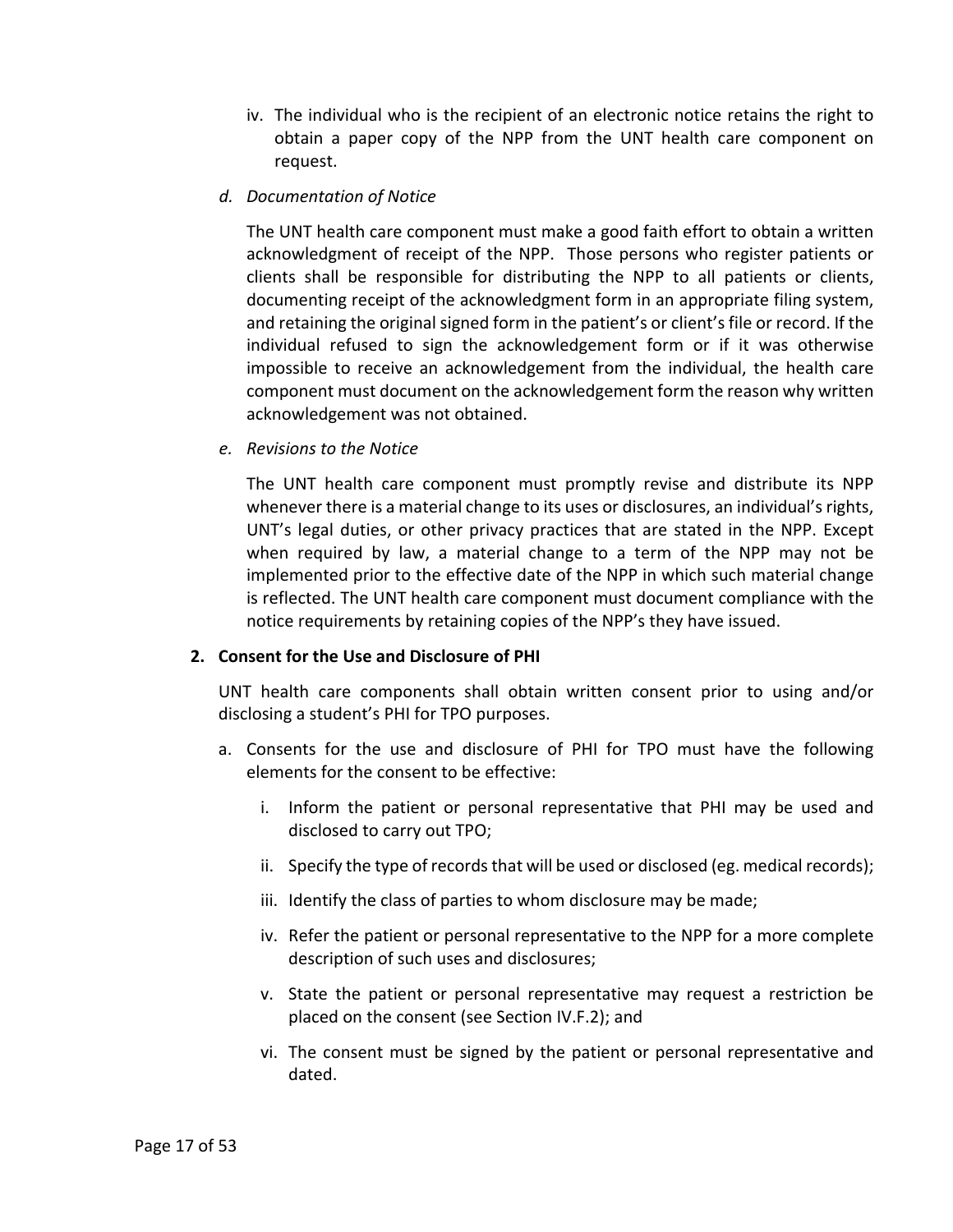# <span id="page-17-0"></span>**3. Specially Protected Medical Records**

### *a. Substance Abuse Treatment Records*

Substance Abuse Treatment Records must be treated differently from other types of PHI. The content of a Substance Abuse Treatment Record may be disclosed pursuant to and in accordance with the prior written authorization of the individual. Absent an authorization, UNT may only disclose an individual's Substance Abuse Treatment Record under the following circumstances:

- i. To medical personnel to the extent necessary to treat the individual in an emergency situation.
- ii. To qualified personnel for the purpose of conducting scientific research, management audits, financial audits, or program evaluation, but such personnel may not identify, directly or indirectly, any individual receiving treatment in any report of such research, audit, or evaluation, or otherwise disclose individual identities in any manner.
- iii. To a person who is authorized by an appropriate order of a court of competent jurisdiction to receive the information in the Substance Abuse Treatment Record.
- *b. Other Specially Protected Medical Records*
	- i. The following medical records are subject to special confidentiality protection and shall not be disclosed except as permitted by law:
		- (a) Psychotherapy notes (see Section [IV](#page-8-1)[.E](#page-19-0)[.4\)](#page-23-1);
		- (b) Mental health records;
		- (c) HIV/AIDS records.
	- ii. UNT health care components should contact the UNT HIPAA Compliance Officer with questions on using or disclosing these records. The UNT HIPAA Compliance Office will consult with the UNT System Office of General Counsel on using or disclosing these records.

### <span id="page-17-1"></span>**4. De-identification of PHI, 164.502(d), 164.514(a),(b)**

a. PHI is rendered anonymous whenever its identifying characteristics are completely removed. PHI must be de-identified prior to disclosure to non-authorized users. Deidentified PHI should be used for any permitted purpose whenever this is possible and feasible.

All personnel must strictly observe de-identification standards. The patient identifiers list below must be removed for de-identification of PHI.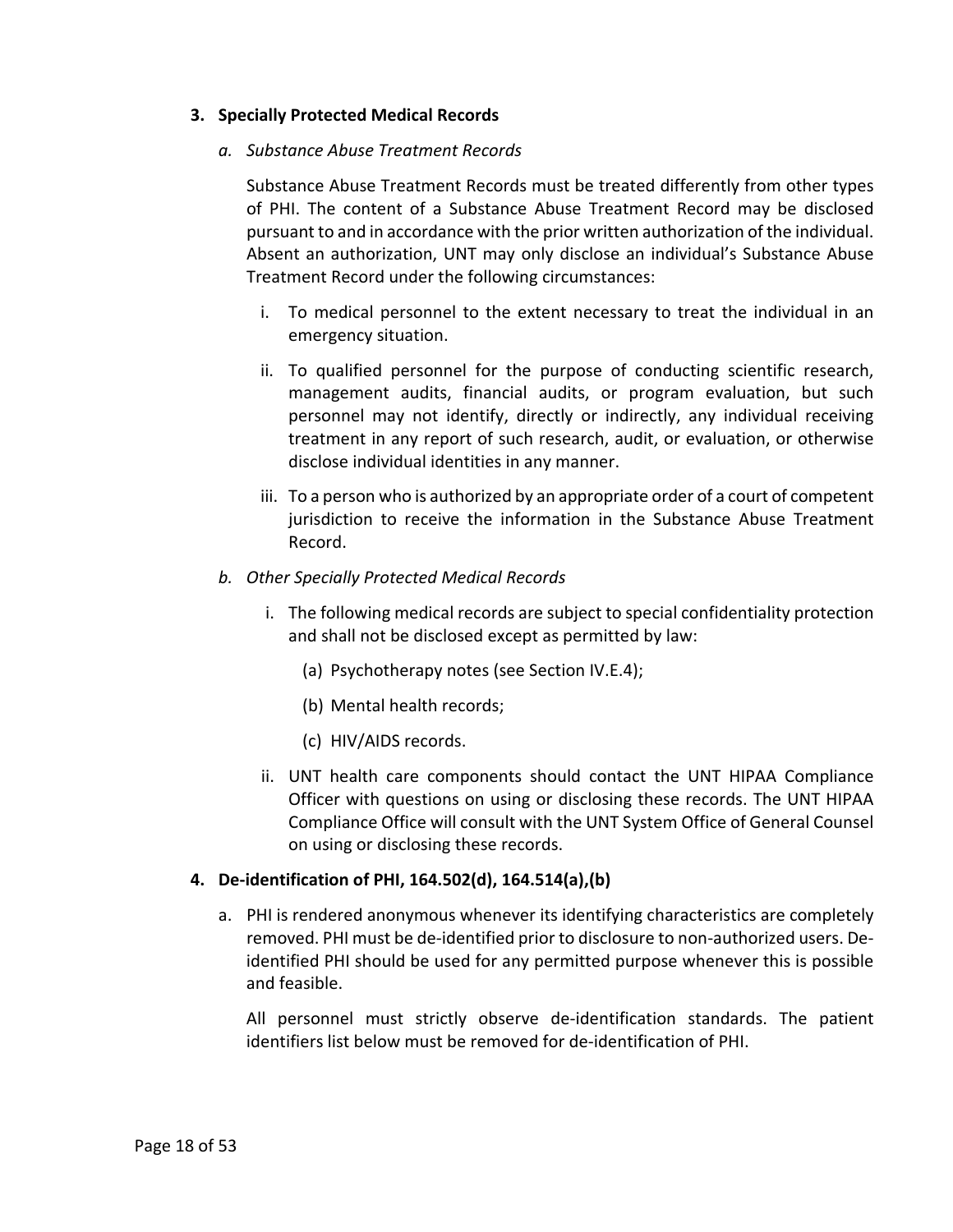- i. Names
- ii. Geographic subdivisions smaller than a State, including street address, city, county, and zip code.
- iii. All elements of dates, except the year
- iv. Telephone numbers
- v. Fax numbers
- vi. Email addresses
- vii. Social security numbers
- viii. UNT identification numbers and medical record numbers
- ix. Health beneficiary plan numbers
- x. Account numbers
- xi. Certificate or license numbers
- xii. Vehicle identifiers, including license plate numbers
- xiii. Device ID and serial numbers
- xiv. Web Universal Resource Locators (URL)
- xv. Internet Protocol (IP) addresses
- xvi. Biometric identifiers
- xvii. Full face photographic images and other comparable images
- xviii. Any other unique identifying number, characteristic, or code
- b. Whenever possible, de-identified PHI should be used for routine reporting and for quality assurance monitoring or audits.
- c. An authorized user who wishes to encrypt PHI to de-identify it must ensure that the encryption code is not based on information about the individual whose information is being de-identified, and that the code cannot be translated so as to identify the individual.

#### <span id="page-18-0"></span>**5. Business Associates**

*i. Business Associate Agreement*

Notwithstanding anything to the contrary, each health care component must establish a Business Associate Agreement (BAA) with each of their business associates prior to using or disclosing PHI. The BAA must establish the permitted and required uses and disclosures of PHI by the business associate. This use or disclosure must comply with all the federal and Texas privacy laws and regulations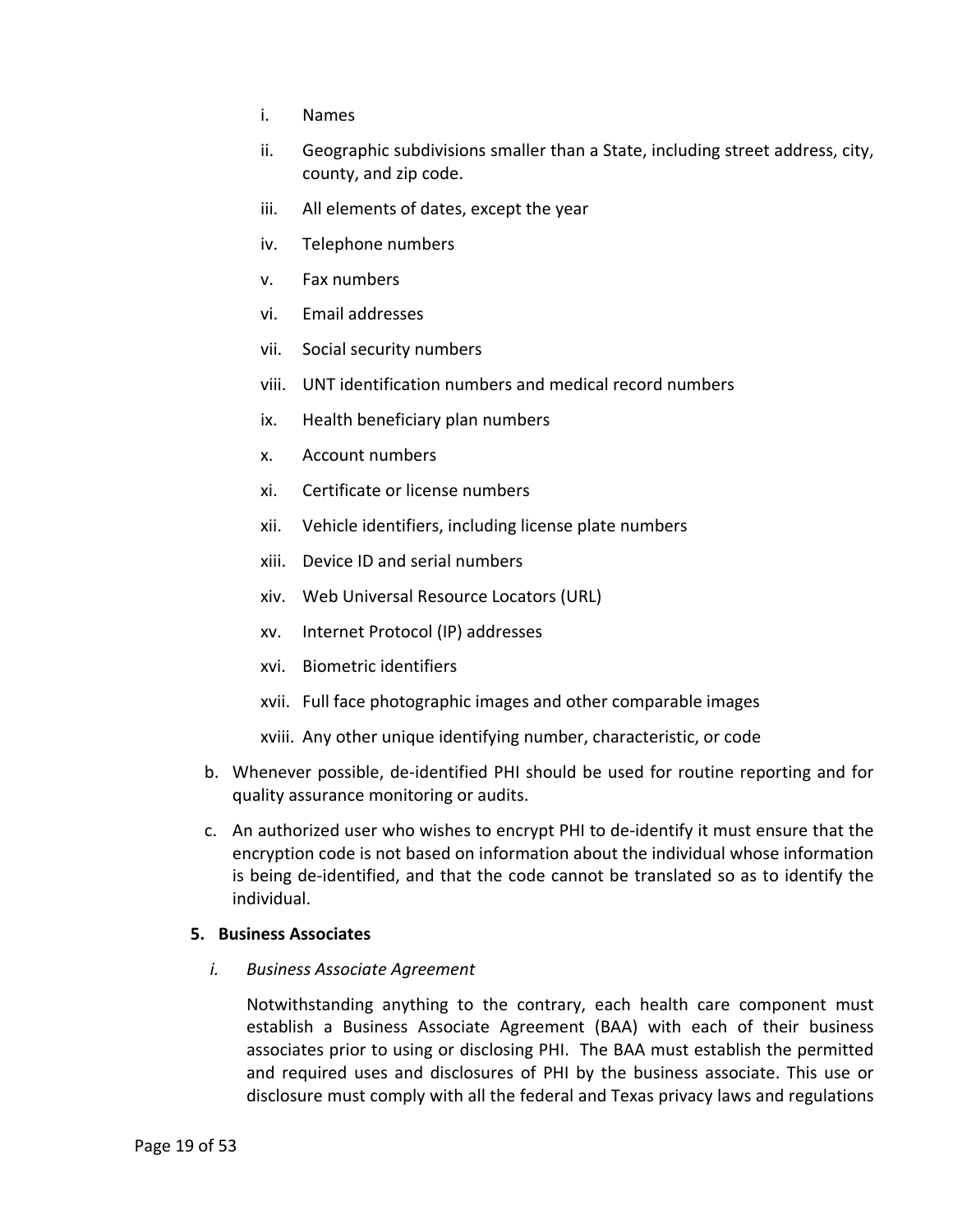in the same way that the health care component must also comply. The contract must meet the requirements of 45 CFR §164.504 and must be approved by the UNT System Office of General Counsel before it is executed.

The health care component must determine and document that the business associate has provided satisfactory assurances that it is able to meet the requirements of the contract and to protect the privacy of PHI. The contract must authorize termination of the contract if the business associate violates a material term of the contract.

If the health care component becomes aware of a business associate's violation of the terms of the contract or of federal and Texas laws and regulations, it must take reasonable steps to prevent or to mitigate any improper use or disclosure of PHI. If reasonable steps to correct a business associate's contract violations are not successful in preventing or mitigating improper use or disclosure of PHI, the health care component must terminate the contract, if feasible.

### <span id="page-19-1"></span><span id="page-19-0"></span>*E. Uses and Disclosures of PHI*

#### **1. Minimum Necessary Requirement, 164.502(b), 164.514(d)**

When using or disclosing PHI or when requesting PHI from another covered entity or business associate, UNT must limit the use, disclosure or request to the minimum necessary to accomplish the intended purpose of the use, disclosure or request. Minimum Necessary does not apply in the following circumstances:

- i. Disclosures to or requests by a health care provider for treatment;
- ii. Uses and disclosures made to the individual;
- iii. Uses and disclosures based upon a valid written authorization;
- iv. Disclosures made to the HHS;
- v. Uses and disclosures required by law; and
- vi. Uses and disclosures required by other sections of the HIPAA privacy regulations.
- *a. Limitations on Use and Disclosure.*

All persons who handle PHI in any manner are expected to know and to abide by the following:

i. Determining workforce access to PHI

Access to PHI shall be granted to persons based on their role, as determined by their supervisor, manager, and unit head. The UNT health care component shall identify: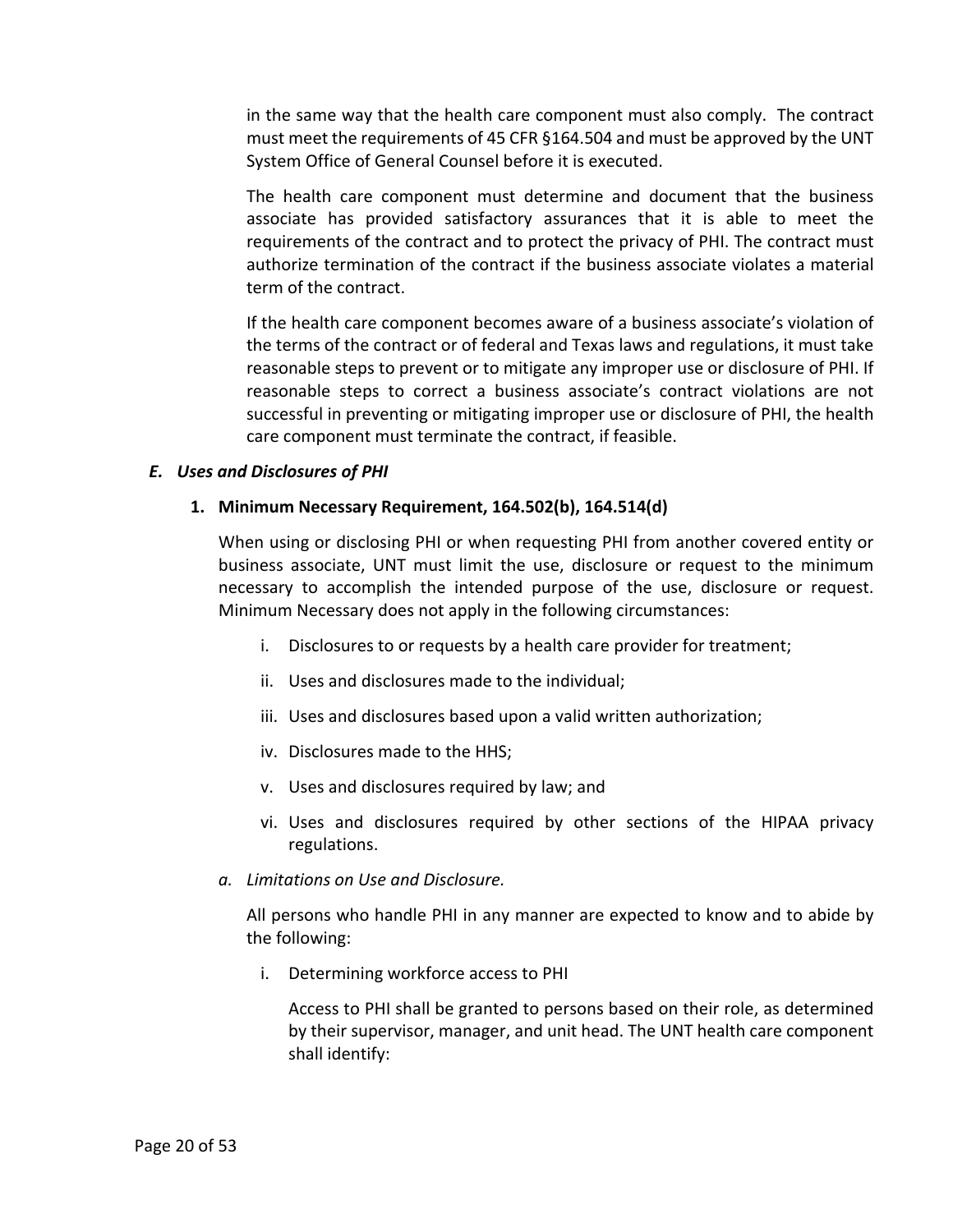- (a) Those persons or classes of persons in the UNT workforce, including students, trainees, and volunteers, who need access to PHI to carry out their duties, and
- (b) For each such person or class of persons, the category or categories of PHI to which access is needed and any conditions appropriate to such access.
- ii. Requests for Uses or Disclosures of PHI

Except in emergency situations, any person requesting PHI from the medical record custodian must include the requestor's name, unique identifier, and the amount of information requested.

iii. Audits

The UNT health care component Privacy Officer shall be responsible for facilitating random checks to ensure that the minimum necessary standard is being applied when using and disclosing PHI.

iv. Requests for uses and disclosures of entire medical records

Medical record custodians must not use, disclose, or request the entire medical record except when the entire medical record is specifically justified as the amount that is reasonably necessary to accomplish the purpose of the use, disclosure or request.

*a. Disclosures for Payment*

Only the minimum necessary PHI shall be disclosed for payment functions. Persons handling PHI for payment shall not discuss or disclose information about an individual's diagnosis or treatment. This policy shall apply to checks collected, credit card paper receipts, envelopes and invoices sent to patients or clients.

*b. Disclosures Required by Law*

For victims of crime or abuse, UNT may only release the minimum necessary amount of PHI to law enforcement officials, unless the law requires certain other information to be released, in which case UNT must comply with relevant statutes, laws, regulations, and subpoenas.

In response to an order of a court or an administrative tribunal, UNT must release all information, but only that information, required by the order. The minimum necessary standard does not apply.

*c. Disclosures for Worker's Compensation*

PHI may be disclosed to comply with Worker's Compensation laws and regulations without the consent, authorization, or opportunity to object by an individual. Such disclosure will be only the minimum necessary information.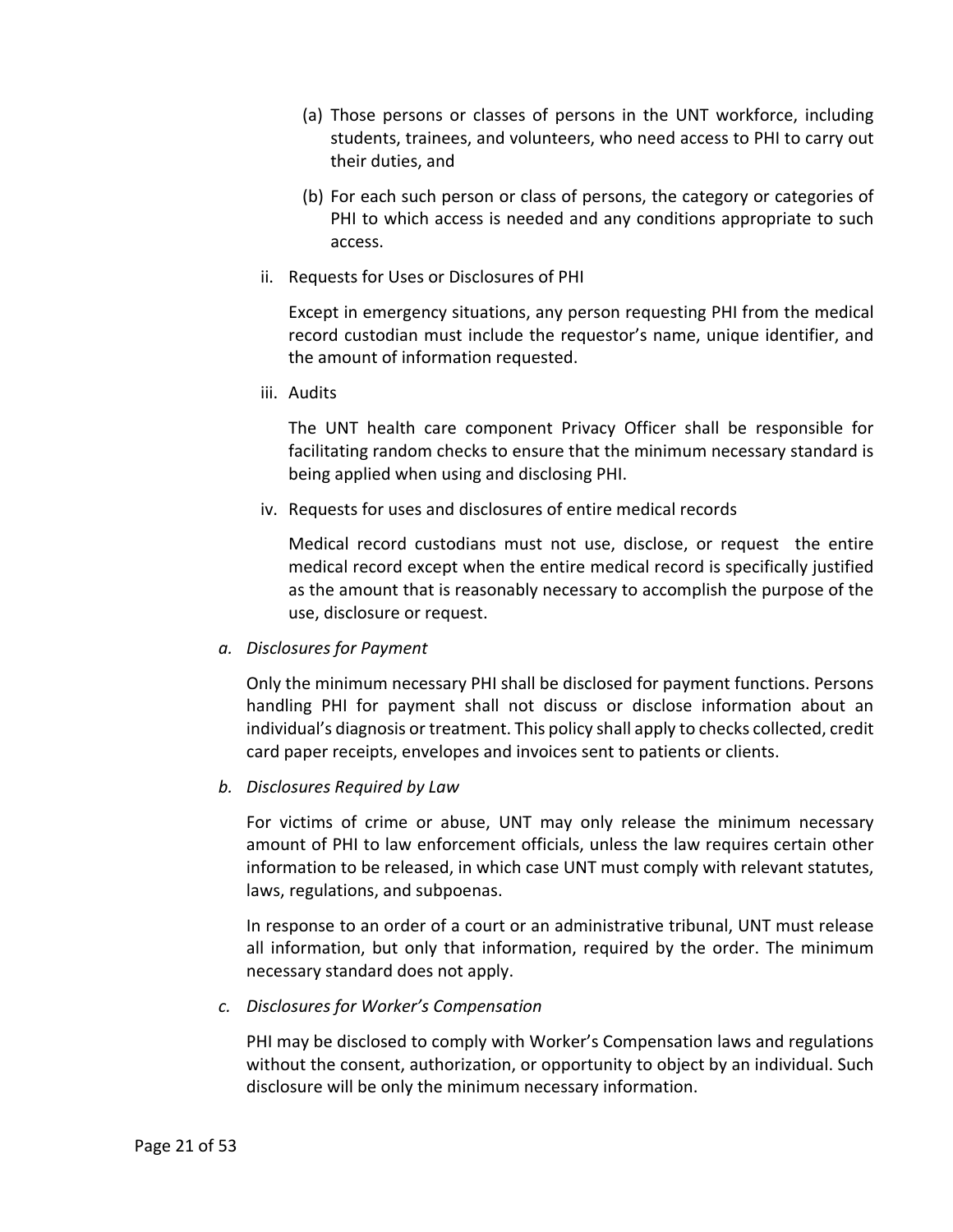# *d. Minimum Necessary Use and Disclosure for Student Workers, Trainees, and Volunteers*

Students, trainees, and volunteers are to adhere to the minimum necessary standard. They shall have access to records only to the degree that their duties require this access, and their supervisor shall train them in the privacy regulations of the UNT health care component in which they provide services.

# *e. Minimum Necessary Use and Disclosure for Educational Purposes*

Faculty, staff, students, and trainees are to use de-identified information when in a classroom setting. A patient's identifying information is not needed for educational purposes.

### <span id="page-21-0"></span>**2. Authorization for Use or Disclosure of PHI, 45 CFR 164.508**

*a. General Requirements*

Except as otherwise permitted by this section, UNT and its health care components may not use or disclose PHI without a valid authorization from the individual. An individual requesting the release of the individual's own PHI must complete and sign the authorization form developed by the health care component. UNT's release of PHI must comply with the directives stated in the authorization. The UNT health care component must save all signed authorizations in the individual's record. PHI may be disclosed without an authorization if the law requires such disclosure. The UNT health care component from which PHI is released must document the disclosure in its database used for this purpose.

- *b. Requirements for a Valid Authorization, 164.508(b)*
	- i. Core Elements

A valid authorization must be written in plain language and contain the following core requirements:

- (a) A description of the information to be used or disclosed that identifies the information in a specific and meaningful way.
- (b) The name or other specific identification of the person or the class of persons who are authorized to make the requested use or disclosure;
- (c) The name or other specific identification of the person or the class of persons to whom a health care component of UNT may make the requested use or disclosure;
- (d) A description of each purpose of the requested use or disclosure;
- (e) An expiration date for the request. Unless it is revoked sooner, the authorization is valid for 180 days after the date it is signed;
- (f) A statement of the individual's right to revoke the authorization in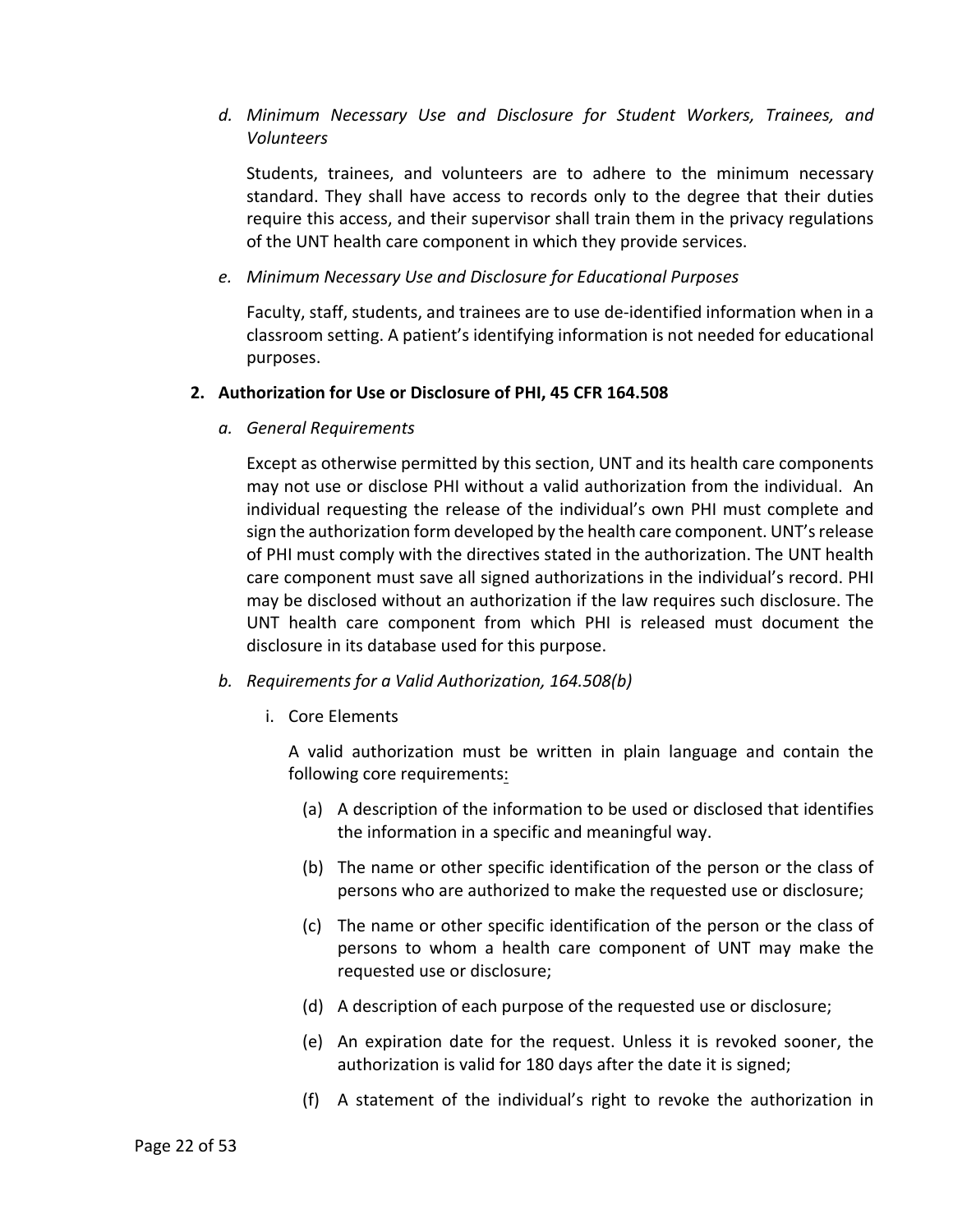writing, any exceptions to the right to revoke, and a description of the process that the individual would use to revoke the authorization;

- (g) A statement that the information use or disclosed pursuant to the terms of the authorization is no longer protected by the HIPAA privacy regulations, and it may be re-disclosed by the recipient; and
- (h) Signature of the individual and the date. If a personal representative signs for the individual, a description of the representative's authority to act for the individual.
- (i) A statement that UNT or the health care component will not condition treatment, payment, or eligibility for benefits on the individual providing the authorization, unless one of these exceptions exist:
	- (1) UNT may condition the provision of research-related treatment on provision of an authorization, or
	- (2) UNT may condition the provision of health care that is solely for the purpose of creating PHI for disclosure to a third party on provision of an authorization for the disclosure of the PHI to such third party.
- (j) If use or disclosure of the requested information will result in remuneration to UNT from a third party, a statement of such remuneration must be included

### *c. Defective Authorizations*

An authorization is considered defective and invalid if any material information in the authorization is known by UNT or any member of its workforce to be false, or if any of the following defects exist:

- i. The expiration date has passed or the expiration event is known by the UNT health care component to have occurred;
- ii. The authorization has not been filled out completely or signed;
- iii. The authorization is known by the UNT health care component to have been revoked;
- iv. The authorization lacks any of the core elements; or
- v. The authorization violates the exception allowing compound authorizations or the prohibition on conditioning of authorizations.

### *d. Compound Authorizations*

An authorization for use and disclosure of PHI may not be combined with any other document to create a compound authorization, except for the following: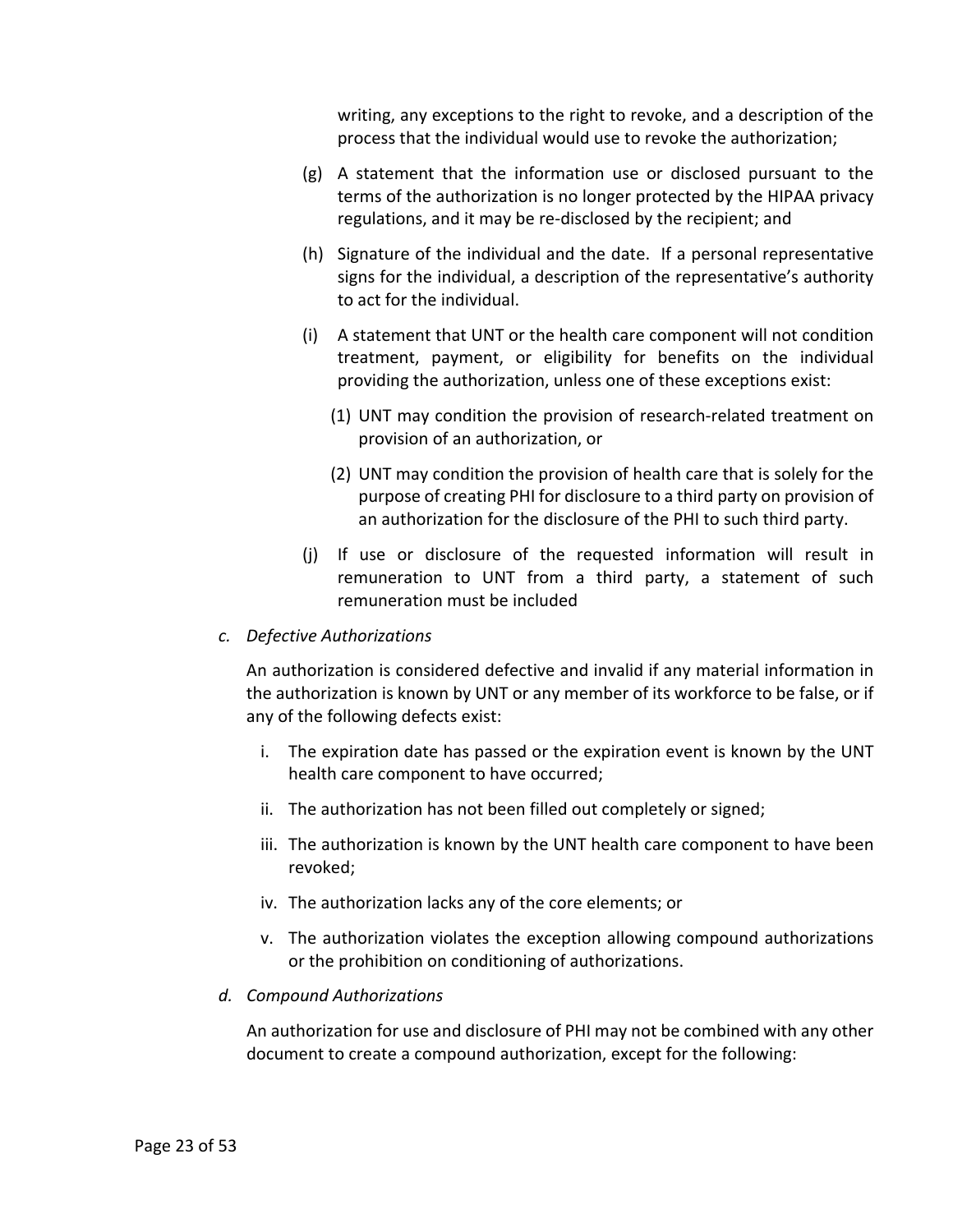- i. An authorization for the use or disclosure of PHI for a research study may be combined with any other type of written permission for the same or another research study;
- ii. An authorization for the use and disclosure of psychotherapy notes may only be combined with another authorization for use and disclosure of psychotherapy notes; or
- iii. An authorization, other than that for a use and disclosure of psychotherapy notes, may be combined with any other such authorization if neither authorization conditions the provision of treatment, payment, or eligibility for benefits on the provision of the authorization.

# <span id="page-23-0"></span>**3. Uses and Disclosures to Carry Out TPO**

HIPAA does not require an authorization for uses or disclosures of PHI for carrying out the following TPO:

- a. Use or disclosure for the purpose of UNT's own TPO.
- b. Disclosure for treatment activities of another health care provider.
- c. Disclosure to another covered entity or a health care provider for the payment activities of the entity receiving the information.
- d. Disclosure to another covered entity for the health care operations of the entity receiving the information, as long as UNT and the covered entity has or had a relationship with the individual who is the subject of the PHI requested, the PHI pertains to that relationship and the disclosure is for either the first or second bullet points in the definition of "health care operations" or is for health care fraud and abuse detection or compliance.

However, some records maintained by UNT health care components are covered by FERPA and not HIPAA. To cover all records maintained by UNT health care components, UNT requires that UNT workforce members obtain from each patient a signed Consent for the Use and Disclosure of PHI form prior to any use or disclosure of PHI to carry out TPO. Each UNT health care component shall develop the necessary Consent form and ensure that individuals receive it when they receive the NPP. See Section [IV](#page-8-1)[.D.](#page-12-0)[2](#page-16-0) for additional information.

# <span id="page-23-1"></span>**4. Authorization Required: Psychotherapy Notes**

UNT and its health care components must obtain an authorization for any use or disclosure of psychotherapy notes, except:

- a. To carry out the following TPO:
	- i. The notes originated in the same UNT health care component that is carrying out treatment;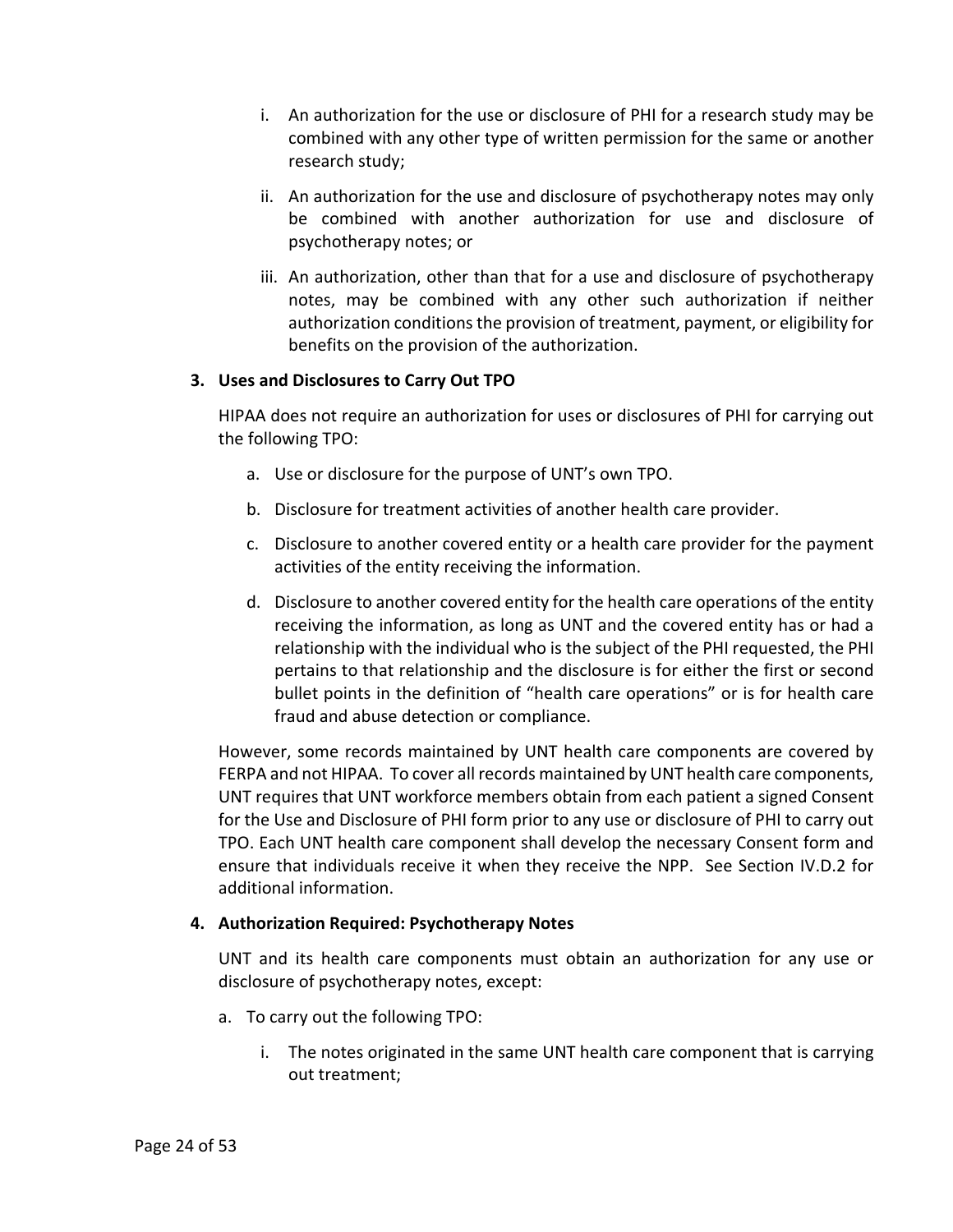- ii. Use or disclosure for training programs in which students, trainees, or practitioners in mental health learn under supervision to practice or improve their skills in group, joint family, or individual counseling; or
- iii. Use or disclosure for UNT to defend itself in a legal action or other proceeding brought by the individual;
- b. When the health care component must use or disclose the information as required by the Secretary of HHS to investigate, audit, or determine compliance with privacy regulations in the UNT health care component. However, psychotherapy notes relating to a student may not be released to HHS, as these are either medical records exempt from FERPA or they may be student records, both of which are not covered by HIPAA;
- c. The use or disclosure is required by law and is limited to relevant requirements of the law;
- d. The health care component makes the disclosure to a health oversight agency that is carrying out its responsibilities to oversee the treatment and operations of the originator of the psychotherapy notes. The health care component may be required to enter into BAA's with certain health oversight agencies; or
- e. The health care component discloses information to coroners or medical examiners for the purpose of identifying a deceased individual determining a cause of death, or other duties authorized by law.

# <span id="page-24-0"></span>**5. Authorization Required: Marketing**

UNT and its health care components must obtain an authorization for any use or disclosure of PHI for marketing, except if the communication is in the form of:

- a. Providing information on health-related products and services in a face-to-face encounter with a patient or client.
- b. Providing a patient or client with refill reminders or other information on a drug or biologic that is currently being prescribed for the individual, as long as any financial remuneration received by UNT in exchange for making the communication is reasonably related to the cost of making the communication.
- c. Providing treatment of an individual by a health care provider, except where UNT receives financial remuneration in exchange for making the communication.
- d. Providing promotional gifts of nominal value (pens, calendars, etc.).

If the marketing involves financial remuneration to UNT from a third party the authorization must state that such remuneration is involved.

If UNT or a UNT health care component sends a written marketing communication through the mail, the communication must be sent in an envelope showing only the names and addresses of the sender and recipient and must (1) state the name and toll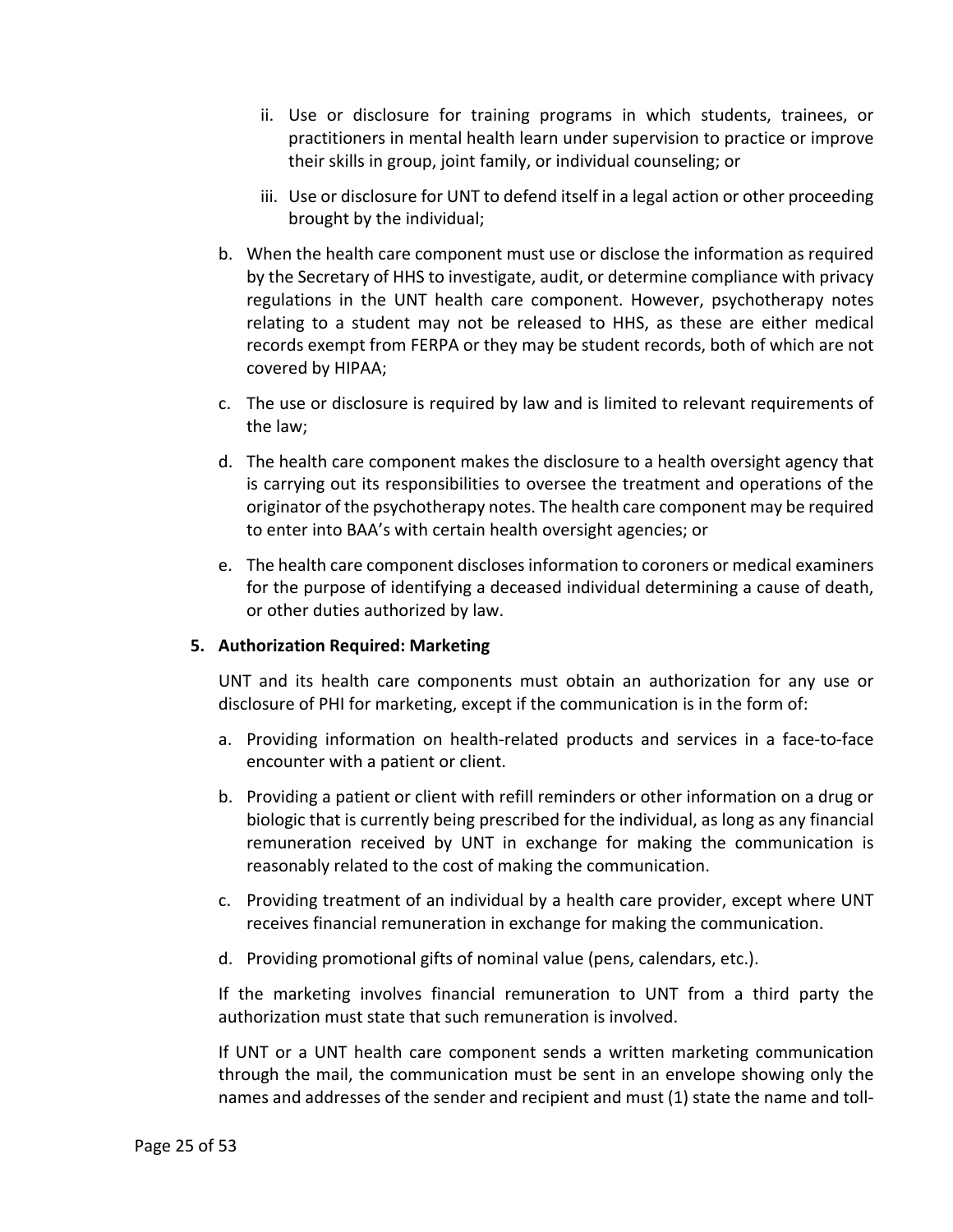free number of the entity sending the marketing communication; and (2) explain the recipient's right to have the recipient's name removed from the sender's mailing list. The name shall be removed not later than the 5th day after the date UNT receives the request.

No written marketing communication may be sent to an individual without an authorization from the individual.

# <span id="page-25-0"></span>**6. Authorization Required: Sale of PHI, 164.508(a)(4)**

UNT and its health care components must obtain an authorization for any disclosure of PHI which is a sale of PHI. Sale of PHI does not include a disclosure of PHI (1) for public health purposes, (2) for research purposes where the only remuneration received is a cost based fee to cover the cost to prepare and transmit the PHI, (3) for treatment and payment purposes, (4) for the sale, transfer, merger or consolidation of all or part of the covered entity, (5) providing access or accounting to an individual, and (6) as otherwise required by law. Such authorization must state that the disclosure will result in remuneration to UNT.

For example, if a pharmaceutical company offers to pay UNT for a list of patients who suffer from a particular affliction to be used to send discount coupons for a new medication directly to the patients, the arrangement between UNT and the pharmaceutical company would constitute a sale of PHI, and UNT would need to obtain specific patient authorization prior to providing the patient list. Alternatively, if UNT receives grant funding to conduct a program and, in return, must supply PHI to the funder, the provision of PHI is a byproduct of the arrangement and not a sale of PHI.

### <span id="page-25-1"></span>**7. Uses and Disclosures Required by Law, 164.512(a)**

UNT may use or disclose PHI to the extent the use or disclosure is required by law. The information used or disclosed must be limited in scope to comply with and to meet the requirements of the law.

### <span id="page-25-2"></span>**8. Uses and Disclosures for Public Health Activities, 164.512(b)**

UNT may use or disclose PHI for the public health activities outlined in HIPAA, including reporting disease to a public health authority.

### <span id="page-25-3"></span>**9. Disclosures about Victims of Abuse, Neglect, or Domestic Violence, 164.512(c)**

- a. UNT may disclose to a government agency PHI about an individual whom the person has reasonably determined to be a victim of abuse, neglect, or domestic violence if:
	- i. The disclosure is required by law and the disclosure complies with and is limited to the relevant requirements of the law;
	- ii. The individual agrees to the disclosure; or
	- iii. The disclosure is expressly authorized by statute or regulation and: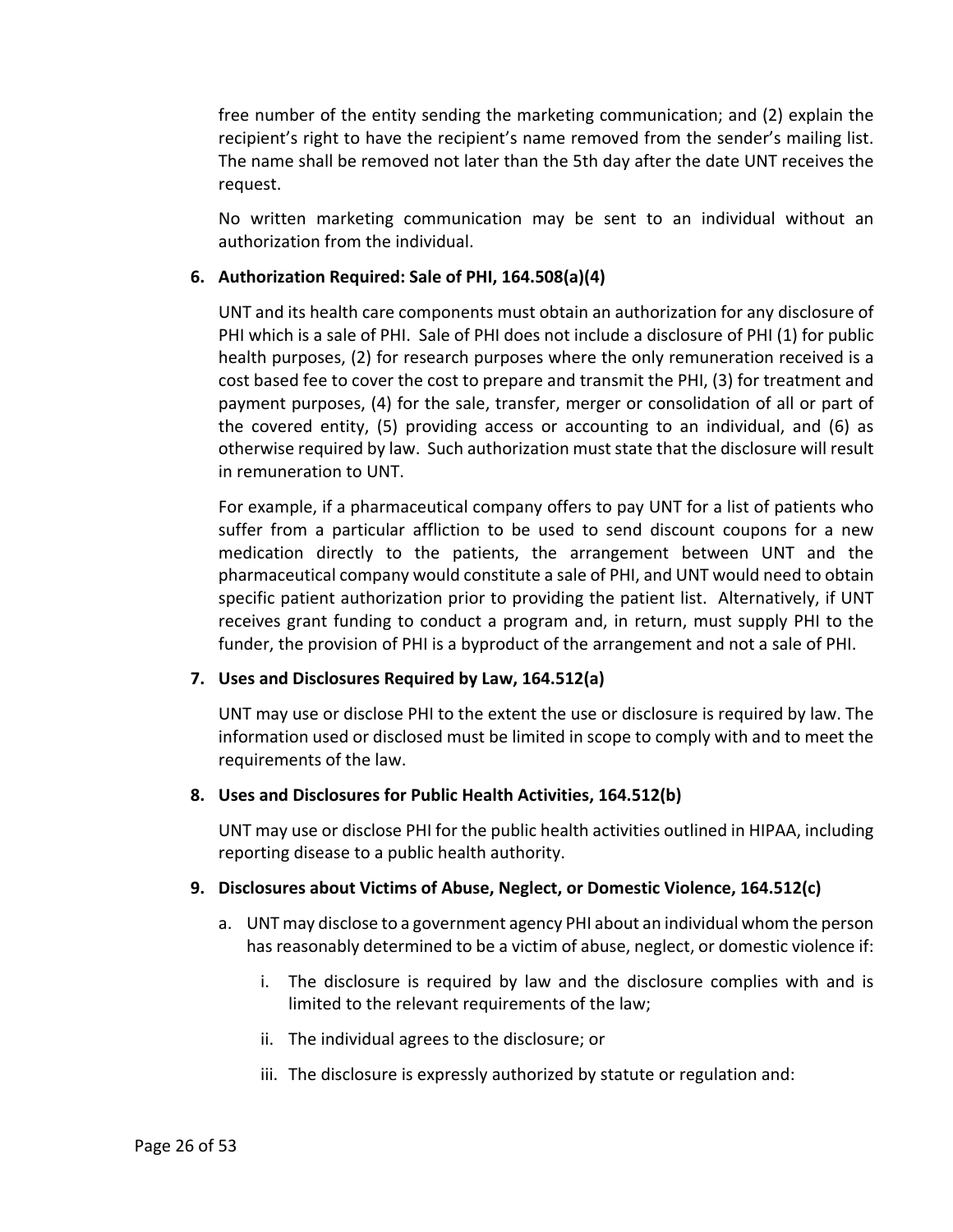- (a) The disclosure is necessary to prevent serious harm to the individual or other potential victims, or
- (b) If the individual is unable to agree because of incapacity, a law enforcement or other public official authorized to receive the report represents that:
	- (1) The PHI sought is not intended to be used against the individual; and
	- (2) An immediate enforcement activity that depends on the disclosure would be materially and adversely affected by waiting until the individual is able to agree to the disclosure.
- b. The Privacy Officer of the UNT health care component that disclosed PHI pursuant to this section must promptly inform the individual that such a report has been or will be made, unless
	- i. Informing the individual would place the individual at risk of serious harm, or
	- ii. A personal representative would be the legally appropriate party to inform, and this personal representative is responsible for the abuse, neglect, or other injury, and informing this person would not be in the best interests of the individual under medical care.

#### <span id="page-26-0"></span>**10. Uses and Disclosures for Health Oversight Activities, 164.512(d)**

- a. UNT may disclose PHI without an authorization to a health oversight agency for oversight activities authorized by law. These activities include:
	- i. Audits
	- ii. Civil, administrative, or criminal investigations, proceedings, or actions
	- iii. Inspections
	- iv. Licensure or disciplinary actions
	- v. Other activities necessary for appropriate oversight of:
		- (a) The health care system
		- (b) Government benefit programs for which health information is relevant for beneficiary eligibility
		- (c) Entities subject to government regulatory programs for which health information is necessary for determining compliance with program standards, or
		- (d) Entities subject to civil rights laws for which health information is necessary for determining compliance.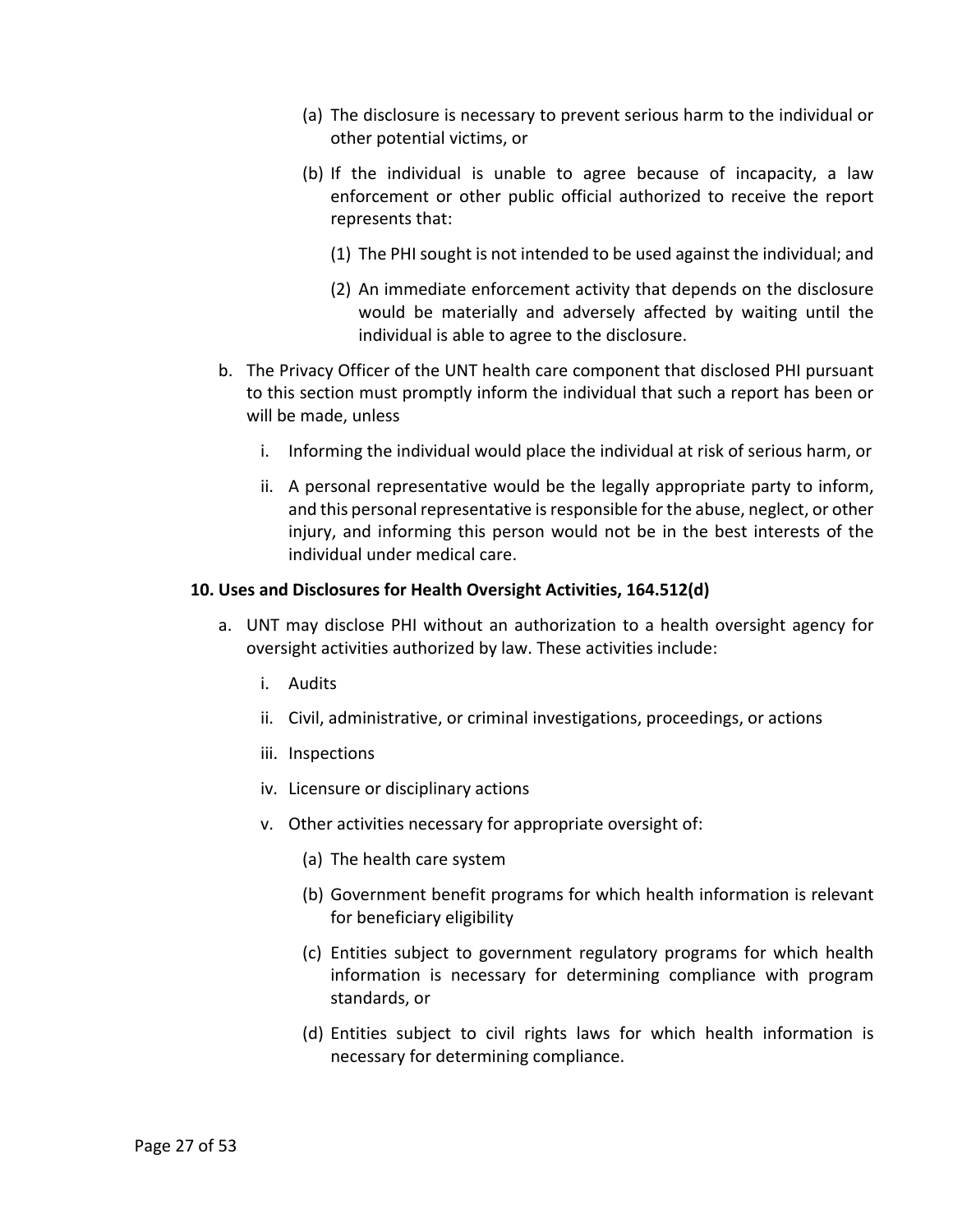- b. Disclosure is *not* permitted if the individual is the subject of an investigation or activity and the investigation or activity is not directly related to:
	- i. The individual's receipt of health care
	- ii. A claim for public benefits related to health (for example, food stamps), or
	- iii. The individual's qualification for or receipt of public benefits or services when the individual's health is integral to the claim for public benefits or services.
- c. If a health oversight activity or investigation is conducted in conjunction with an oversight activity or investigation related to a claim for public benefits that are not related to health, the joint activity or investigation shall be considered a health oversight activity.

#### <span id="page-27-0"></span>**11. Disclosures by Whistleblowers and Workforce Victims of Crime**

- a. Members of the UNT workforce are encouraged to report conduct that is unlawful or that violates professional or clinical standards to the UNT HIPAA Compliance Officer or the UNT institutional compliance office. Disclosure of PHI to the compliance office for the purpose of reporting unlawful conduct or a violation of professional or clinical standards is always in compliance with this policy.
- b. A member of the UNT workforce or a business associate may disclose PHI if the following conditions are met:
	- i. The workforce member or business associate believes in good faith that UNT or one of its health care components has engaged in conduct that is unlawful or otherwise violates professional or clinical standards, or that the care, services, or conditions provided by UNT or its health care components potentially endangers one or more patients, workers, or the public, and
	- ii. The disclosure is to:
		- (a) A health oversight agency or public health authority authorized by law to investigate or otherwise oversee the relevant conduct or conditions of UNT,
		- (b) An appropriate health care accreditation organization for the purpose of reporting the allegation of failure to meet professional standards or misconduct at UNT, or
		- (c) An attorney retained by or on behalf of the workforce member or business associate for the purpose of determining the legal options of the workforce member or business associate with regard to conduct believed to be unlawful or in violation of professional or clinical standards.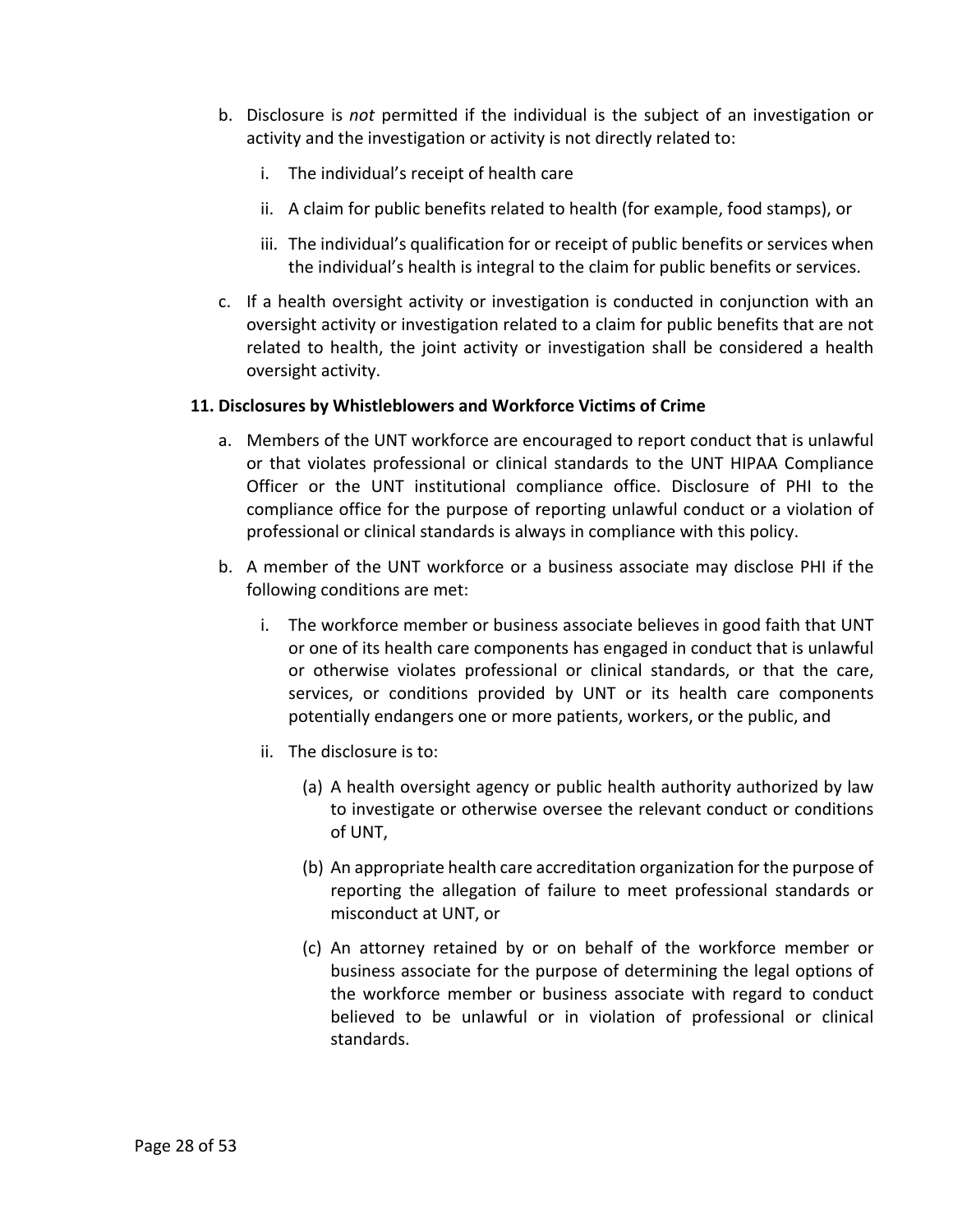- c. A member of the UNT workforce may disclose PHI without violating this policy if:
	- i. The workforce member is a victim of a criminal act; and
	- ii. The disclosure is to a law enforcement official, provided that:
		- (a) The PHI disclosed is about the suspected perpetrator of the criminal act; and
		- (b) The PHI disclosed is limited to the suspected perpetrator's:
			- (1) Name and address
			- (2) Date and place of birth
			- (3) Social security number
			- (4) ABO blood type and Rh factor
			- (5) Type of injury
			- (6) Date and time of treatment
			- (7) Date and time of death, if applicable, and
			- (8) Description of the individual's distinguishing physical characteristics, including height, weight, gender, race, hair and eye color, presence or absence of facial hair, scars or tattoos

#### <span id="page-28-0"></span>**12. Disclosures for Judicial and Administrative Proceedings, 164.512(e)**

- a. UNT may disclose PHI in the course of any judicial or administrative proceeding if the following conditions are met:
	- i. The disclosure is in response to a court order or administrative tribunal, but only the PHI expressly authorized by the order may be disclosed
	- ii. The disclosure is in response to a subpoena, discovery request, or other lawful process that is not accompanied by an order of a court or an administrative tribunal (such as a subpoena from a government agency) provided that:
		- (a) UNT receives satisfactory assurance from the party seeking the information that reasonable efforts have been made to ensure that the subject of the requested PHI has been given notice of the request, evidenced by an affidavit from the requesting party, or
		- (b) UNT receives satisfactory assurance from the party seeking the information that this party has made reasonable efforts to secure a qualified protective order. A qualified protective order is an order of a court or an administrative tribunal or a stipulation by the parties to the litigation or administrative proceeding that: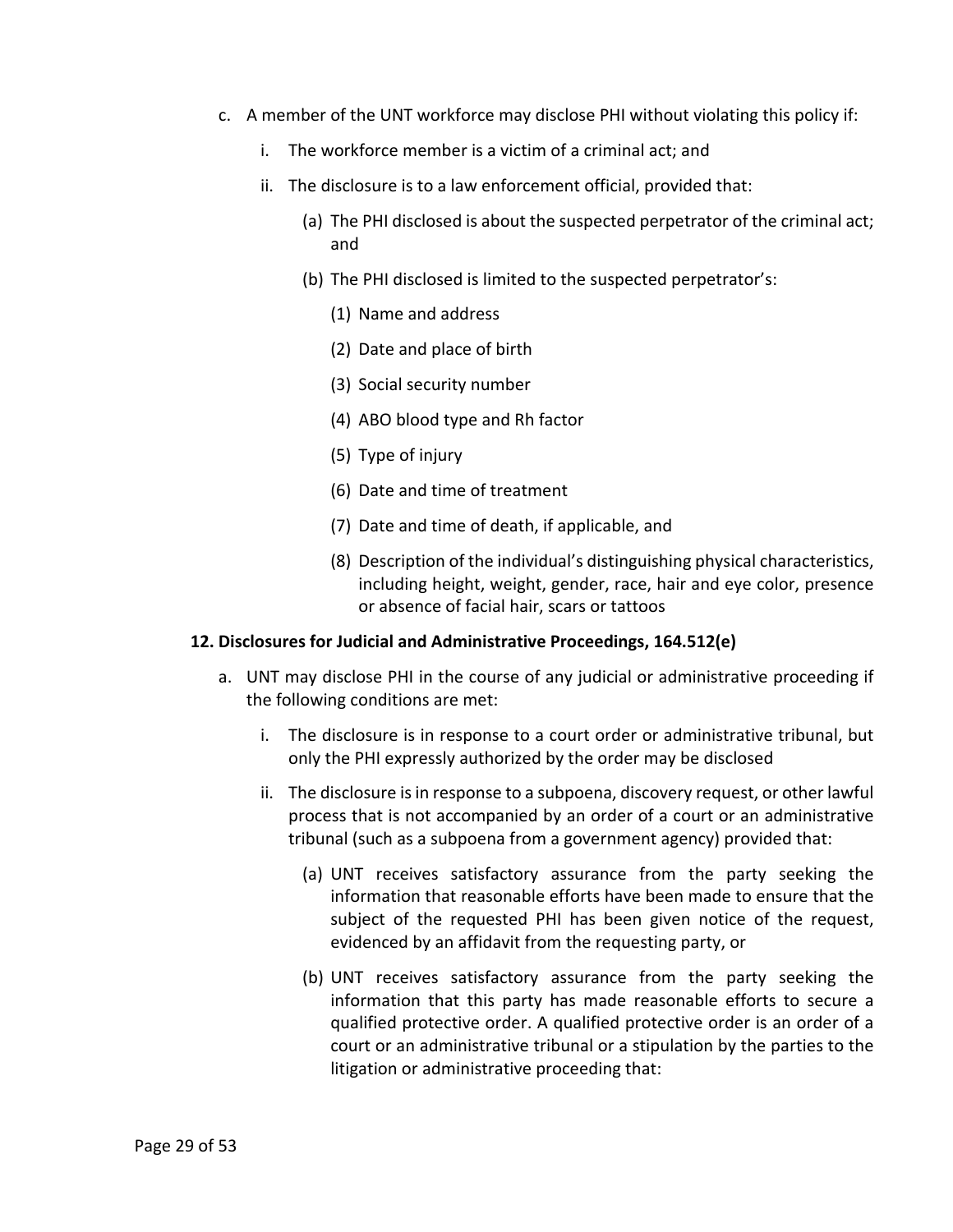- (1) Prohibits the parties from using or disclosing the PHI for any purpose other than the litigation or proceeding for which such information was requested, and
- (2) Requires returning the PHI to UNT or requires destroying the PHI and all copies made at the end of the litigation or proceeding.
- b. If the above conditions are not met, UNT has the option to disclose PHI in response to lawful process without receiving full satisfactory assurances, provided that UNT has made its own reasonable efforts:
	- i. To provide notice to the individual sufficient to meet the requirements of this section, or
	- ii. To seek a qualified protective order.

# <span id="page-29-0"></span>**13. Disclosures for Law Enforcement Purposes, 164.512(f)**

- a. UNT may disclose PHI to a law enforcement official for a law enforcement purpose under the following conditions:
	- i. For the purpose of complying with laws that require reporting certain kinds of wounds or other physical injuries, UNT may disclose PHI to appropriate law enforcement officials or agencies.
	- ii. For the purpose of complying with a court order, warrant, subpoena, summons, grand jury subpoena, administrative request or subpoena, a civil or authorized investigative demand, or similar process authorized by law, UNT may disclose PHI to authorized officials, provided that in the case of an administrative request:
		- (a) The information requested is relevant and material to a legitimate law enforcement inquiry;
		- (b) The request is specific and limited in scope to the purpose for which the information is sought; and
		- (c) De-identified information cannot reasonably be used.
	- iii. For the purpose of identifying or locating a suspect, fugitive, material witness, or missing person, UNT may release PHI in response to a request by a law enforcement official, provided that the information is limited to the following:
		- (a) Name and address
		- (b) Date and place of birth
		- (c) Social security number
		- (d) ABO blood type and rh factor
		- (e) Type of injury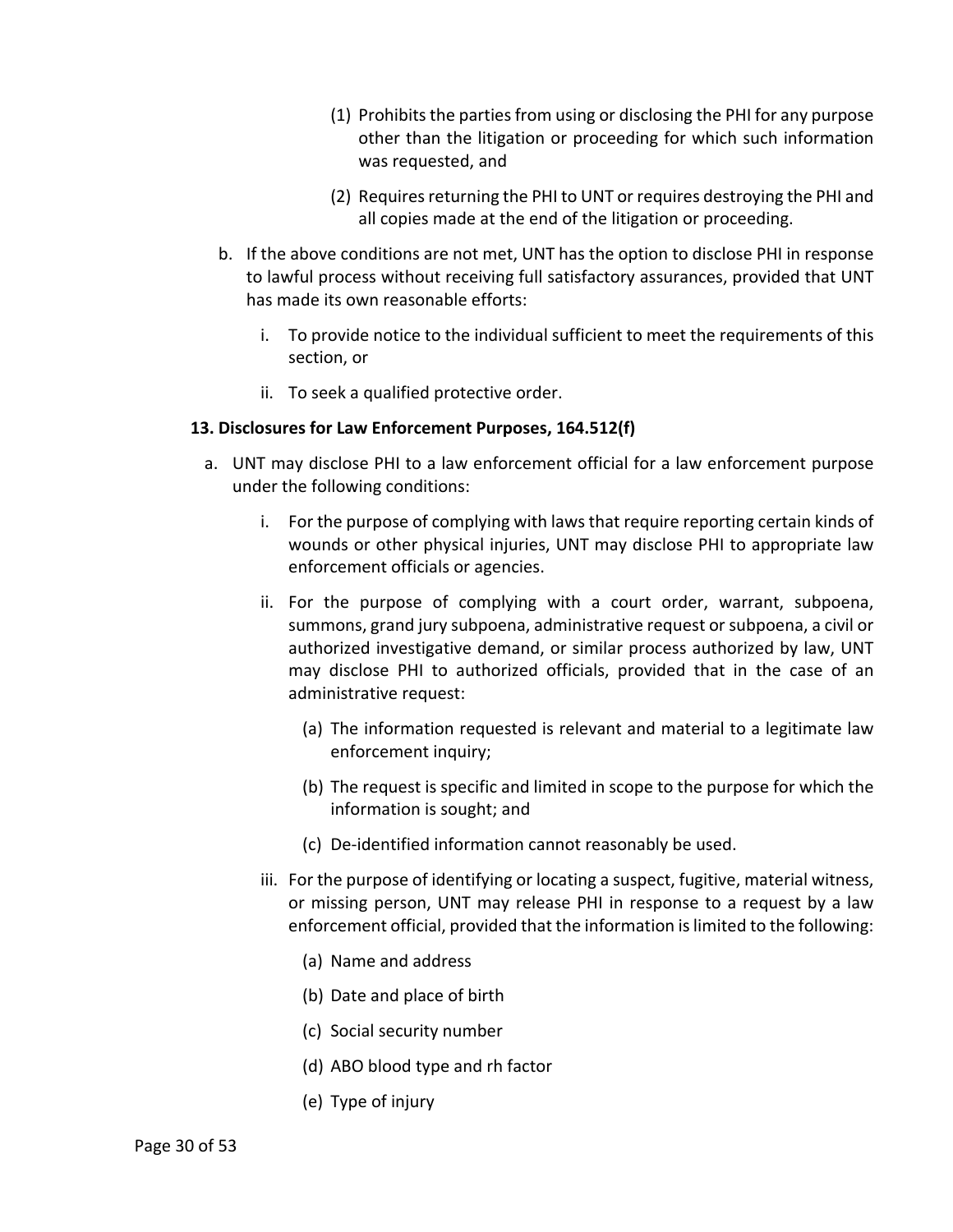- (f) Date and time of treatment
- (g) Date and time of death, if applicable, and
- (h) A description of distinguishing physical characteristics, including height, weight, gender, race, hair and eye color, presence or absence of facial hair, scars, and tattoos

PHI related to an individual's DNA or DNA analysis, dental records, or typing, sample, or analysis of bodily fluids or tissues may NOT be disclosed in response to such a request for PHI by law enforcement official.

- iv. To provide information about an individual who is or is suspected to be a victim of a crime, UNT may release PHI in response to a request by a law enforcement official, provided:
	- (a) The individual agrees to the disclosure, or
	- (b) UNT is unable to obtain the individual's agreement because of incapacity or other emergency circumstance, provided that:
		- (1) The law enforcement official represents that such information is needed to determine whether a violation of law by a person other than the victim has occurred, and that such information is not intended to be used against the victim;
		- (2) The law enforcement official represents that immediate law enforcement activity that depends on the disclosure would be materially and adversely affected by waiting until the individual is able to agree to the disclosure; and
		- (3) The disclosure is in the best interests of the individual as determined by the UNT health care component in the exercise of their professional judgment.
- v. For the purpose of alerting law enforcement of the death of the individual, UNT may disclose PHI about a deceased individual to law enforcement officials, if UNT has a suspicion that such death may have resulted from criminal conduct.
- vi. For the purpose of providing evidence of criminal conduct that occurred on UNT premises, UNT may disclose PHI to law enforcement officials that UNT believes in good faith constitutes evidence of the crime.

### <span id="page-30-0"></span>**14. Uses and Disclosures about Decedents, 164.512(g),(h)**

- a. UNT may disclose PHI about a deceased individual for the following purposes:
	- i. To coroners and medical examiners for the purposes of identifying a deceased person, determining a cause of death, or other duties as authorized by law;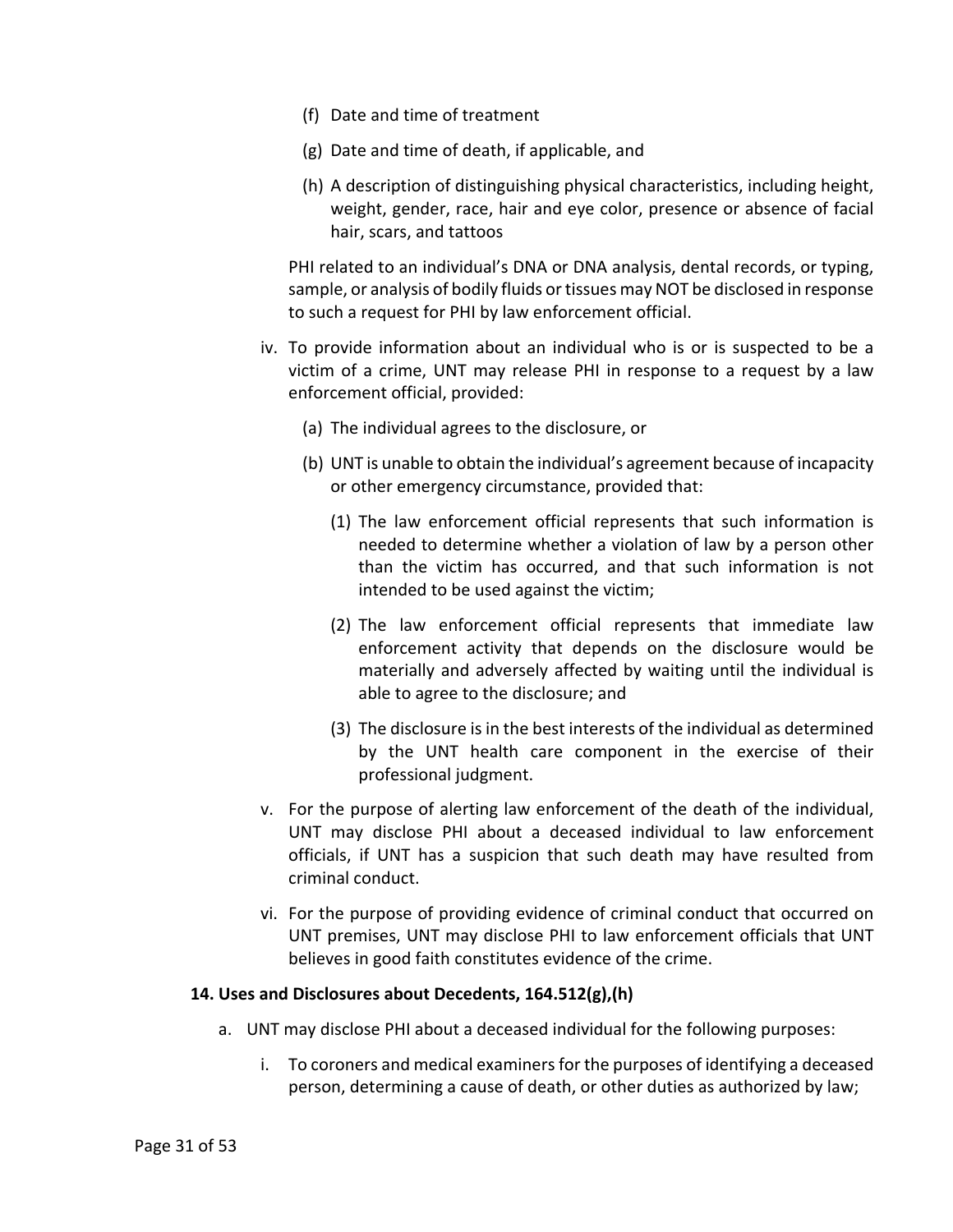- ii. To funeral directors, consistent with applicable law, as necessary to carry out their duties with respect to the deceased. If necessary for the funeral directors to carry out their duties, UNT may disclose PHI prior to and in reasonable anticipation of the individual's death; or
- iii. To organ procurement organizations or other entities engaged in the procurement, banking, or transplantation of cadaveric organs, eyes, or tissues for the purpose of facilitating organ, eye, or tissue donation and transplantation.

### <span id="page-31-0"></span>**15. Research Use of Health Information, 164.512(i)**

- a. The use and disclosure of PHI in research must have appropriate authorizations and safeguards in place. The UNT IRB review process is responsible for determining which federal and Texas standards apply to the use and disclosure of PHI for research. All researchers and their staff must rigorously comply with the procedures of the IRB and of the Office of Research Services in the use of PHI.
- b. Faculty, staff, and students of UNT may not initiate research involving human subjects without approval of the Institutional Review Board (IRB) before the research starts. Please contact Research Integrity and Compliance for an explanation of the requirements of the IRB approval process.
- c. Whenever possible, de-identified PHI should be used for research. When deidentified PHI is to be used for research, including public health research, the standards listed in Section [IV](#page-8-1)[.D.](#page-12-0)[4](#page-17-1) below must be followed. In addition:
	- i. PHI used for research should be de-identified at the point of data collection for research protocols approved by the IRB, unless the participant voluntarily and expressly consents to the use of their personally identifiable information or the researcher(s) obtain an IRB waiver of authorization.
	- ii. If PHI is de-identified by means of encryption, anyone involved in the research project must not disclose the encryption code and must not disclose the mechanism used to re-identify the information.

# <span id="page-31-1"></span>**16. Uses and Disclosures to Avert Serious Threat to Health or Safety, 164.512(j)**

- a. Consistent with applicable law and standards of ethical conduct, UNT may disclose PHI, provided:
	- i. UNT, in good faith, believes that the use or disclosure:
		- (a) Is necessary to prevent or lessen a serious and imminent threat to the health or safety of a person or the public; and
		- (b) Is to a person or persons reasonably able to prevent or lessen the threat, including the target of the threat; or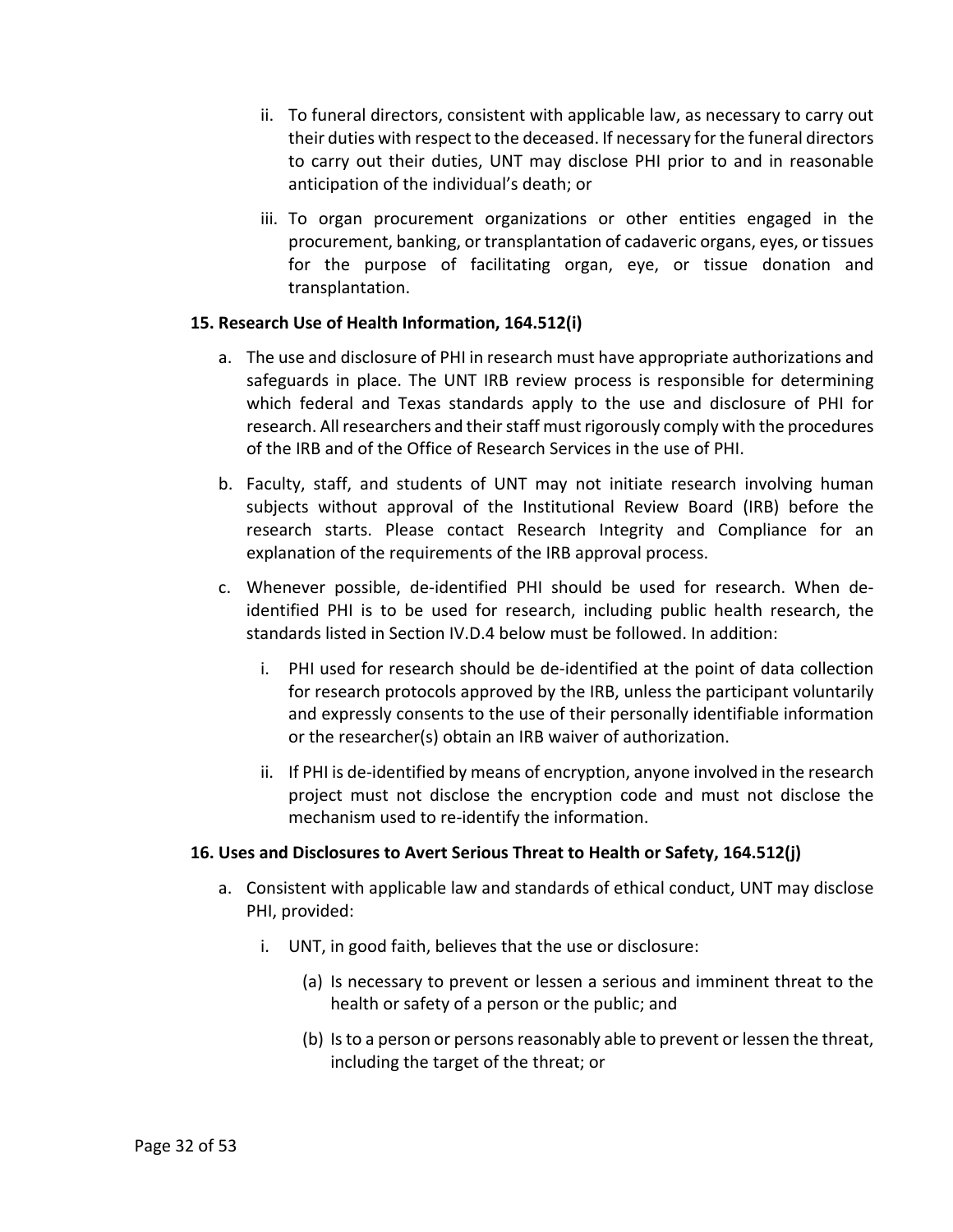- (c) Is necessary for law enforcement authorities to identify or apprehend an individual:
	- (1) Because of a statement by an individual admitting participation in a violent crime that UNT reasonably believes may have caused serious physical harm to the victim, or
	- (2) Such use or disclosure is not permitted if UNT learned the protected information in the course of treatment that is designed to alter or change the desire to commit the criminal conduct that would be the basis for making a disclosure, or when an individual initiates or is referred to a health care component of UNT for treatment, counseling, or therapy.
	- (3) Where it appears from all the circumstances that the individual has escaped from lawful custody.
- ii. UNT may only release the statement relating to the serious threat and the PHI related to the serious threat.

### <span id="page-32-0"></span>**17. Workman's Compensation Disclosures, 164.512(l)**

UNT may disclose PHI as authorized by and to the extent necessary to comply with laws relating to workers' compensation or other similar programs, established by law, that provide benefits for work-related injuries or illness without regard to fault.

# <span id="page-32-1"></span>**18. Use and Disclosure to Family and Friends—Individual Care and Notification, 164.510(b)**

*a. Individual Not Available or Able*

UNT health care components may disclose to an individual's family member, other relative, a close personal friend of the individual, or any other person identified by the individual, the PHI directly relevant to that person's involvement with the individual's health care or payment related to the individual's health care. UNT may use or disclose PHI to notify, or assist in the notification of, a family member, a personal representative of the individual, or another person responsible for the care of the individual of the individual's location, general condition, or death.

- b. If the individual is present or otherwise available and if the individual has the capacity to make health care decisions, the UNT health care component may use or disclose the PHI if it:
	- i. Obtains the individual's verbal or written agreement to do so
	- ii. Provides the individual with the opportunity to object to the disclosure, and the individual does not object, or
	- iii. Reasonably infers from the circumstance, based on the exercise of professional judgment, that the individual does not object to the disclosure.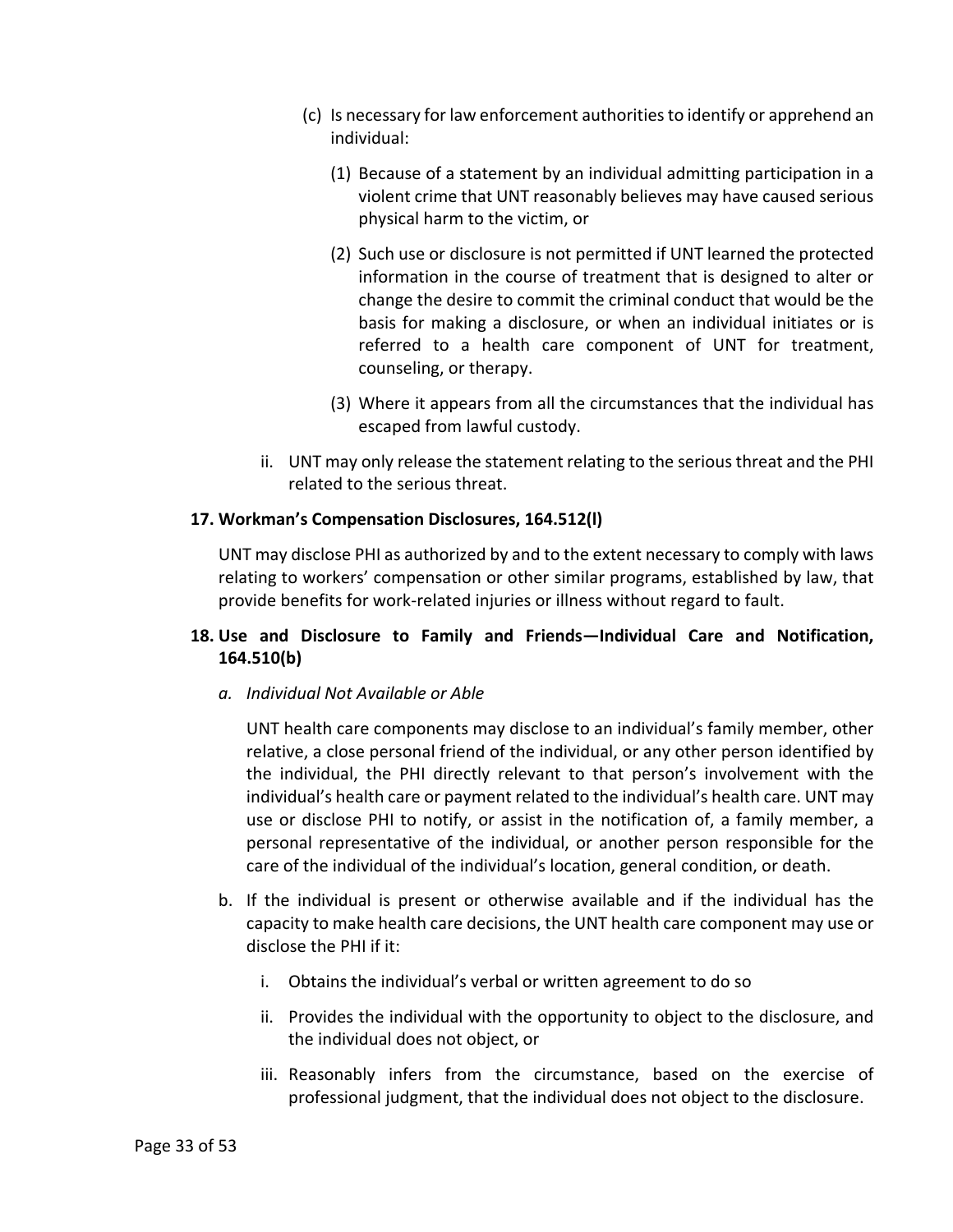*c. Consent*

The workforce member attending the individual shall note in the individual's chart or record whether or not the individual was able to consent, whether or not consent was given, and what if any limitations on disclosure the individual requested.

If the individual is not present or if because of the individual's incapacity or because of emergency circumstances the individual does not have the capacity or opportunity to agree or to object, the UNT health care component may, in its exercise of professional judgment, determine whether the disclosure is in the best interest of the individual. If so, it shall disclose only the PHI that is directly relevant to the person's involvement with the individual's health care. UNT health care components may use professional judgment and experience with common practice to make reasonable inferences of the individual's best interest in allowing a person to act on behalf of the individual to pick up filled prescriptions, medical supplies, X rays and other diagnostic media, and similar forms of PHI.

### <span id="page-33-0"></span>**19. Disclosures for Fundraising, 164.514(f)**

- a. UNT or a UNT health care component may use or disclose to a business associate or to an institutionally related foundation the following PHI without an authorization for the purpose of raising funds for UNT's benefit:
	- i. Demographic information relating to an individual, including- name, address, other contact information, age, gender, and date of birth;
	- ii. Dates of health care provided to an individual;
	- iii. Department of service information;
	- iv. Treating physician;
	- v. Outcome information; and
	- vi. Health insurance status
- b. With each fundraising communication made to an individual under this section, UNT must provide the individual with a clear and conspicuous opportunity to elect not to receive any further fundraising communications. The method for an individual to elect not to receive further fundraising communications may not cause the individual to incur an undue burden or more than a nominal cost. If an individual chooses to opt-out of receiving fundraising communications, UNT must ensure that the individual is not sent such communications.
- c. Required Statement.

Each UNT health care component that wishes to use or disclose PHI for fundraising in accordance with this section must include a fundraising statement to this effect in the Patient Notice of Privacy Practices (see Section [IV](#page-8-1)[.D](#page-12-0)[.1\)](#page-12-1).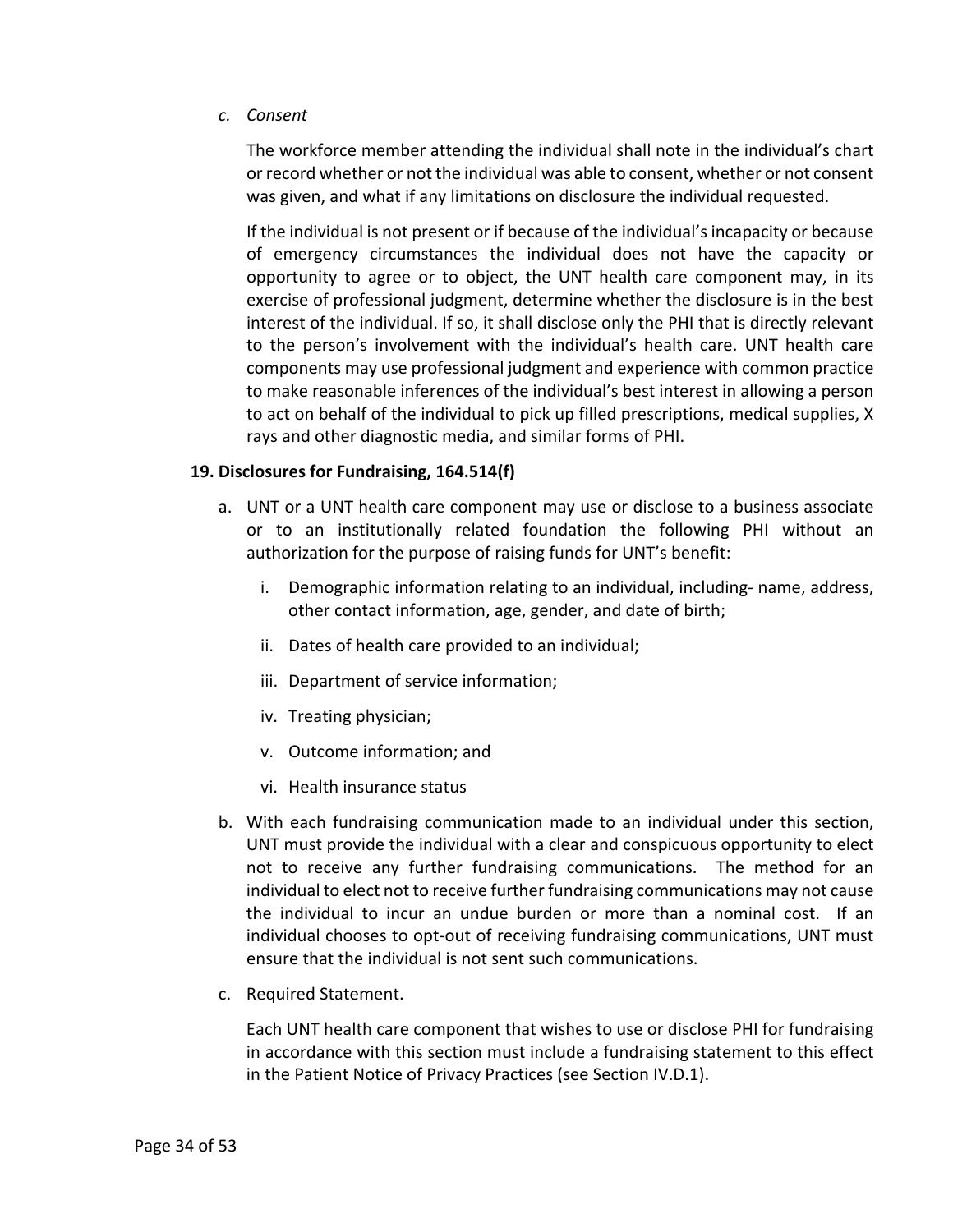#### <span id="page-34-0"></span>**20. Personal Representatives, Minors, and Deceased Individuals, 164.502(g)**

As a general rule, minors, incapacitated, and deceased individuals must have a personal representative in order to provide consent or authorization to use and disclose the individual's PHI. UNT must recognize a personal representative who is properly designated as the individual responsible for providing consents and authorizations for any other use or disclosure of PHI.

If a person has authority by law to act on behalf of an individual in making decisions related to the use and disclosure of PHI, UNT will treat this person as a personal representative of the individual. Once a minor is emancipated, a parent or guardian may no longer be recognized as a personal representative.

A minor may consent to the furnishing of medical, health, dental, surgical and psychological care and treatment if the minor:

- i. Is on active duty with the armed forces of the United States;
- ii. Is 16 years of age or older and resides separate and apart from his parents, managing conservator, or guardian, and regardless of duration of such residency is managing his own financial affairs regardless of the source of income;
- iii. Consents to the diagnosis and treatment of any infectious, contagious, sexually transmitted disease, or communicable disease which is required by law to be reported;
- iv. Is unmarried and pregnant, and consents to hospital, medical, or surgical treatment, other than abortion, related to her pregnancy;
- v. Consents to examination and treatment for drug or chemical addiction, drug or chemical dependency, or any other condition related to drug or chemical use; or
- vi. Is unmarried and is the parent of the child and consents to medical, dental, psychological, or surgical treatment of that child.

#### *a. Abuse, Neglect, and Endangerment*

Unless a state law requires otherwise, UNT need not recognize a person as the personal representative of an individual if UNT reasonably determines that it is not in the best interest of the individual to do so, and also if it reasonably determines or believes that one of the following conditions exist:

- i. The individual has been or may be subjected to domestic violence, abuse, or neglect by such person.
- ii. Treating the person as a personal representative could endanger the individual.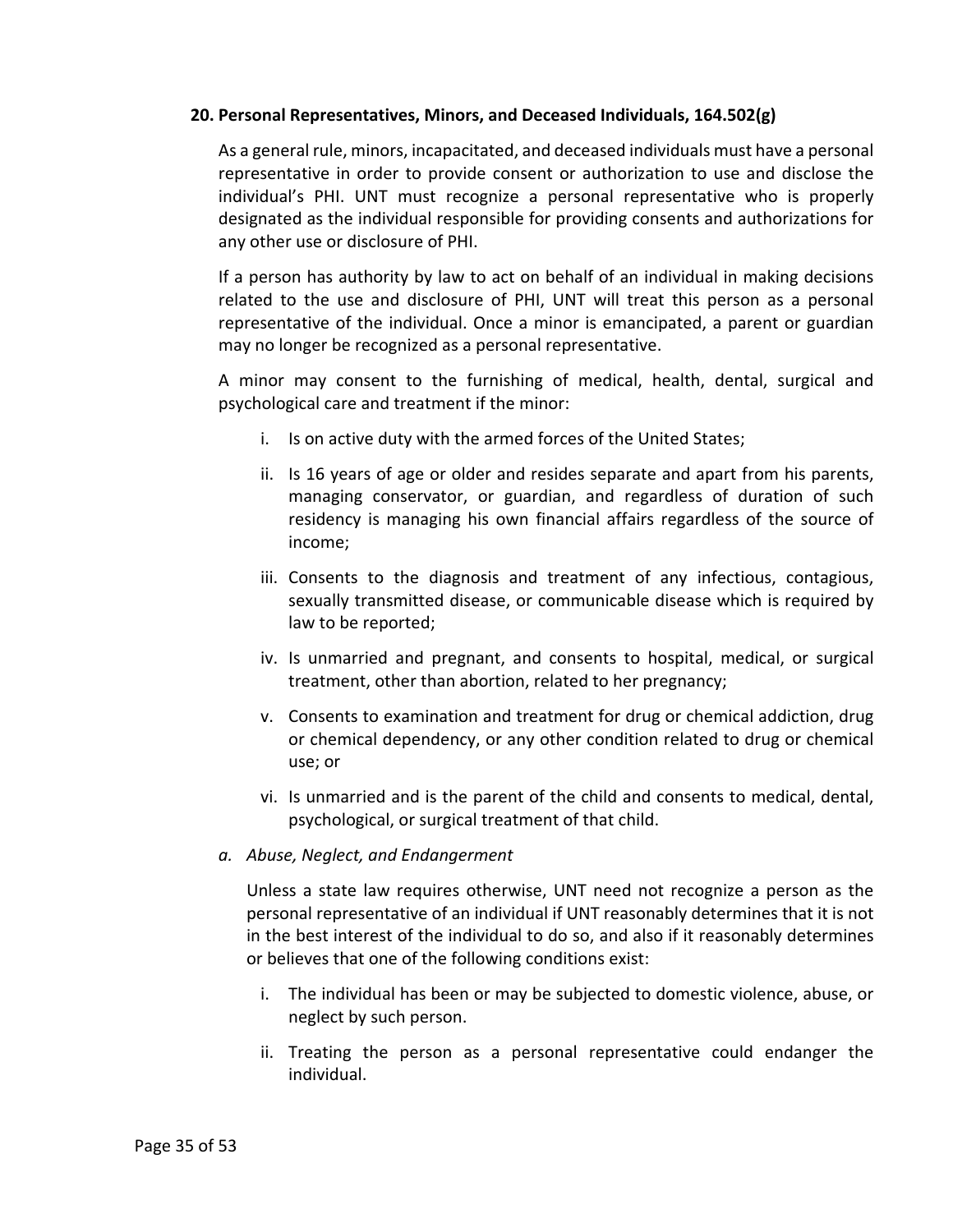# *b. Deceased Individuals*

PHI generated during the life of an individual is protected from disclosure after death. UNT and its workforce members cannot release PHI regarding a deceased individual unless a personal representative has requested the PHI through the proper authorization process.

If an executor, administrator, or other person has authority under applicable law to act on behalf of a deceased individual or the individual's estate, UNT must recognize this person as a personal representative.

### <span id="page-35-1"></span><span id="page-35-0"></span>*F. Patient Rights*

### **1. Access and Denial of Patient Request for PHI, 164.524**

a. The Privacy Officer of the health care component that retains the individual's records shall be responsible for processing or denying requests by an individual to that individual's own PHI.

Individuals have a right to inspect and receive a copy, at their own expense, of the PHI that is in their designated record set, except for the following:

- i. Psychotherapy notes, which are discussed in Section [IV.](#page-8-1)[E.](#page-19-0)[4.](#page-23-1) Individuals are entitled to request and receive a summary of psychotherapy notes;
- ii. Information compiled in anticipation of use in a civil, criminal, or administrative action or proceeding;
- iii. PHI subject to the Clinical Laboratory Improvements Amendments of 1988 (CLIA) and the disclosure is prohibited by law; and
- iv. PHI exempt from CLIA, pursuant to 42 CFR 493.3(a)(2), which is PHI generated by:
	- (a) Facilities or facility components that perform forensic testing;
	- (b) Research laboratories that test human specimens but that do not report patient-specific results for diagnosis, prevention, treatment, or assessment of the health of patients; and
	- (c) Laboratories certified by the National Institutes on Drug Abuse (NIDA) in which drug testing is performed that meets NIDA guidelines and regulations. However, other testing conducted by a NIDA-certified laboratory is not exempt.
- b. Each UNT health care component shall develop the procedures, forms and workforce training to enable individuals to request access to and copies of their own PHI. The procedures developed must comply with the following:
	- i. Individuals have the right to request access to their own PHI as long as the PHI is maintained in the records of the health care component;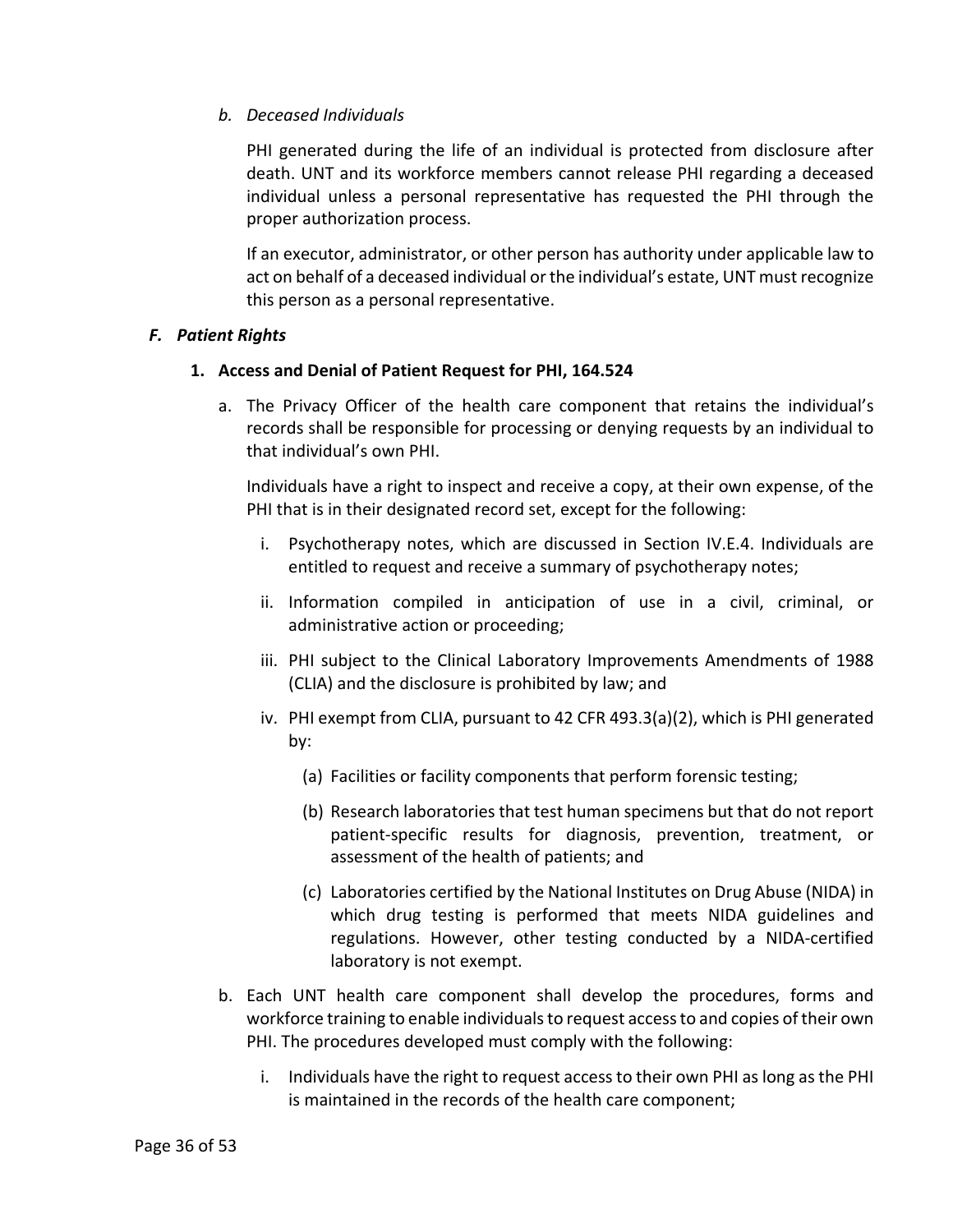- ii. If UNT or one of its health care components does not maintain the requested PHI but knows where the requested information is maintained, then it must inform the individual where to direct the request for access;
- iii. The individual must make the request in writing, using the appropriate form;
- iv. Based on Texas law, UNT or the health care component must act on the individual's request no later than the 15th calendar day after receipt of the request and payment of any necessary fee. UNT or the health care component shall:
	- (a) Make the information available, in full or in part, for examination; or
	- (b) Inform the authorized requestor in writing if the information does not exist, cannot be found, or is not yet complete. On completion or location of the information, UNT or the health care component shall notify the individual.
- v. If access is granted, in whole or in part, UNT or the health care component must comply with the following requirements:
	- (a) UNT or the health care component must provide the individual access to their PHI in the designated record set, including inspection or receiving a copy, or both. If the same PHI that is the subject of a request for access is maintained in more than one designated record set or at more than one location, UNT or the health care component need only produce the PHI once in response to a request for access;
	- (b) UNT or the health care component must provide the individual with access to the PHI in the form or format requested by the individual, if it is readily reproducible in such a form or format, or if not, in a readable hard copy or other form or format that is agreed on by both parties. However, if the PHI that is the subject of the request for access is maintained in one or more designated record sets electronically and if the individual requests an electronic copy of such information, UNT or the health care component must provide the individual with access to the PHI in the electronic form and format requested by the individual, if it is readily producible in such form and format, or if not, in a readable electronic form and format as agreed to by UNT and the individual;
	- (c) UNT or the health care component may provide the individual with a summary of the PHI requested, in lieu of providing access to the PHI, or may provide an explanation of the PHI to which access has been provided, if:
		- The individual agrees in advance to such a summary or explanation; and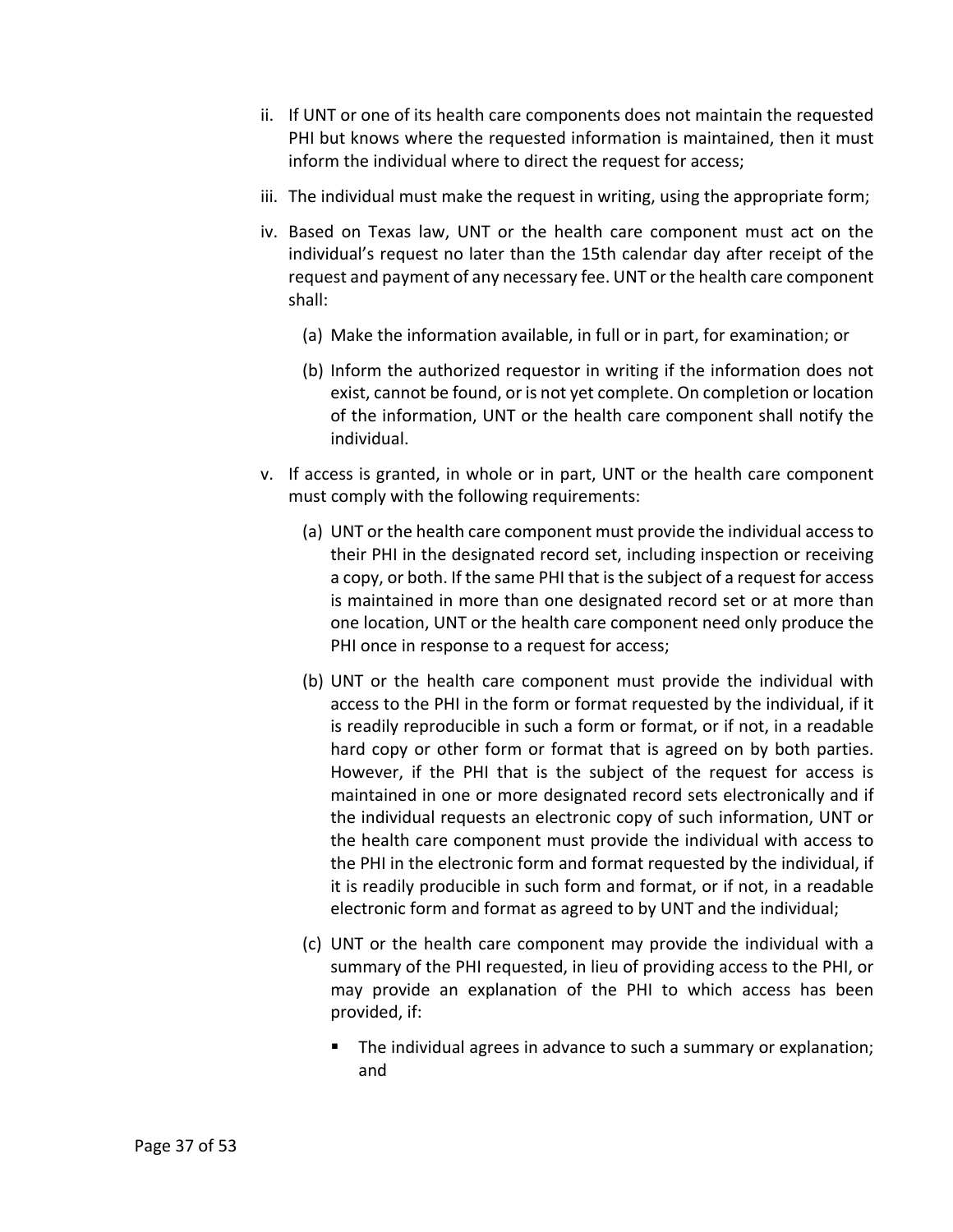- The individual agrees in advance to the fees imposed, if any, by UNT or the health care component for a summary or explanation.
- (d) UNT or the health care component must provide access as requested by the individual in a timely manner, including arranging with the individual for a convenient time and place to inspect or receive a copy of the PHI, or by mailing the copy of the PHI at the individual's request. UNT or the health care component may discuss the format, scope, and other aspects of the request for access with the individual as necessary to facilitate the timely provision of access;
- (e) If the individual's request for access directs UNT or the health care component to transmit the copy of PHI directly to another person designated by the individual, UNT or the health care component must provide the copy to the person designated by the individual. The individual's request must be in writing, signed and must clearly identify the designated person and where to send the copy of PHI; and
- (f) If the individual requests a copy of the PHI or agrees to a summary or explanation of its information, UNT or the health care component may impose a reasonable, cost-based fee, provided that the fee includes only the cost of:
	- **Labor for copying the PHI, whether in paper or electronic form. The** fee schedule for these services is set by the State of Texas;
	- Supplies for creating the paper copy or electronic media if the individual requests that the electronic copy be provided on portable media; and
	- **Preparing an explanation or summary of the PHI, if agreed to by the** individual.
- c. Denial of Access to PHI
	- i. UNT or the health care component must allow an individual to request access to inspect or receive a copy of PHI maintained in their records. However, UNT or the health care component may deny an individual's request without providing an opportunity for review when:
		- (a) The PHI is excepted from the right of access by 45 CFR 164.524(a)(1) as listed in the first paragraph of this section;
		- (b) The individual agreed to temporary denial of access when consenting to participate in research that includes treatment, and the research is not yet complete;
		- (c) The records are subject to the Privacy Act of 1974, and the denial of access meets the requirements of that law; and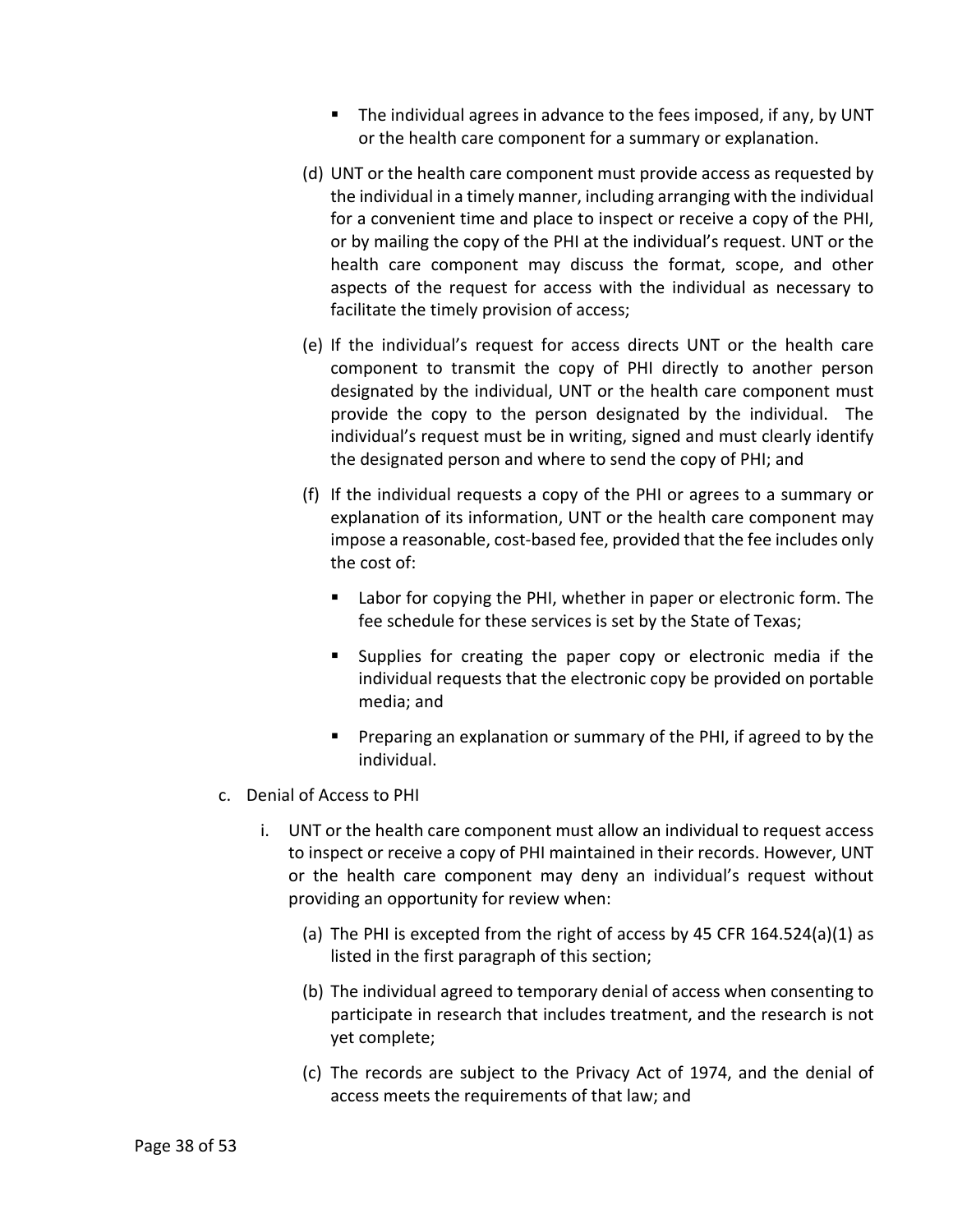- (d) The PHI was obtained from someone other than UNT under a promise of confidentiality, and access would likely reveal the source of the information.
- ii. UNT or the health care component may also deny an individual access for the following reasons, provided that the individual is given the right to have such denials reviewed:
	- (a) A licensed UNT health care professional has determined that the access is likely to endanger the life or physical safety of the individual or to another person;
	- (b) The PHI makes reference to another person, who is not a health care professional, and a licensed health care professional has determined that the access requested is likely to cause substantial harm to this other person; or
	- (c) The request for access is made by the individual's personal representative and a licensed health care professional has determined that access is likely to cause substantial harm to the individual or to another person.
- iii. If access is denied on a ground permitted above, the individual has the right to have the denial reviewed by a licensed UNT health care professional, who is designated by the HIPAA Compliance Officer and who did not participate in the original decision to deny, to act as the reviewing official. UNT or the health care component must provide access or deny access in accordance with the determination of the reviewing official;
- iv. If UNT or the health care component denies access, in whole in or part, to PHI, UNT or the health care component must comply with the following:
	- (a) To the extent possible, give the individual access to any other PHI requested, after excluding the PHI to which access was denied;
	- (b) Provide in a timely manner written denial to the individual, in plain language and containing the following information:
		- The reason for the denial;
		- If applicable, a statement of the individual's review rights, including a description of how the patient may exercise such review rights; and
		- A description of how the individual may complain to UNT or to the HHS pursuant to Section [IV.](#page-8-1)[H.2.](#page-51-0)
	- (c) If the individual has requested a review of a denial, the UNT HIPAA Compliance Officer must designate a licensed UNT health care professional who was not directly involved in the decision to deny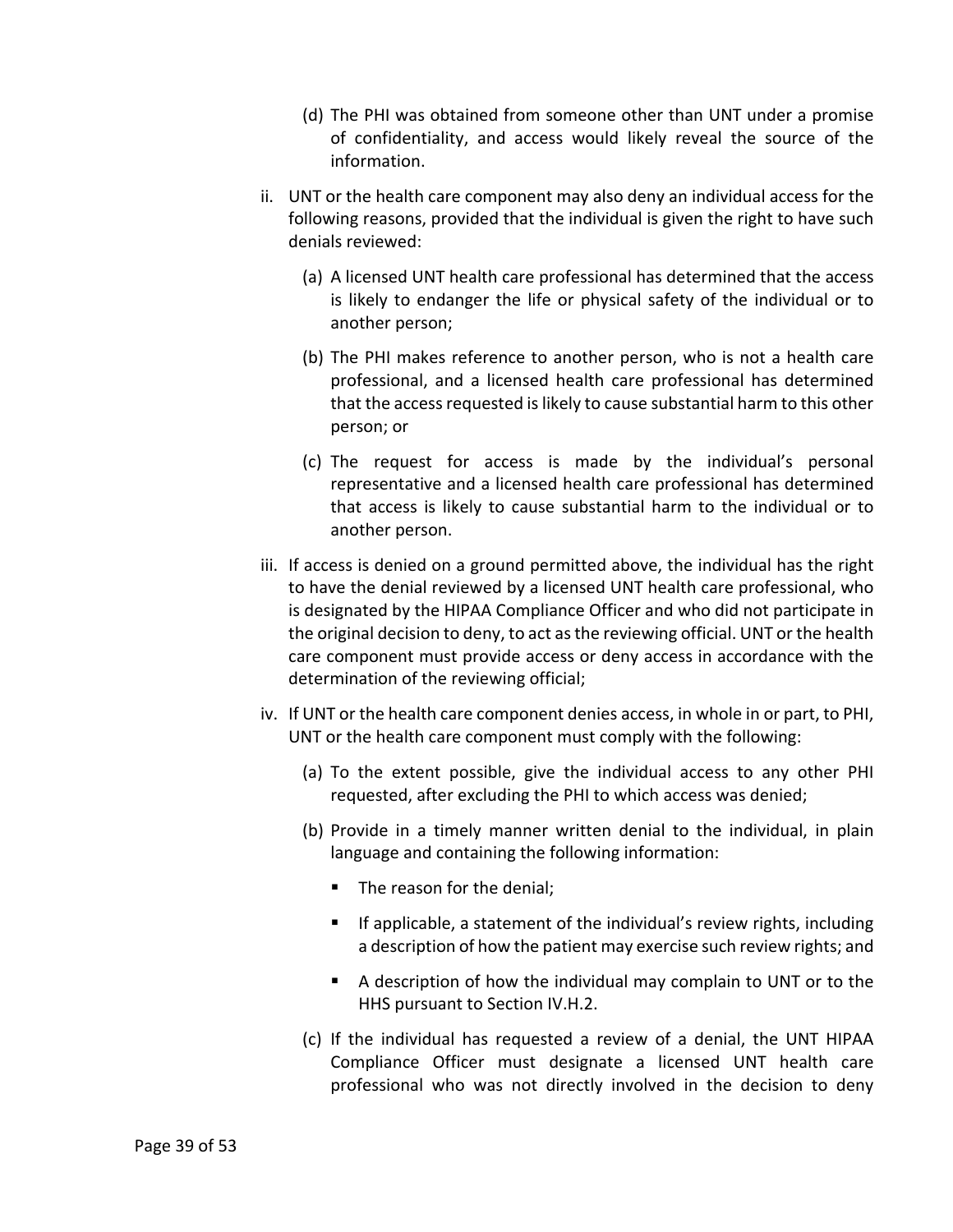access. UNT must promptly refer a request for review to this licensed health care professional. The licensed health care professional must determine, in a reasonable period of time, whether to provide or to deny access to the requested PHI. The UNT HIPAA Compliance Officer must promptly provide written notice to the individual of the findings of the reviewing health care professional, and must then direct that the appropriate action be taken to provide or deny access, as addressed in this section.

### <span id="page-39-0"></span>2. **Patient Right to Request Restriction of Uses and Disclosures, 164.522(a)(1)**

- a. UNT health care components must permit an individual to request that the health care components restrict:
	- i. Uses and disclosures of PHI about the individual to carry out TPO;
	- ii. Permitted uses and disclosures as outlined elsewhere in this policy.
- b. Each health care component shall develop the necessary forms and procedures to enable individuals to request restrictions and shall provide workforce members with the training necessary to carry out these procedures.
- c. UNT health care components are not required to agree to a restriction, except that they must agree to the request to restrict disclosure of PHI to a health plan if the disclosure is for the purpose of carrying out payment or health care operations and the PHI pertains solely to a health care item or service for which the individual, or a person other than a health plan on behalf of the individual, has paid out of pocket in full. If a UNT health care component does agree to a restriction, then UNT or the health care component must document the restriction and may not use or disclose PHI in violation of the restriction, except that, if the individual who requested the restriction is in need of emergency treatment and the restricted PHI is needed to provide emergency treatment, UNT or a health care component may use the restricted PHI itself or may disclose the restricted PHI to a health care provider to provide required treatment to the individual. If restricted PHI is disclosed to another health care provider for emergency treatment, UNT or its health care components must request that the health care provider not further use or disclose the PHI.
- d. Terminating a Restriction

A UNT health care component may terminate its agreement to a restriction if:

- i. The individual agrees to or requests the termination in writing;
- ii. The individual orally agrees to the termination and the oral agreement is documented; or
- iii. The UNT health care component informs the individual that it is terminating the restriction, except that such termination is not effective for PHI restricted for items paid out of pocket. The termination is only effective with respect to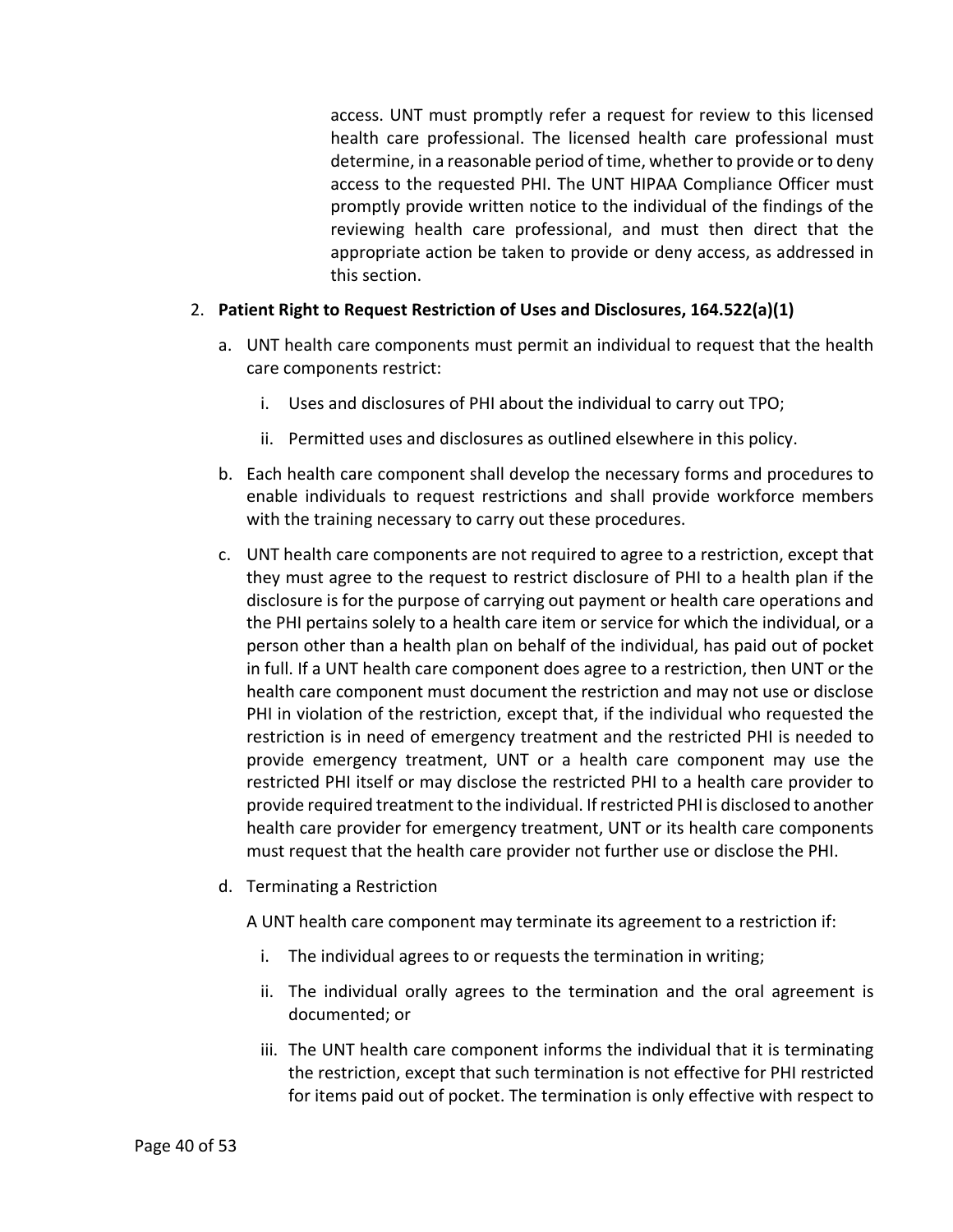PHI created or received after the health care component has informed the individual.

### <span id="page-40-0"></span>3. **Confidential Communications, 164.522 (b)(1)**

UNT health care components must permit individuals to request and must accommodate reasonable requests to receive communications of PHI by alternative means or at alternative locations. UNT health care components:

- a. May require that individuals make a request for confidential communication in writing;
- b. May condition the provision of a reasonable accommodation on:
	- i. Information regarding how any payment will be handled, if appropriate; and
	- ii. Specification of an alternative address or other method of contact.
- c. May not require an explanation from the individual as to the basis for the request as a condition of providing communications on a confidential basis.

It is the individual's responsibility to change an address back to the original designated address.

# <span id="page-40-1"></span>4. **Right to Amend One's Own PHI, 164.526(a)-(f)**

Patients have the right to amend information collected and maintained about them in their designated record set.

All UNT health care components must strictly observe the following standards:

- a. An individual has the right to have a UNT health care component amend PHI or a record about the individual in a designated record set for as long as the PHI is maintained in the designated record set;
- b. A UNT health care component may deny an individual's request for amendment, if it determines that the PHI or record that is the subject of the request:
	- i. Was not created by the UNT health care component, unless the individual provides a reasonable basis to believe that the originator of the PHI is no longer available to act on the requested amendment;
	- ii. Is not part of the individual's designated record set;
	- iii. Would not be available for inspection under the Access and Denial of Patient Request for PHI section of this policy (see Section [IV](#page-8-1)[.F](#page-35-0)[.1\)](#page-35-1); or
	- iv. Is accurate and complete.
- c. The individual must make the request to amend the PHI in writing to the UNT health care component with a reason to support the requested amendment. The request shall be on the form developed for this purpose by the health care component.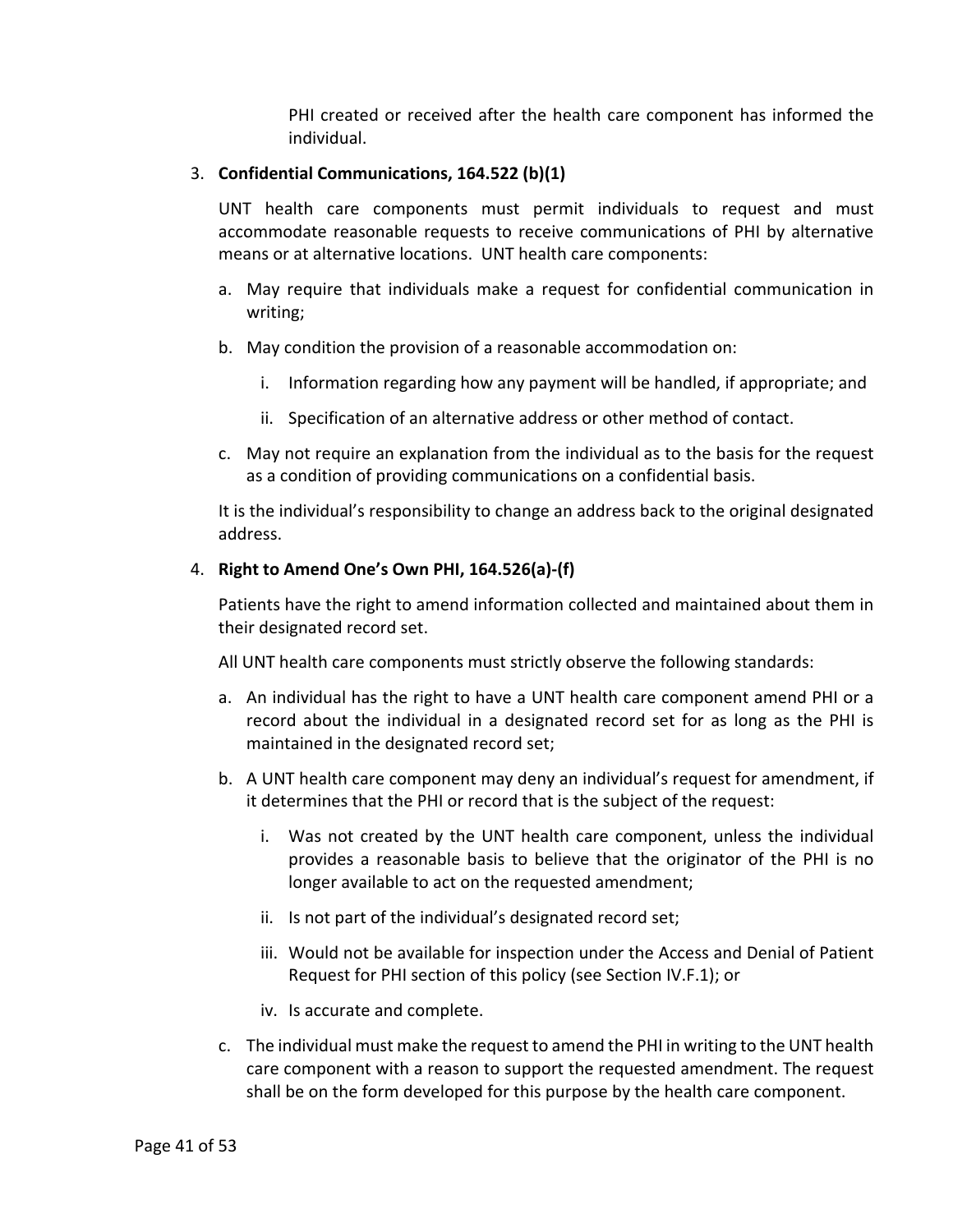- d. The UNT health care component must accept all requests to amend PHI in the designated record set. However, the health care component is not required to act on the individual's request if one of the conditions for denying the request is found to exist.
- e. The health care component must act on the individual's request for an amendment no later than 60 days after the receipt of the request. If the health care component is unable to act on the amendment within the required 60 day time limit, it may extend the time for its action by no more than 30 additional days, provided that:
	- i. The health care component provides the individual with a written statement of the reasons for the delay and the date by which action on the request will be completed, and
	- ii. The health care component may have only one such extension of time for action on a request for an amendment.
- f. If the amendment is granted, in whole or in part, the UNT health care component must:
	- i. Make the appropriate amendment to the PHI or record that is the subject of the request for amendment by at least identifying the records that are affected by the amendment and appending or otherwise providing a link to the location of the amendment.
	- ii. Inform the individual in writing in a timely manner that the amendment is accepted and obtain the individual's identification of and agreement to have the health care component notify the relevant persons with which the amendment needs to be shared.
	- iii. Make reasonable efforts to inform and provide the amendment within a reasonable time to:
		- (a) Persons identified by the individual as having received PHI about the individual and needing the amendment, and
		- (b) Persons, including business associates, that the health care component knows have the PHI that is the subject of the amendment and that may have relied, or might reasonably rely, on this information to the detriment of the individual.
- g. If the requested amendment is denied, in whole or in part, the health care component must provide the individual with a timely, written denial. The denial must use plain language and contain:
	- i. The basis for the denial, in accordance with the procedures specified in this section.
	- ii. Notice that the individual has a right to submit a written statement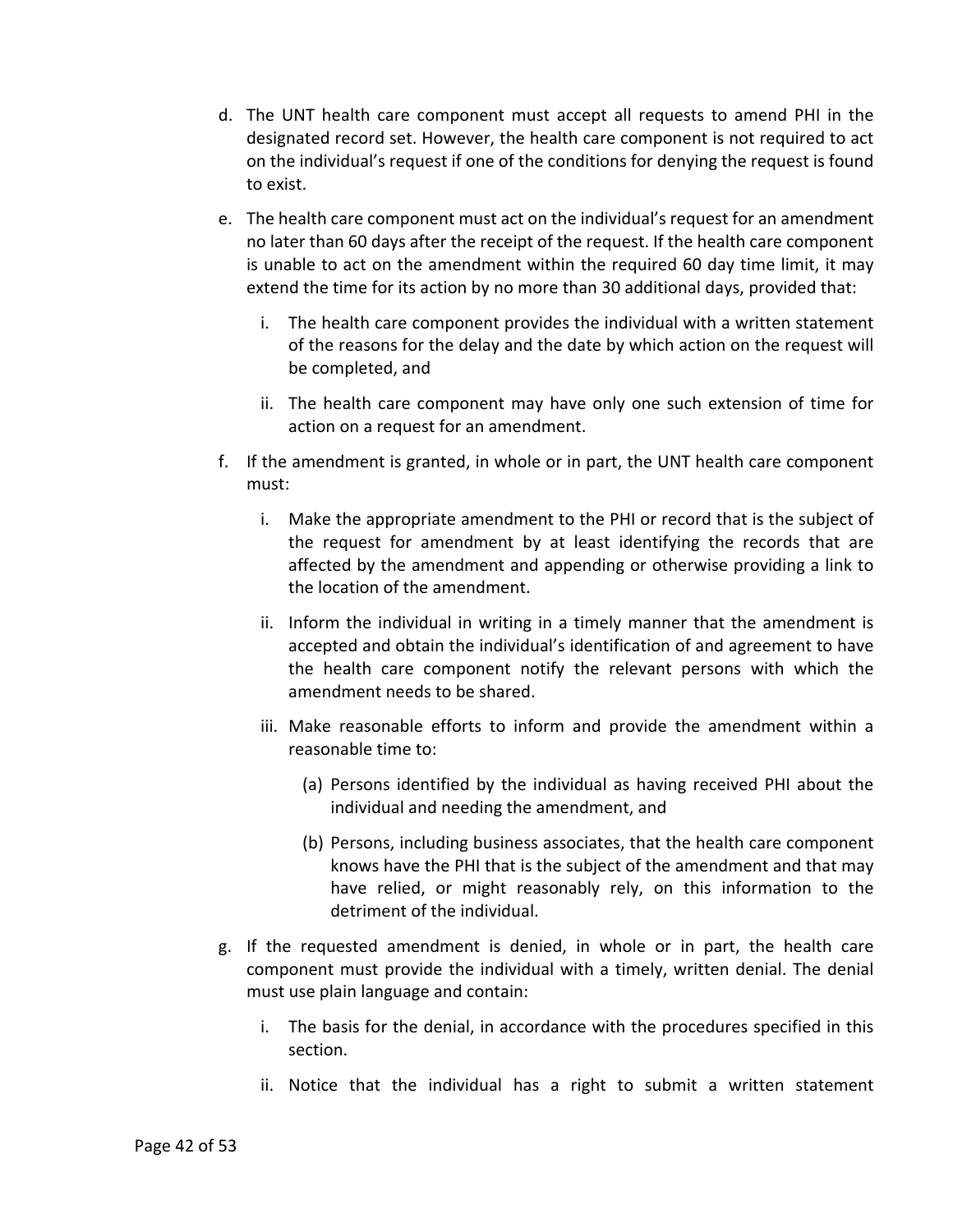disagreeing with the denial and how the individual may file such a statement.

- iii. A statement that, if the individual does not submit a statement of disagreement, the individual may request that the health care component provide the individual's request for amendment and the denial of the amendment whenever it makes future disclosures of the individual's PHI.
- iv. A description of how the individual may file a complaint with UNT or to HHS pursuant to Sectio[n IV](#page-8-1)[.H.2.](#page-51-0)
- h. Additionally, for denials:
	- i. The health care component must permit the individual to submit a written statement disagreeing with the denial of all or part of a requested amendment and the basis of such a disagreement. The health care component may reasonably restrict the length of any statement of disagreement;
	- ii. The health care component may prepare a written rebuttal to the individual's statement of disagreement. Whenever a rebuttal is prepared, a copy of the rebuttal must be provided to the individual who submitted the statement of disagreement;
	- iii. The health care component must identify, as appropriate, the record or PHI in the designated record set that is the subject of the disputed amendment and append or otherwise link the individual's request for an amendment, the denial of the request, the individual's statement of disagreement, if any, and the rebuttal, if any, to the designated record set;
	- iv. In its future disclosures:
		- (a) If a statement of disagreement has been submitted by the individual, the health care component must include the individual's request for an amendment, the denial of the request, the individual's statement of disagreement and the rebuttal, if any, or an accurate statement of any such information, with any subsequent disclosures of the PHI to which the disagreement relates;
		- (b) If the individual has not submitted a written statement of disagreement, the health care component must include the individual's request for amendment and its denial, or an accurate summary of this information, with any subsequent disclosures of the PHI only if the individual has requested such action; or
		- (c) When a subsequent disclosure is made using a standard transaction that does not permit the additional material to be included with the disclosure, the health care component may transmit the material required under separate cover to the recipient of the standard transaction.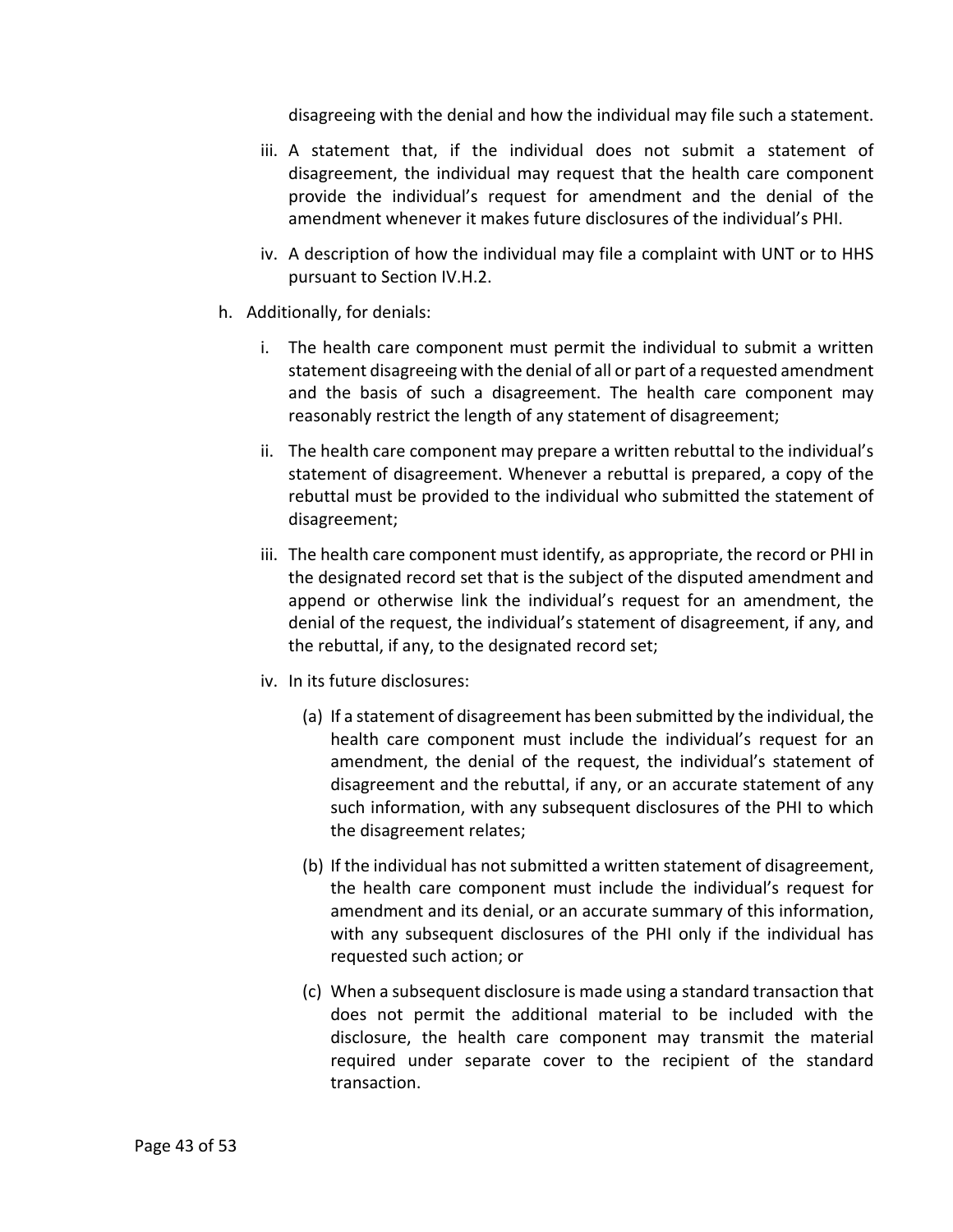- v. If the health care component is informed by another provider or payer of an amendment they have made to the individual's PHI within the outside entity's records, the UNT health care component must amend the PHI in the designated records that have been received from that outside entity. However, the UNT health care component is not required to amend the PHI in its own records based on the determination of the outside entity, unless the health care component regards the findings of the outside entity reliable.
- vi. Each UNT health care component's Privacy Officer will be responsible for receiving and processing amendment requests.

# <span id="page-43-0"></span>**5. Accounting for Disclosures and Patient Access to Disclosure Logs, 164.528(a)-(d), 164.530(i)(1)**

a. Individuals shall have the right to receive an accounting of disclosures of their PHI made by UNT health care components in the six years prior to the request (or a shorter time period if requested). Disclosures include those to and by business associates.

UNT health care components must account for disclosures of PHI except for the following disclosures:

- i. To carry out TPO;
- ii. To individuals of PHI about them;
- iii. Incidental disclosures;
- iv. For the facility's directory or to persons involved in the individual's care or other notification purposes;
- v. To correctional institutions or law enforcement custodial officials;
- vi. As part of a limited data set; and
- vii. Pursuant to an authorization.
- b. UNT health care components must provide the individual with a written accounting that meets the following requirements:
	- i. The accounting for each disclosure must include:
		- (a) The date of the disclosure;
		- (b) The name of the entity or person who received the PHI and, if known, the address of this entity or person;
		- (c) A brief description of the PHI disclosed; and
		- (d) A brief statement of the purpose of the disclosure that reasonably informs the individual of the basis for the disclosure, or in lieu of such a statement, a copy of a written request for a disclosure, if any.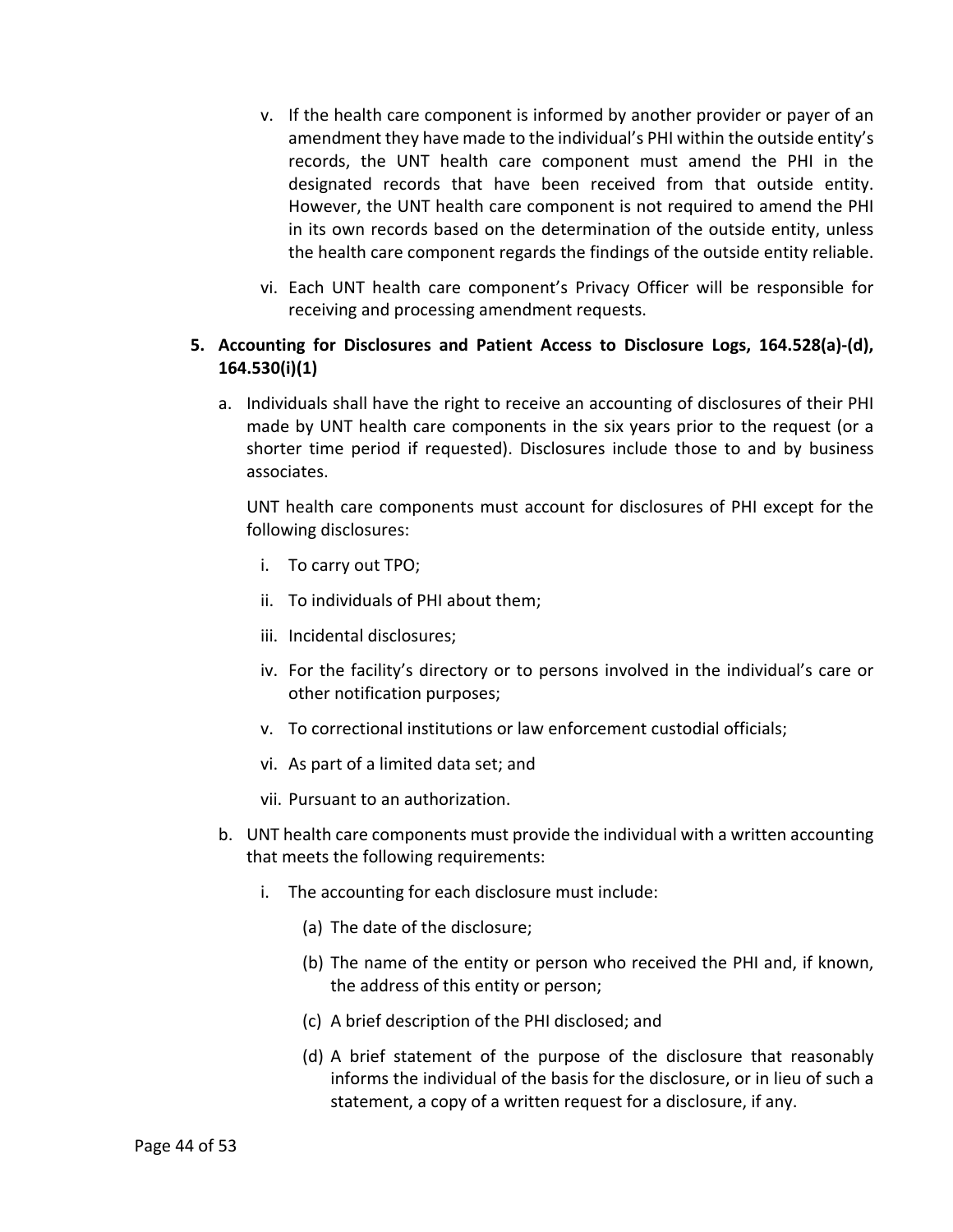- ii. If a UNT health care component has made multiple disclosures of the PHI to the same person or entity for a single purpose, or resulting from a single authorization, the accounting may provide, for these multiple disclosures:
	- (a) The information required above for the first disclosure during the accounting period;
	- (b) The frequency, periodicity, or number of the disclosures made during the accounting period; and
	- (c) The date of the last such disclosure during the accounting period.
- iii. The health care component must act on the individual's request for an accounting no later than 60 days after receipt of the request, as follows:
	- (a) Provide the individual with the accounting requested, or
	- (b) If unable to provide the accounting within the time required, it may extend the time to provide the accounting by no more than 30 days, provided that:
		- (1) The health care component, within the 60-day time limit, provides the individual with a written statement of the reasons for the delay and the date by which the covered entity will provide the accounting, and
		- (2) The health care component may have only one such extension of time for action on a request for an accounting.
- iv. The health care component must provide the first accounting to an individual in any 12-month period without charge. The health care component may impose a reasonable, cost-based fee for each subsequent request for an accounting by the same individual within the same 12-month period, provided that the health care component informs the individual in advance of the fee and provides the individual with an opportunity to withdraw or to modify the request for a subsequent accounting in order to avoid or to reduce the fee. The fee schedule for these services is set by the State of Texas.
- c. Exceptions to the Right of Accounting of Disclosures

In accounting for disclosures of PHI:

i. The UNT health care component must temporarily suspend an individual's right to receive an accounting of disclosures to a health oversight agency or law enforcement official if this agency or official provides the health care component with a written statement that such an accounting to the individual would reasonably be likely to impede the agency's activities. The written statement must specify the time for which such a suspension is required.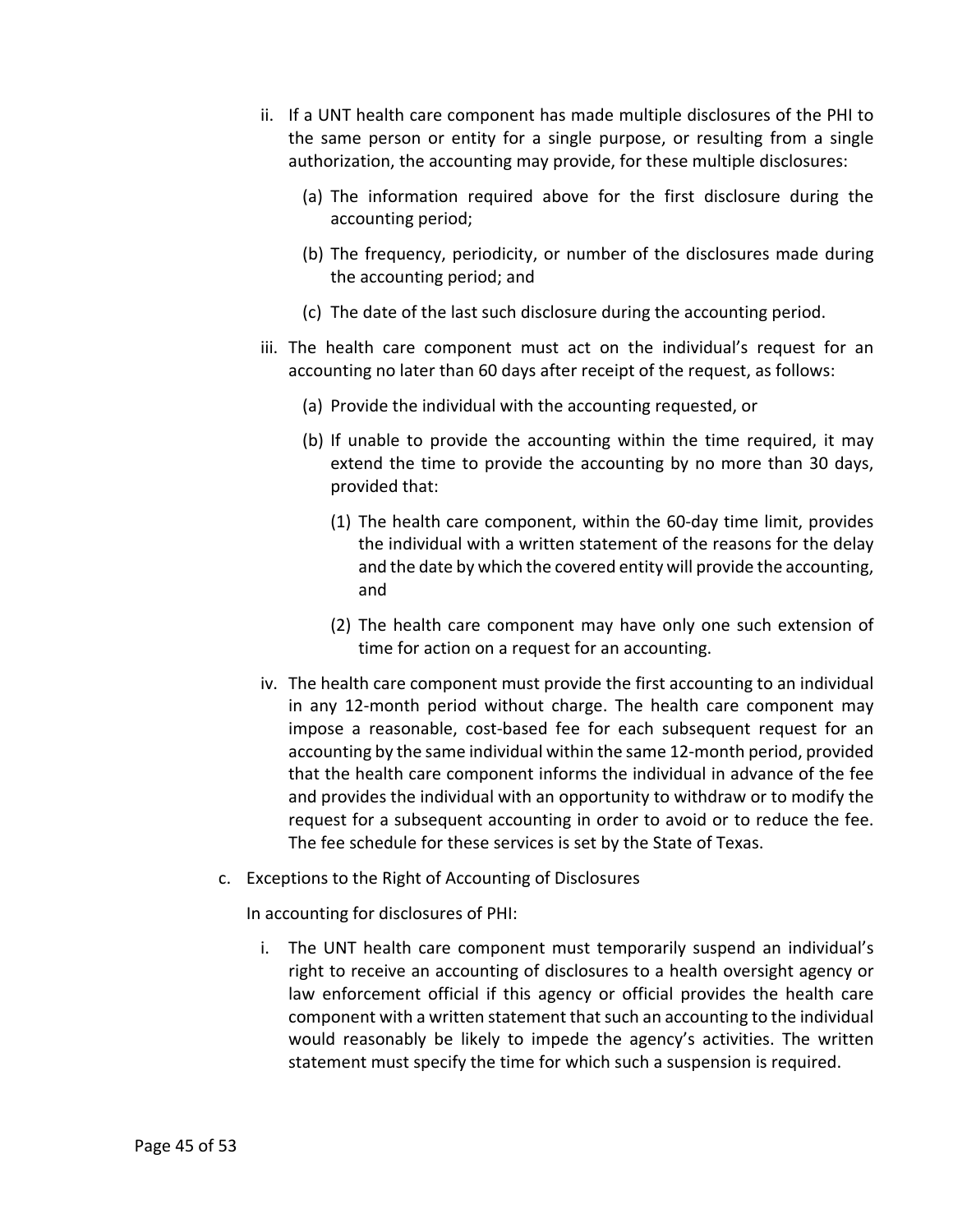- ii. If the agency or official suspends an individual's right to receive an accounting of disclosures and the statement is made orally, the UNT health care component must:
	- (a) Document the statement, including the identity of the agency or official making the statement.
	- (b) Temporarily suspend the individual's right to an accounting of disclosures subject to the statement.
	- (c) Limit the temporary suspension to no longer than 30 days from the date of the oral statement, unless a written statement from the suspending agency or official is submitted during this 30-day time period.
- d. Documentation for Accounting of Disclosures

The workforce members of the UNT health care component are required to account for disclosures of PHI by documenting any such disclosure. Each health care component shall develop the necessary procedures, training of workforce members, and database or filing system that will contain the accounting of disclosures and that will comply with this section.

# <span id="page-45-0"></span>*G. Security Safeguards*

Each UNT health care component must develop and implement administrative procedures and practices, as well as technical and physical safeguards that reasonably protect health information from intentional and unintentional use and disclosure that violates federal or Texas law and regulations.

### <span id="page-45-1"></span>**1. Electronic Communication of PHI**

*a. Fax Transmittal of PHI*

Each UNT health care component must develop procedures and forms that adhere to the following standards relating to facsimile communications of an individual's medical records, and each workforce member must follow **the** designated procedures:

- i. PHI may only be sent by fax when the original record or mail-delivered copies will not meet the needs for TPO.
- ii. Information transmitted must be limited to the minimum necessary to meet the requester's needs.
- iii. The following types of medical information are protected by federal and/or state statute and may not be faxed or photocopied without specific written patient authorization, unless required by law:
	- (a) Psychiatric/Psychological records, including the following records: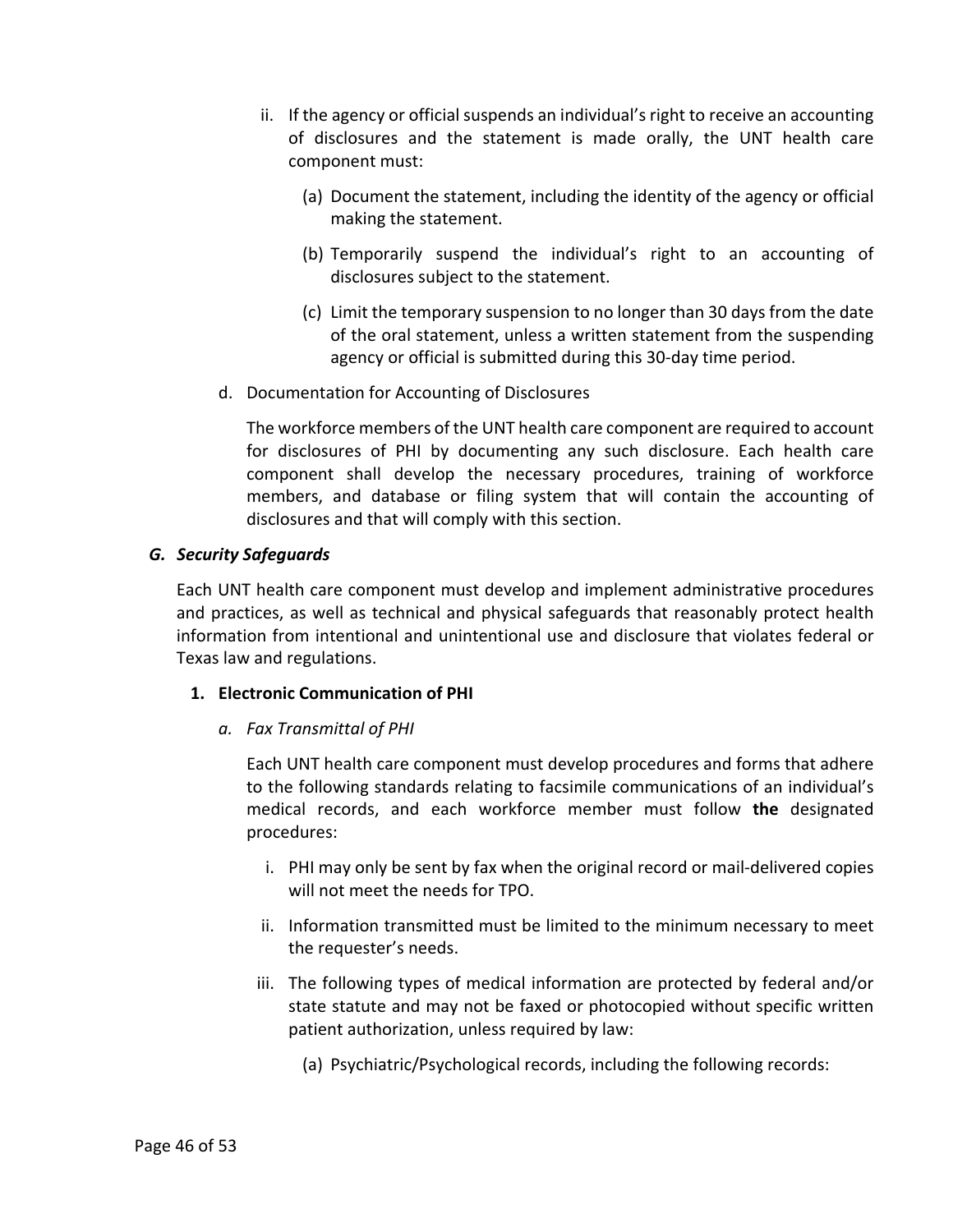- (1) Psychotherapy treatment by a psychiatrist or a licensed psychologist.
- (2) Other professional services of a licensed psychologist.
- (b) Social work counseling and therapy.
- (c) Domestic violence victims' counseling.
- (d) Sexual assault counseling.
- (e) HIV test results. An individual's written authorization is required for each separate release request.
- (f) Records relating to sexually-transmitted disease.
- (g) Alcohol and drug abuse records protected by federal confidentiality rules (cf. 42 CFR Part 2).
- iv. A designated fax cover page must be used to send faxes containing PHI. All pages plus the cover page must be marked "CONFIDENTIAL" before they are transmitted.
- v. Workforce members must take reasonable precautions to send the PHI to the correct location, using the correct phone number. If they are uncertain of the fax number, they must first call the location and verify the fax number with a person at the remote location.
- *b. Documentation of Successfully Transmitted Faxes*

The UNT health care component sending a fax for TPO purposes may wish to maintain a copy of the fax transmittal or fax confirmation sheet in the individual's record, but it is not required to do so.

The UNT health care component sending a fax for non-TPO purposes, based on an authorization of the individual or based on a request that does not require the consent of the individual, must maintain a copy of the fax transmittal sheet or, if available, the fax confirmation sheet in the individual's record. It must also enter the transmission into the health care component's disclosure accounting database.

*c. Misdirected Faxes*

If a fax is known to have arrived at an incorrect location, the workforce member must obtain the incorrect number from the fax memory and must attempt to contact the party by phone at the remote location to request that the misdirected fax be destroyed in its entirety. If no one is available by phone at the remote location, a form designated by the health care component must be faxed to the incorrect number with a request that the misdirected fax be destroyed in its entirety. The number to which the misdirected fax was sent must be entered into the disclosure accounting database with a notation that the fax was sent erroneously to that location.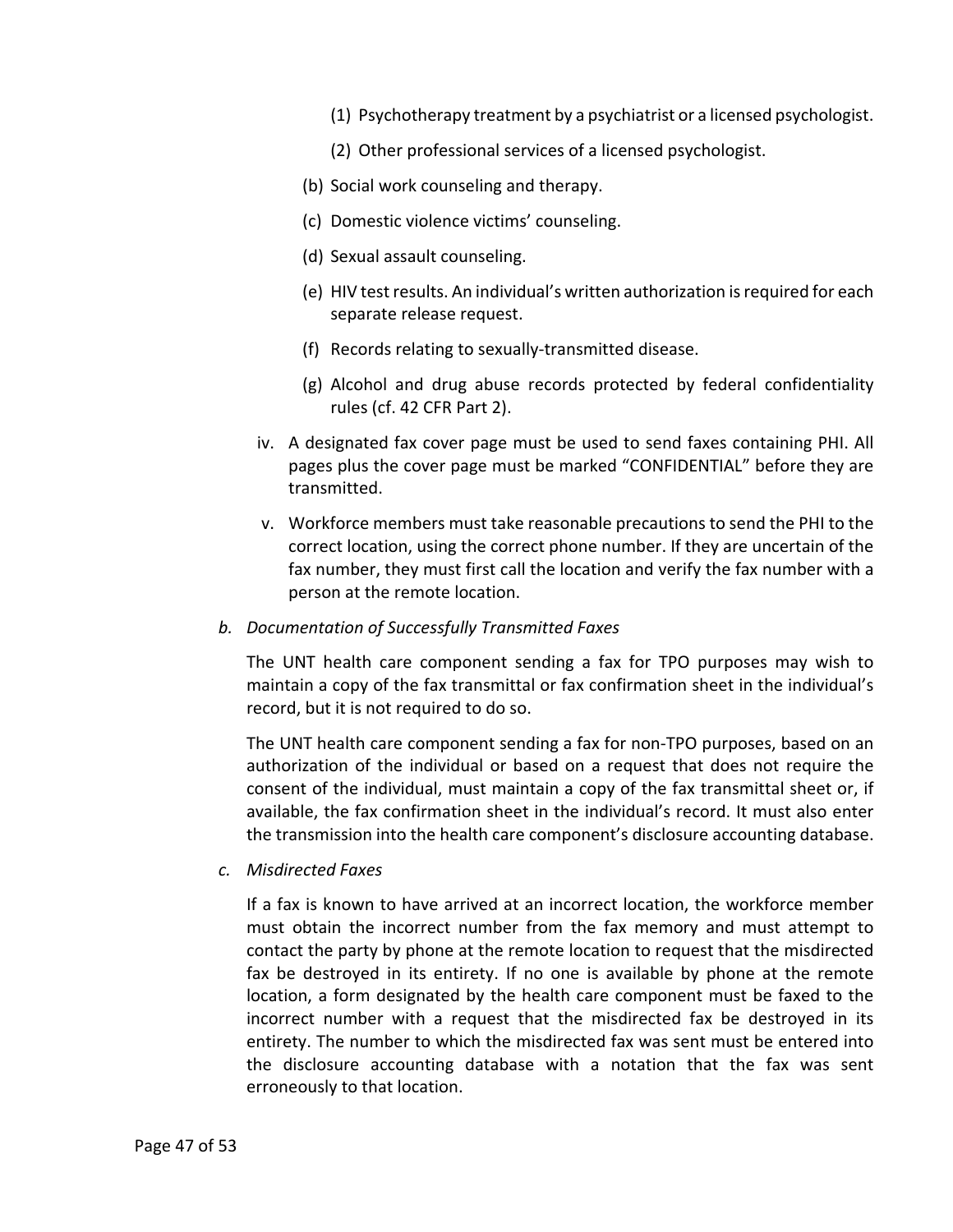# *d. Receipt of Faxes with PHI*

Fax machines designated for receiving PHI must not be located in areas accessible to the general public or to workforce members who do not have authorization to access PHI. The director of the health care component, in conjunction with workforce members responsible for security, shall designate a secure location for fax machines.

Incoming fax documents containing PHI must be handled in compliance with this policy and with the health care component's procedures and practices.

If a fax is received in error, the receiving department shall immediately notify the sending party, and then shall either destroy it in its entirety or shall follow the directions of the sending party.

*e. Email Transmission of PHI*

Electronic mail that is sent, received, or stored on computers that are owned, leased, administered, or otherwise under the custody and control of UNT is the property of UNT and subject to this policy.

- i. Email transmission of PHI is only permitted if the email is encrypted.
- ii. Email containing PHI must be treated with the same degree of privacy and confidentiality as the patient's medical record.
- iii. UNT health care components shall make all email messages sent or received that concern the treatment of an individual part of the individual's record.
- iv. UNT workforce members may not email PHI outside the UNT email network unless specifically authorized by the individual.
- v. When sending PHI via email UNT workforce members must limit the information transmitted to the minimum necessary to meet the requestor's needs (see Section [IV](#page-8-1)[.E.](#page-19-0)[1\)](#page-19-1) and must use de-identified PHI (see Section [IV.](#page-8-1)[D.](#page-12-0)[4\)](#page-17-1) whenever possible.
- vi. All external disclosures of PHI through email must comply with Sections [IV](#page-8-1)[.E.](#page-19-0)[2](#page-21-0) and [IV.](#page-8-1)[F](#page-35-0)[.5,](#page-43-0) which deal with authorizations and accounting of disclosures.

### <span id="page-47-0"></span>**2. Storage of PHI**

- a. UNT health care components have a duty to protect the confidentiality and integrity of confidential medical information as required by law, professional ethics, and accreditation requirements. All UNT workforce members must strictly observe the following standards for storing PHI:
	- i. Before regular working hours have ended, workforce members must clean desks and working areas so that PHI is properly secured, unless the immediate area can be secured from unauthorized access.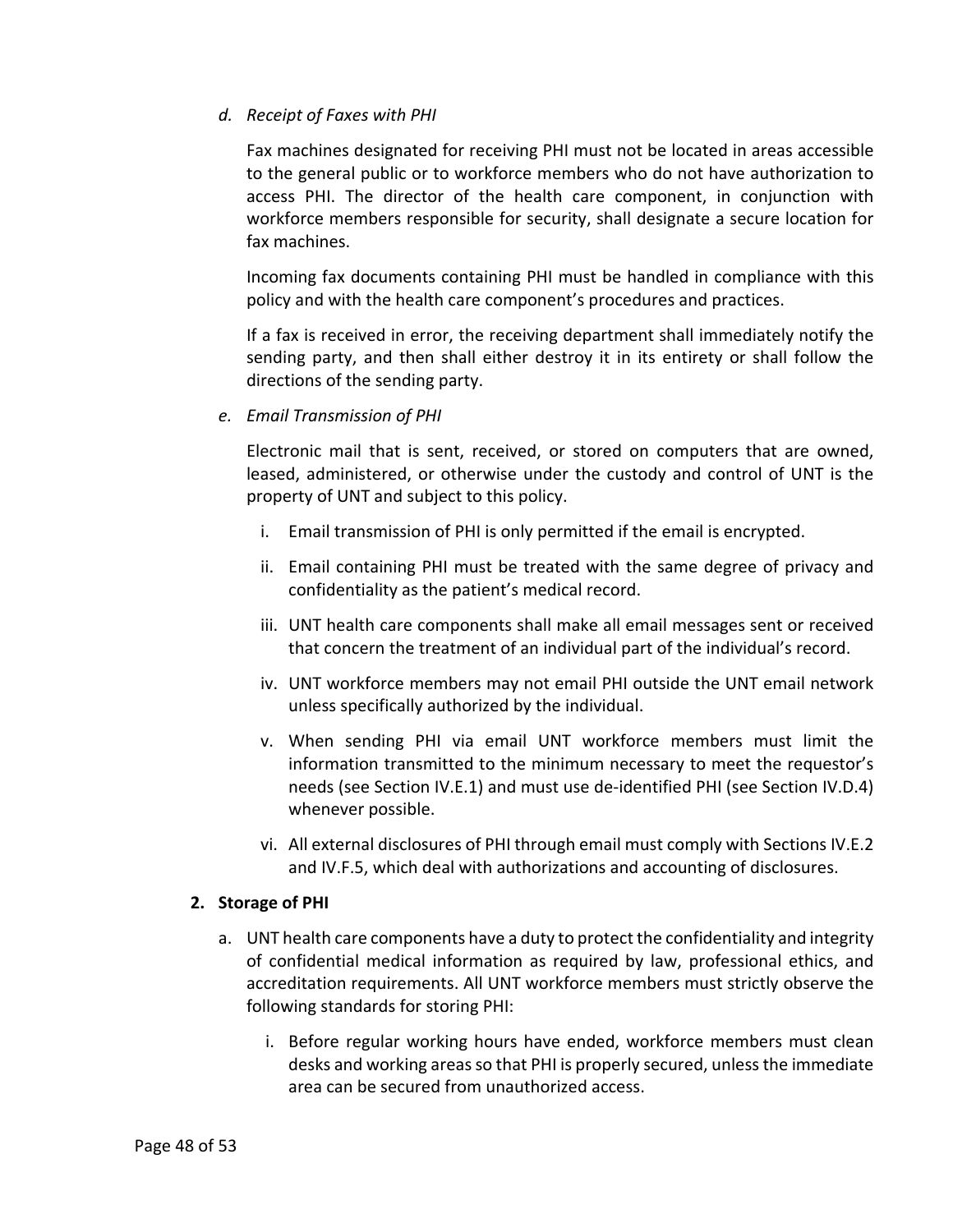- ii. When not in use, PHI must always be protected from unauthorized access. When left in an unattended room, such information must be appropriately secured.
- iii. If PHI is stored on the hard disk drive or other internal components of a computer workstation, personal computer, or Personal Digital Assistant (PDA), it must be protected by either a password or encryption. Unless encrypted when not in use, computers and their storage units must be secured from unauthorized access.
- iv. If PHI is stored on diskettes, CD-ROMs, ZIP disks, or any other type of removable data storage media, it must be password protected or encrypted and cannot be commingled with other electronic information.
- v. If backup copies of PHI are moved to a location away from campus to ensure redundancy and integrity of data, the remote location must be secure and the person transporting the copies must have security clearance and documented HIPAA training.
- vi. When PHI is being released through teleconference or video feed, UNT workforce members must treat the protection of the PHI in the same manner as PHI recorded on paper, thereby securing access to the teleconference or video to authorized personnel only. Support staff for the teleconference or video feed must have documented training regarding HIPAA compliance procedures if they will have contact with PHI during the teleconference or video feed.
- vii. PHI stored in medical equipment (EKG, etc.) must be kept secure and disposed of in compliance with this policy.
- b. Each UNT health care component shall develop the procedures and workforce training necessary to ensure the integrity and confidentiality of stored PHI.

### <span id="page-48-0"></span>**3. Printing and Copying of PHI**

All UNT workforce members must strictly observe the following standards relating to the printing and copying of PHI:

- a. PHI in hardcopy format must be disposed of in accordance with this policy and with records retention schedules.
- b. Printed versions of PHI should not be copied indiscriminately or left unattended and open to compromise.
- c. Printers and copiers used for printing and copying PHI should be in a secure, nonpublic location. If the equipment is in a public location, the information being printed or copied is required to be strictly monitored.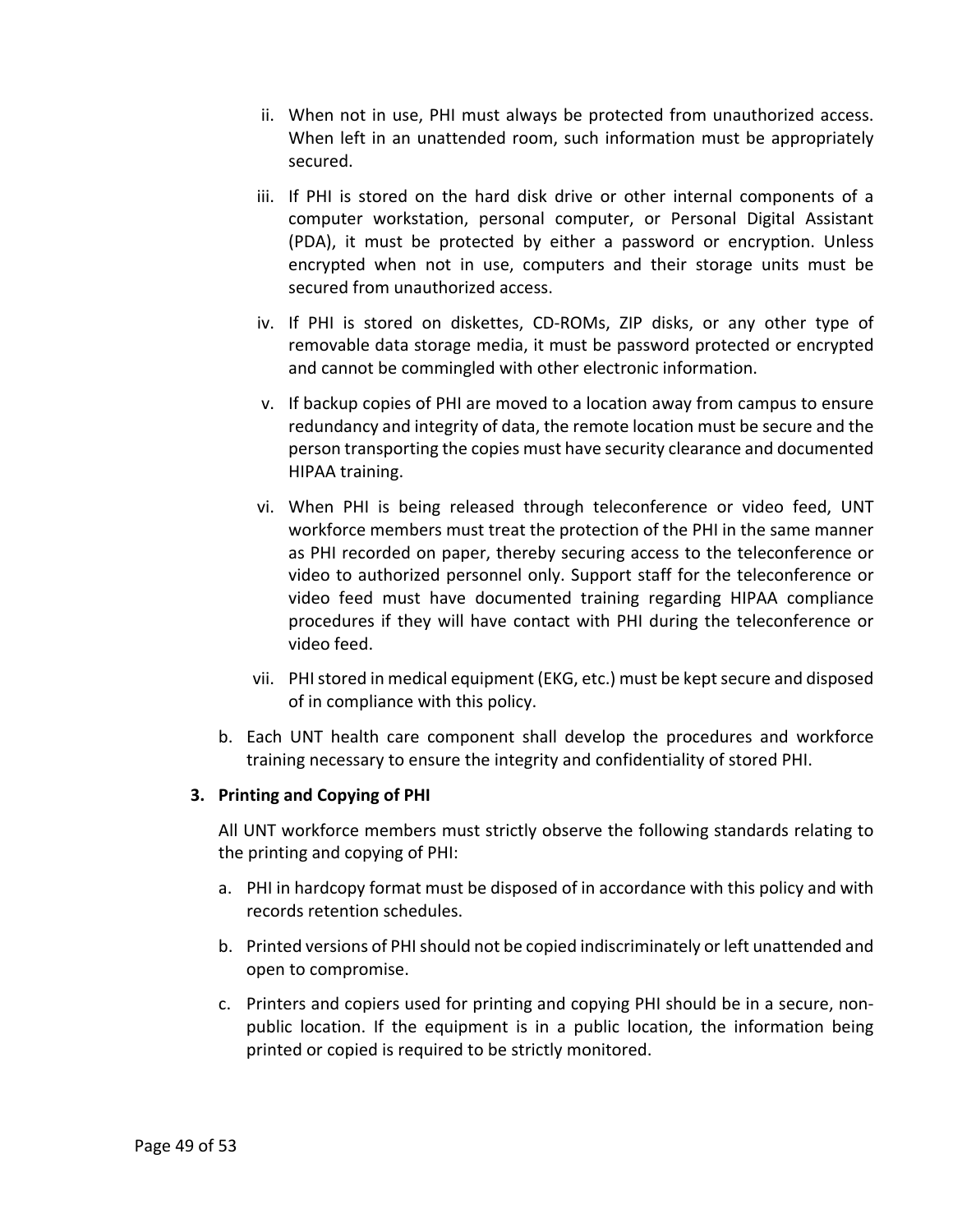- d. PHI shall not be downloaded onto personally owned mobile devices, including mobile storage devices (e.g., CD, DVD, flash drive, external hard drive).
- e. PHI should never be stored on social networking websites or transmitted through peer-to-peer applications.
- f. Defective copies or printouts of PHI must be secured and immediately disposed of, in compliance with this policy.
- g. Access controls must be enforced to ensure that workforce members who transport and dispose of PHI have appropriate security clearance and training; and
- h. PHI printed to a shared printer shall be promptly removed from the printer and secured.

### <span id="page-49-0"></span>**4. Disposal of PHI**

*a. Disposal Standards*

All UNT workforce members must strictly observe the following standards for disposal of hardcopy and electronic copies of PHI:

- i. PHI must not be discarded in trash bins, recycle bins (including those with locks), or other locations which are accessible to the public.
- ii. PHI must be personally shredded or disposed of in any reasonable way that renders documents unreadable, such as through BAA with a shredding company.
- iii. Printed material and electronic data containing PHI shall be disposed of in a manner that ensures confidentiality.
- iv. Each individual handling PHI is responsible for ensuring that documents containing PHI are either secured or destroyed. Supervisors are likewise responsible for ensuring that their employees and volunteers adhere to this policy.
- *b. Destruction of Convenience Copies*

UNT health care component Heads and Directors shall provide workforce members in their health care component with access to shredders for proper disposal of confidential printouts containing PHI.

*c. Electronic Copies*

Secure methods shall be used to dispose of electronic data and output. Acceptable methods are determined by ITSS to be compliant with Texas law and Department of Information Resources and General Services Commission Regulations.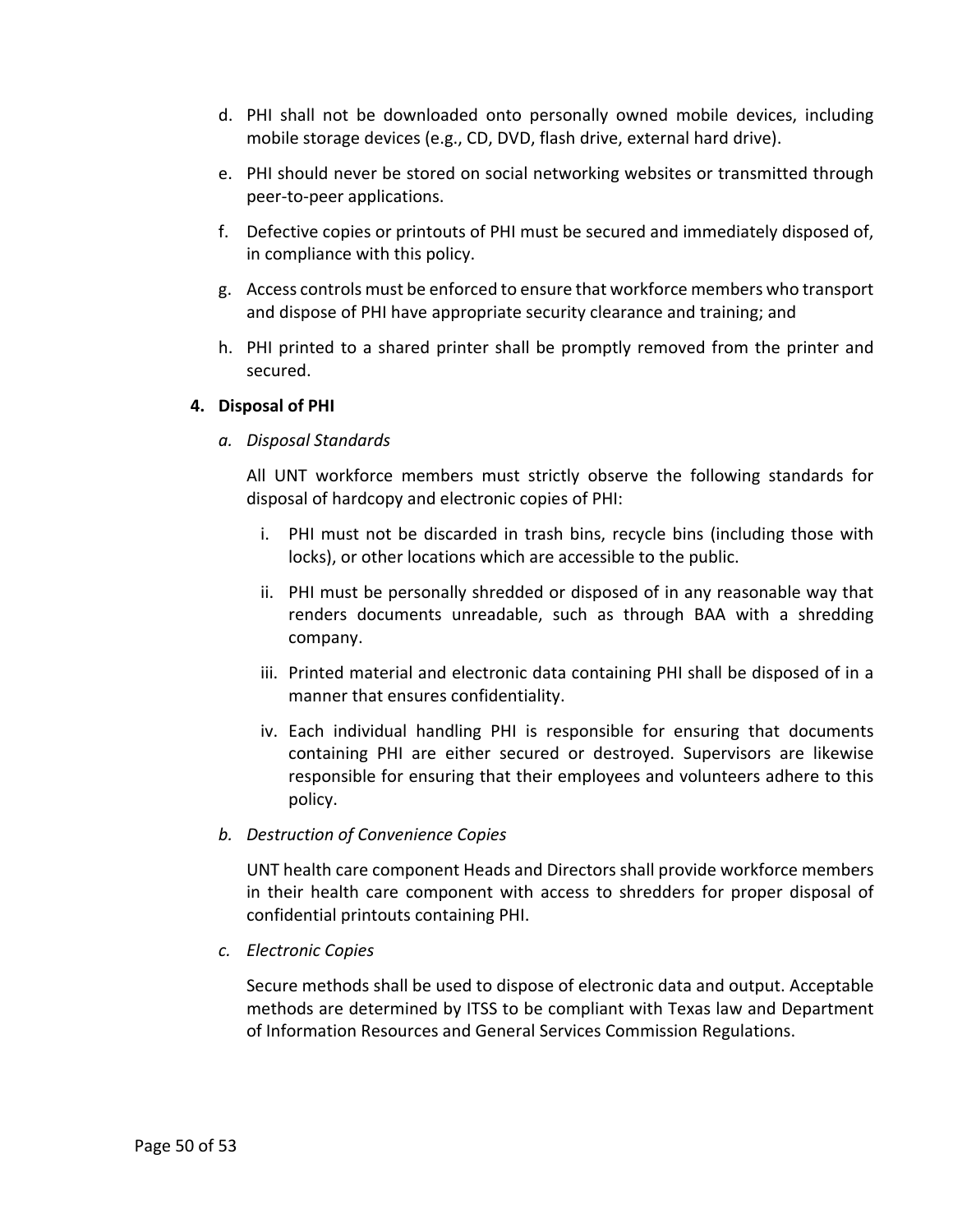- *d. Destruction of Originals*
	- i. Original documents shall be retained in accordance with records retention schedules, and then shall be destroyed in compliance with this policy.
		- (a) PHI printed material shall be shredded by a workforce member authorized to handle and personally shred the PHI.
		- (b) Microfilm or microfiche must be cut into pieces or chemically destroyed.
	- ii. If hardcopy PHI cannot be shredded, it must be incinerated, using a business associate that specializes in the disposal of confidential records.
- *e. Documentation of Destruction*
	- i. To ensure that PHI is destroyed and disposed of properly, UNT workforce members or a bonded business associate specializing in this service must carry out the destruction of PHI.
	- ii. If UNT workforce members destroy the records, the UNT workforce member must use the records destruction form provided by their health care component or unit to record the date and method of destruction, and a description of the records being destroyed.
	- iii. If a bonded business associate destroys the PHI, the bonded business associate must provide the UNT health care component Privacy Officer with a document of destruction that contains the following information:
		- (a) Date of destruction.
		- (b) Method of destruction.
		- (c) Description of the disposed records.
		- (d) Inclusive dates covered.
		- (e) A statement that the records have been destroyed in the normal course of doing business.
		- (f) The signatures of the individuals supervising and witnessing the destruction.
	- iv. The UNT health care component shall retain destruction documents permanently.

### <span id="page-50-1"></span><span id="page-50-0"></span>*H. Administrative Requirements*

- **1. Mitigation of Harmful Effects from Unauthorized Use, 164.530(f)**
	- a. To the extent practicable, UNT will mitigate any harmful effect that becomes known to UNT as a consequence of the use or disclosure of PHI that violates federal or Texas laws, or the policies or procedures of UNT or of its health care components.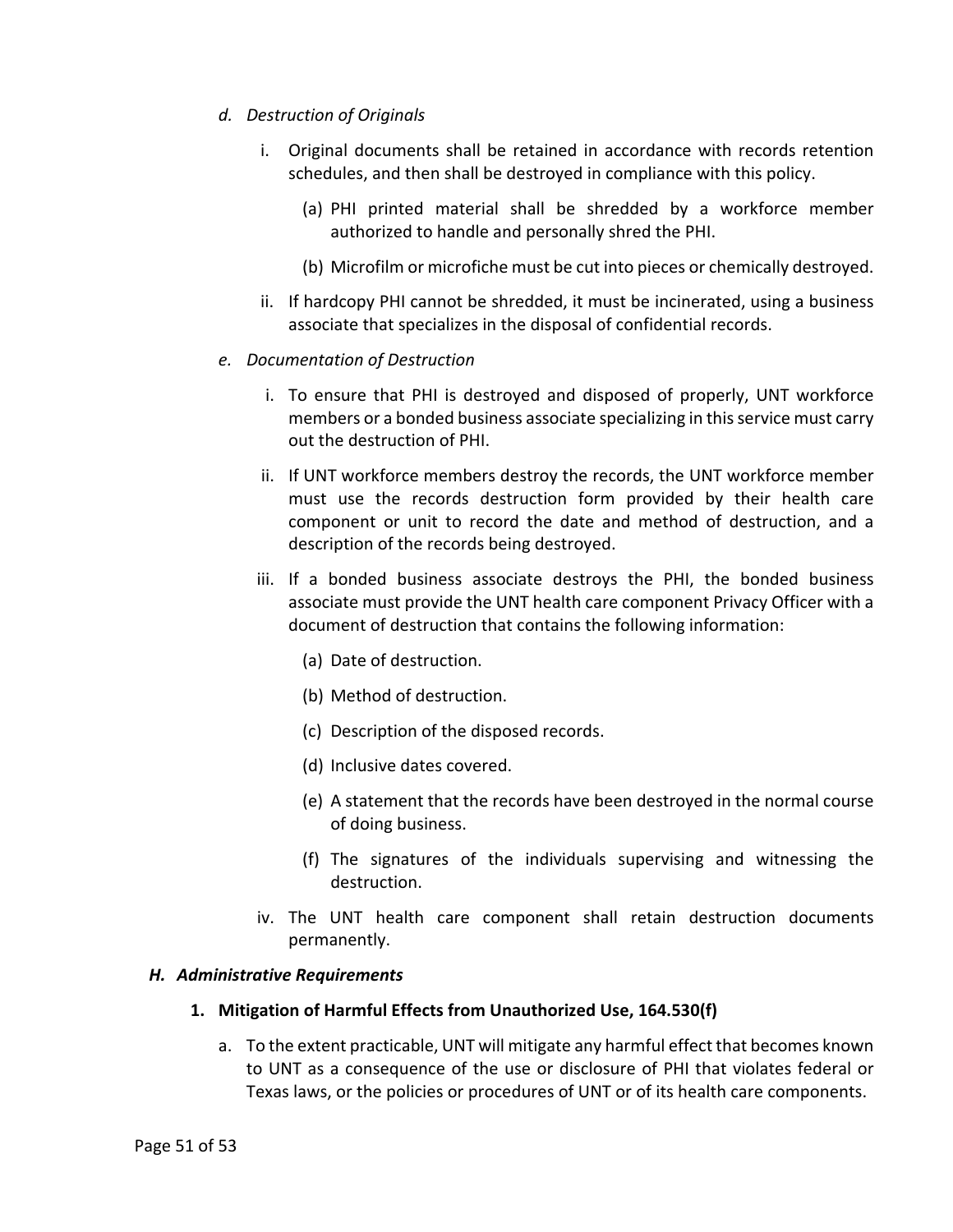- b. Mitigation may include, but is not limited to the following:
	- i. Taking corrective measures to remedy the effect of the violation.
	- ii. Retraining workforce members responsible for the violation.
	- iii. Disciplining workforce members responsible for the violation, following the procedures specified in this policy and in the appropriate sections of the UNT Policy Manual.
	- iv. Revising UNT policies or procedure to prevent a recurrence of the violation.
	- v. Addressing problems with business associates, once UNT has been made aware of the problems.

# <span id="page-51-0"></span>**2. Reporting Violations of HIPAA, 164.530(d), (h)**

- a. Any individual who believes UNT or any of its health care components has violated HIPAA or any other state or federal laws dealing with privacy and confidentiality may file a complaint regarding the alleged violation. Individuals should file their complaint with the Secretary of HHS, the Privacy Officer of the health care component, or the UNT HIPAA Compliance Officer.
- b. Each health care component shall develop and implement a set of procedures that enable individuals to file a complaint. These procedures shall specify to whom a complaint shall be delivered and how it will be investigated. If the complainant wishes to make an anonymous complaint, and if the health care component has no provision to accept such a complaint, the complaint can be filed through the anonymous reporting hotline system on the UNT Office of Institutional Compliance website. Each health care component must document all complaints received, and their disposition, if any.
- c. Individuals may not be asked or expected to waive their right to file a complaint as a condition of receiving treatment by the health care component.

### <span id="page-51-1"></span>**3. Sanctions for Breaches, 164.530(e)**

- a. Each health care component must develop and implement a policy for disciplinary action in the event that a member of the workforce uses or disclosures PHI in a manner that violates federal or Texas law or regulations, or UNT policies.
- b. Disciplinary Action.
- c. Failure to comply with this policy may be grounds for disciplinary action, including termination of employment. The appropriate level of disciplinary action will be determined on a case by case basis, taking into consideration the specific circumstances and severity of the violation. In cases where disciplinary action is imposed (except for termination), the workforce member shall be required to repeat confidentiality training.